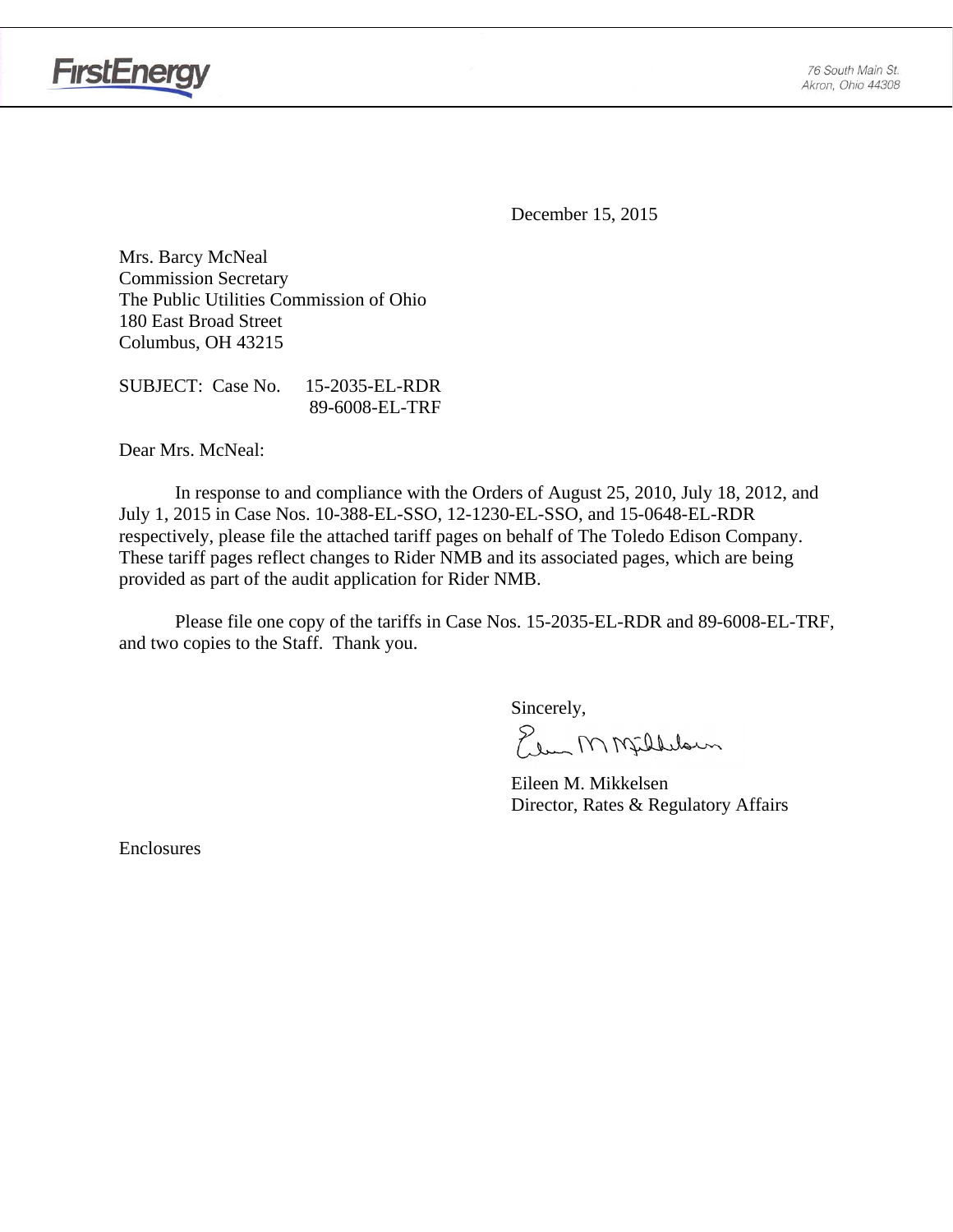## BEFORE THE PUBLIC UTILITIES COMMISSION OF OHIO

 $\lambda$  $\rightarrow$  $\mathcal{L}$  $\mathcal{L}$ ) ) )

**\_\_\_\_\_\_\_\_\_\_\_\_\_\_\_\_\_\_\_\_\_\_\_\_\_\_\_\_\_\_\_\_\_\_\_\_\_\_\_\_\_\_\_\_\_\_\_\_\_\_\_\_\_\_\_\_\_\_\_\_\_\_\_\_\_\_\_\_\_\_** 

\_\_\_\_\_\_\_\_\_\_\_\_\_\_\_\_\_\_\_\_\_\_\_\_\_\_\_\_\_\_\_\_\_\_\_\_\_\_\_\_\_\_\_\_\_\_\_\_\_\_\_\_\_\_\_\_\_\_\_\_\_\_\_\_\_\_\_\_\_\_\_

In the Matter of the Review of the Non-Market-Based Services Rider Contained in the Tariffs of Ohio Edison Company, The Cleveland Electric Illuminating Company and The Toledo Edison Company

Case No. 15-2035-EL-RDR

# **NON-MARKET-BASED SERVICES RIDER (RIDER NMB) REPORT IN SUPPORT OF STAFF'S 2016 ANNUAL REVIEW SUBMITTED BY OHIO EDISON COMPANY, THE CLEVELAND ELECTRIC ILLUMINATING COMPANY AND THE TOLEDO EDISON COMPANY**

James W. Burk (0043808) Counsel of Record Carrie M. Dunn FIRSTENERGY SERVICE COMPANY 76 South Main Street Akron, OH 44308 (330) 384-5861 (330) 384-3875 (fax) burkj@firstenergycorp.com cdunn@firstenergycorp.com *Attorneys for Ohio Edison Company, The Cleveland Electric Illuminating Company, and The Toledo Edison Company*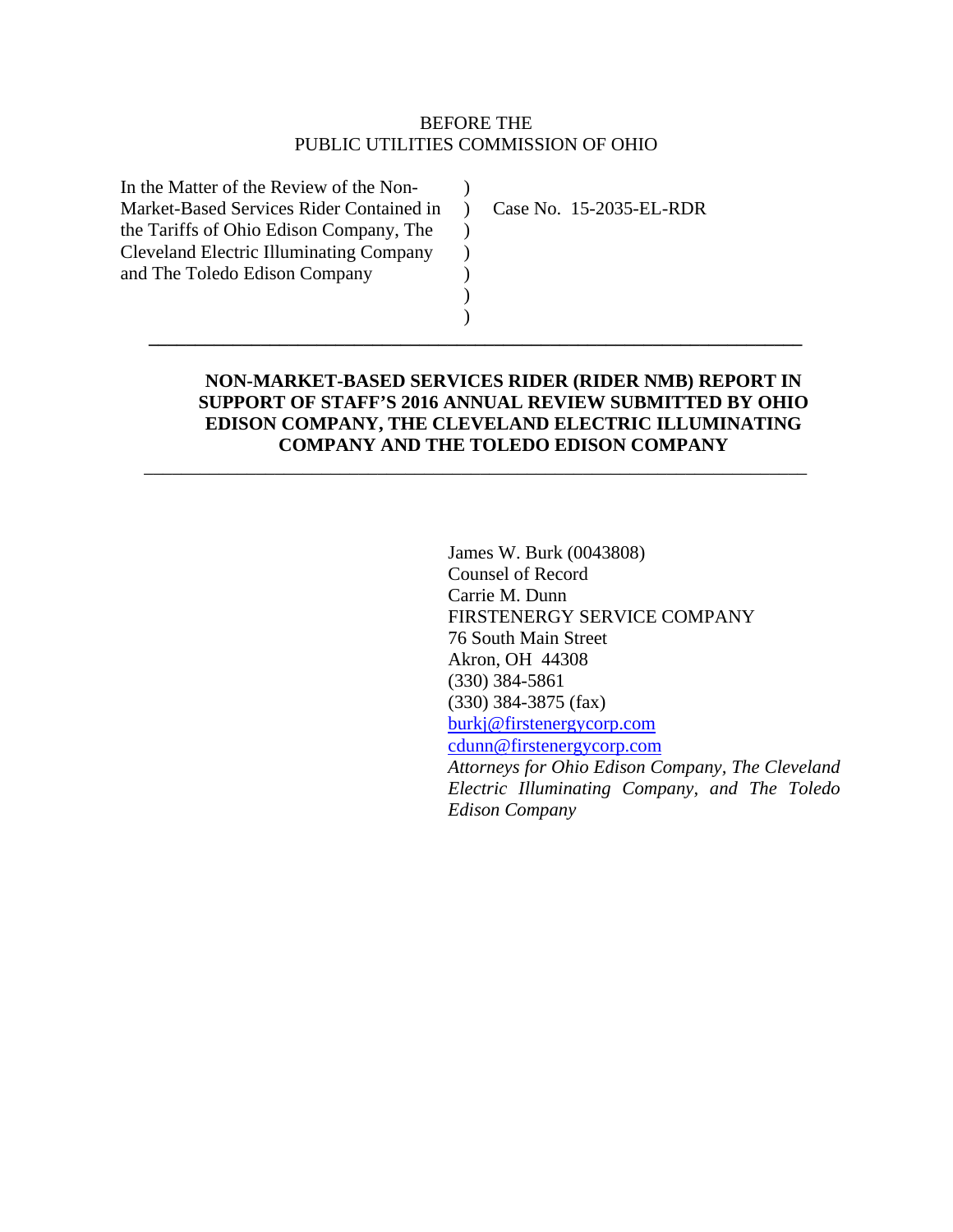In its Order in Case No. 12-1230-EL-SSO ("Order"), the Commission clarified that the Ohio Edison Company, The Cleveland Electric Illuminating Company ("CEI") and The Toledo Edison Company (collectively, "Companies") should file annually an application, in a separate docket, for a review of certain riders approved in that proceeding. Further, in its Order in Case No. 15-0648-EL-RDR, the Commission specified that the Companies should make their next filing for Rider NMB no later than January 15, 2016 with rates to be effective no later than 75 days following the filing of the application. Pursuant to these prior Orders, the Companies hereby submit this Report on the Companies' Rider NMB for the twelve month period beginning March 1, 2016.

In accordance with the Commission's Orders in Case Nos. 12-1230-EL-SSO, 13-812-EL-RDR, and 15-0648-EL-RDR, the Companies submit the following Exhibits:

- Exhibit A: Rider NMB Rate Design (Tariff Effective March 1, 2016)
- Exhibit B: Rider NMB Deferral Worksheet (Actual Costs and Revenues through November 30, 2015)
- Exhibit C: Rider NMB Estimated (Over) Under Collection as of February 29, 2016
- Exhibit D: Rider NMB –Tariff Sheets Effective March 1, 2016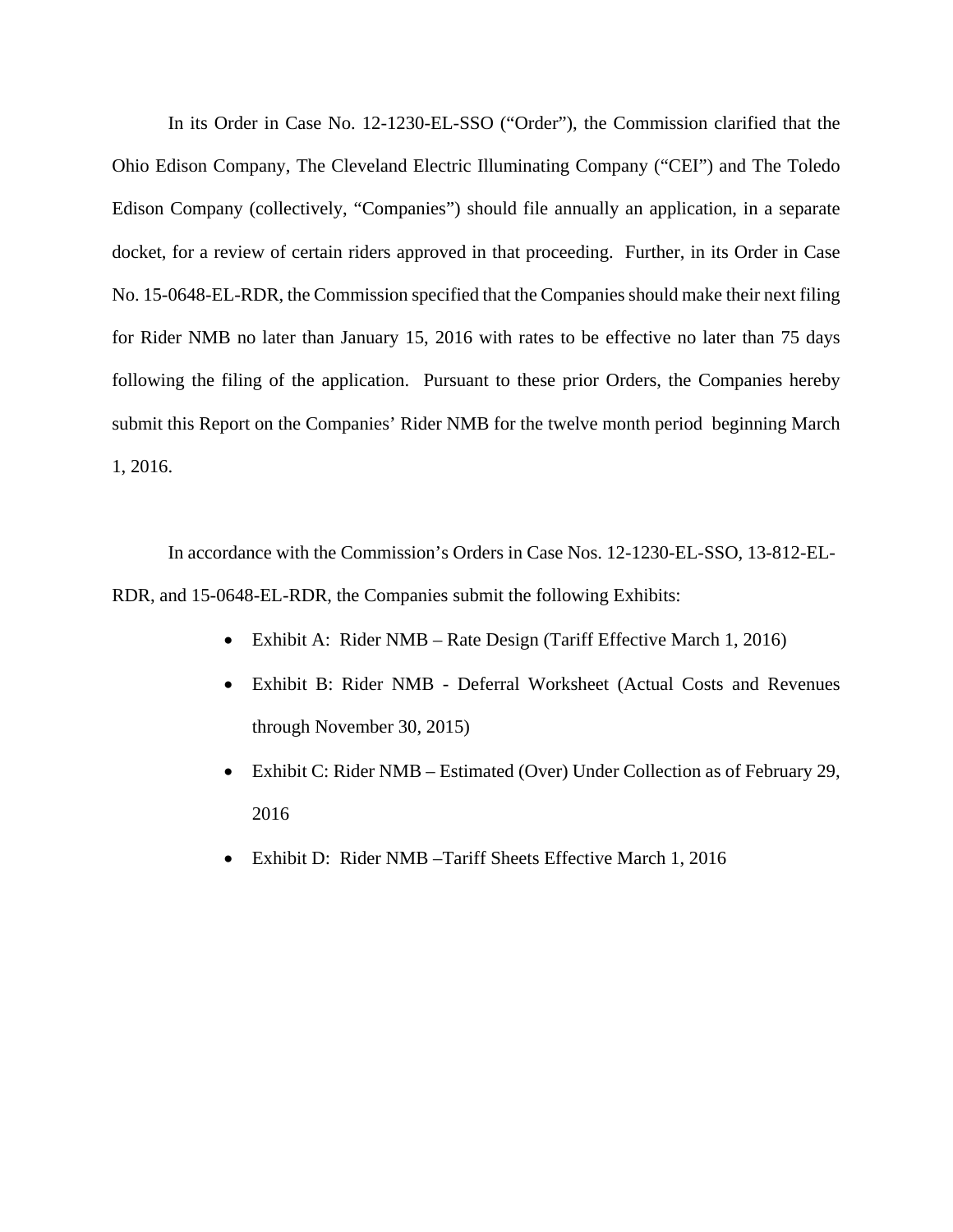**Now Therefore,** having complied with the Commission's Order, the Companies await further direction from the Staff on how it wishes to proceed with the annual review of Rider NMB.

Respectfully submitted,

 */s/ James W. Burk*  James W. Burk (0043808) Counsel of Record Carrie M. Dunn FIRSTENERGY SERVICE COMPANY 76 South Main Street Akron, OH 44308 (330) 384-5861 (330) 384-3875 (fax) burkj@firstenergycorp.com cdunn@firstenergycorp.com *Attorneys for Ohio Edison Company, The Cleveland Electric Illuminating Company, and The Toledo Edison Company*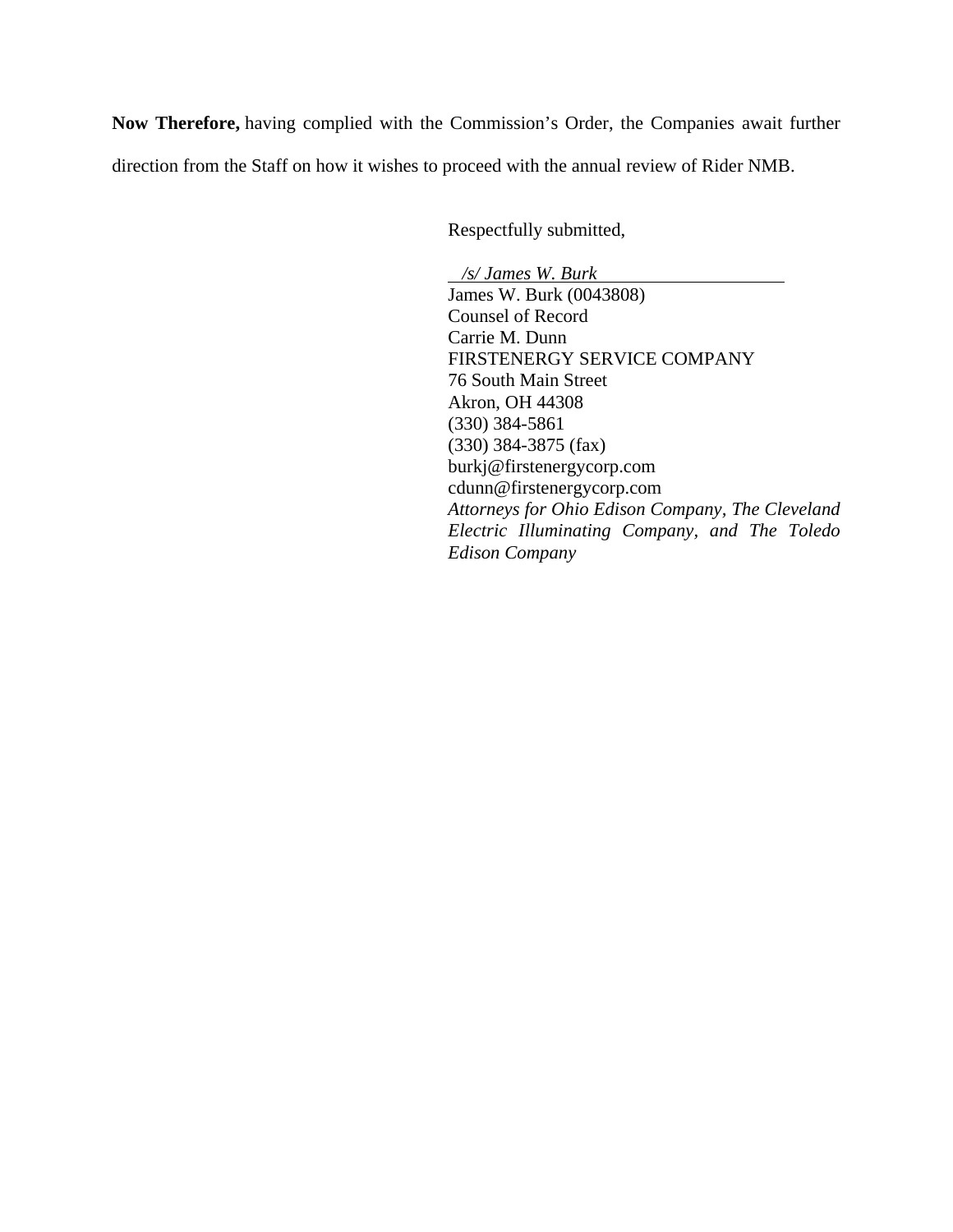#### **RATE CALCULATION FOR RIDER NMB (March 2016 - February 2017)**

1 **OHIO EDISON**23 I September 2006 and the second second second second second second second second second second second second 4 Demand Allocated CAT Tax Revenue Billing 5Allocators Balance  $(D) = (C)^* 0.26\%$  Requirement Units<br>
(B)  $(C) = (A)^* (B)$   $/(1-0.26\%)$   $(E) = (C) + (D)$   $(F)$ 6 $(E) = (C) + (D)$ Revenue Requirement 8 (Before CAT Tax) (RS 37.56% \$ per kWh 0.009731 per kWh 0.009731 per kWh 0.009731 per kWh 0.009731 per kWh 0.<br>12 months ending (GS 33.50% ) 3.5624 per kW 9 12 months ending | GS 33.50% \$ 3.1624 per kW 10 Feb-17 GP 10.89%\$ 3.9656 per kW<br>\$ 2.9706 per kVa 11 (A) GSU 3.20% \$ per kVa 2.9706 12GT 14.81% \$ 2.8563 per kVa 13 \$ 231,447,280  $\begin{array}{ccc} \downarrow \text{TF} & 0.04\% \end{array}$  121  $\begin{array}{ccc} \downarrow \end{array}$  13  $\begin{array}{ccc} \downarrow \end{array}$  0.008628 per kWh 14 1516 17 **CLEVELAND ELECTRIC ILLUMINATING COMPANY**18 199 Total 200**0** Demand Allocated CAT Tax Revenue Billing 21Allocators Balance (D) = (C) \* 0.26% Requirement Units 222 (B) (C) = (A) \* (B) / (1-0.26%) (E) = (C) + (D) (F) 23 Revenue Requirement<br>24 (Before CAT Tax) 24 (Before CAT Tax) RS 30.51% \$ per kWh 0.010352 25 12 months ending GS 41.85% \$ per kW 3.4355 26 Feb-17 GP 2.20%\$ 4.6644 per kW 27 (A) GSU 16.75% \$ per kW 3.5884 28 GT 8.63%\$ 2.4315 per kVa 29 \$180,967,821 URF 0.07% \$0.007995 per kWh 30 31 32 33 **TOLEDO EDISON**34 35 Total 36 Demand Allocated CAT Tax Revenue Billing 37Allocators Balance  $(D) = (C)^* 0.26\%$  Requirement Units<br>
(B)  $(C) = (A)^* (B)$   $/(1-0.26\%)$   $(E) = (C) + (D)$   $(F)$ 3838<br>
Revenue Requirement (B) (C) = (A) \* (B) / (1-0.26%) (E) = (C) + (D)<br>
39<br>
Revenue Requirement 39 Revenue Requirement<br>40 (Before CAT Tax) (Before CAT Tax) RS 25.32% 80.009613 per kWh 0.009613 per kWh 0.009613 per kWh 0.009613 per kWh 0.0009613 per kWh 0.0009613 per kWh 0.0009613 per kWh 0.0009613 per kWh 0.0009613 per kWh 0.0009613 per kWh 0.0009613 41 12 months ending GS 24.59% \$ per kW 2.9968 42 Feb-17 GP 11.00%\$ 3.6955 per kW 43 (A) GSU 0.86% \$ per kVa 3.5615 44 GT 38.22%\$ 3.7252 per kVa 45\$ 91,927,954  $\begin{bmatrix} \text{TF} & 0.02\% \end{bmatrix}$ 46 47NMBRates  $(G) = (E) / (F)$ NMB Rates $(G) = (E) / (F)$ Rates NMB $(G) = (E) / (F)$ 

*Note(s):*

*1 - Column (A): See Exhibit A, page 3 of 4, line no. 36-38*

*2 - Column (B): See Exhibit A, page 2 of 4, column (G)* 

 *3 - Column (F): See Exhibit A, page 4 of 4*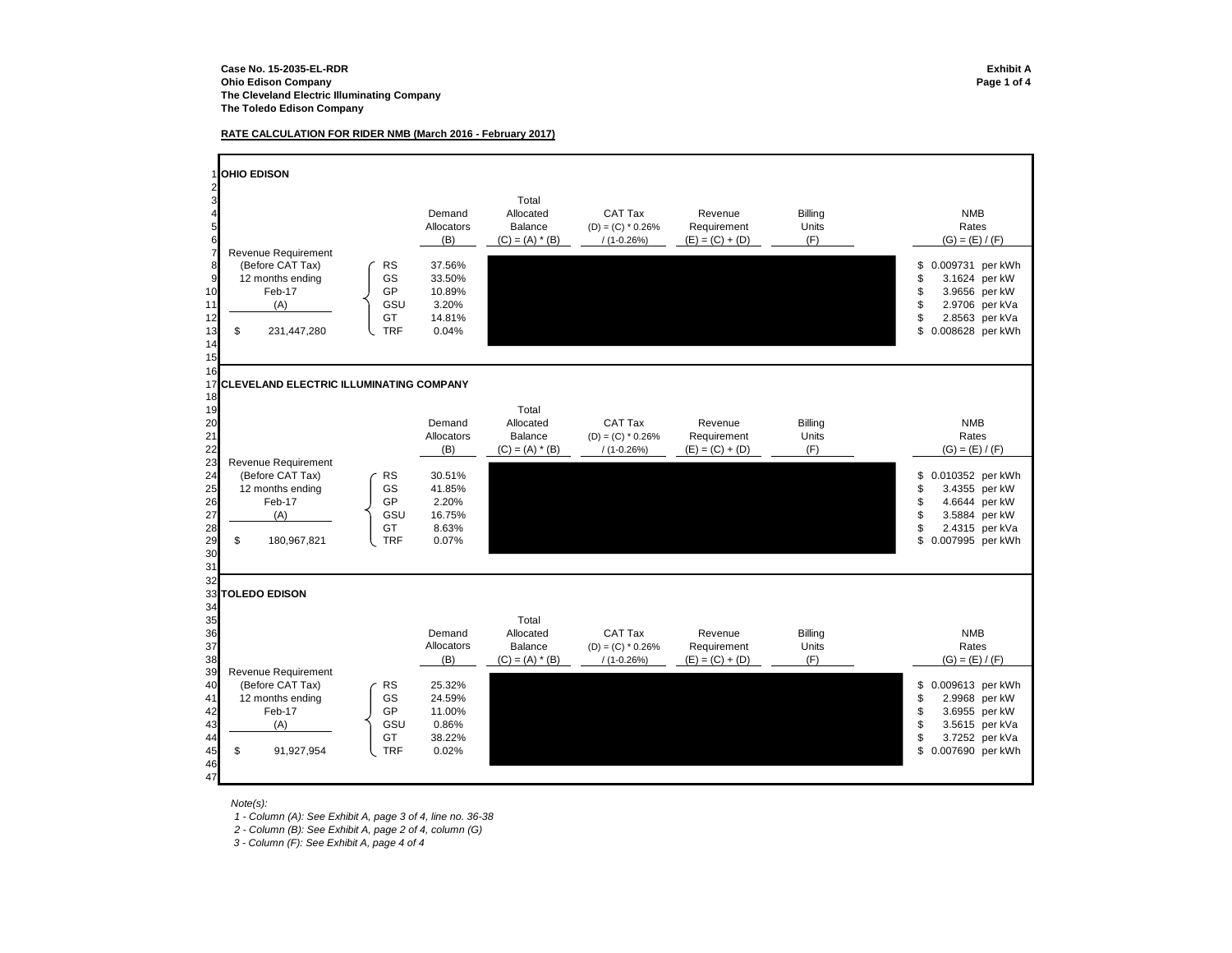#### **Case No. 15-2035-EL-RDR Exhibit A Ohio Edison Company Page 2 of 4 The Cleveland Electric Illuminating Company The Toledo Edison Company**

#### **DEMAND ALLOCATORS**

|                  | RATE CODE /<br><b>COMPANY</b> | <b>JUNE</b><br><b>PEAK</b><br>kW | <b>JULY</b><br><b>PEAK</b><br>$\mathsf{k}\mathsf{W}$ | <b>AUGUST</b><br><b>PEAK</b><br>$\mathsf{k}\mathsf{W}$ | <b>SEPTEMBER</b><br><b>PEAK</b><br>kW | AVERAGE<br><b>PEAK</b><br>$\mathsf{k}\mathsf{W}$ | <b>DEMAND</b><br><b>ALLOCATION</b><br><b>FACTORS</b> |
|------------------|-------------------------------|----------------------------------|------------------------------------------------------|--------------------------------------------------------|---------------------------------------|--------------------------------------------------|------------------------------------------------------|
| LINE NO.         | (A)                           | (B)                              | (C)                                                  | (D)                                                    | (E)                                   | $(F)=SUM(B:E)/4$                                 | (G)                                                  |
| 1                |                               |                                  |                                                      |                                                        |                                       |                                                  |                                                      |
| $\overline{c}$   | OE                            |                                  |                                                      |                                                        |                                       |                                                  |                                                      |
| 3                | <b>RS</b>                     |                                  |                                                      |                                                        |                                       |                                                  | 37.56%                                               |
| 4                | GS                            |                                  |                                                      |                                                        |                                       |                                                  | 33.50%                                               |
| 5                | GP                            |                                  |                                                      |                                                        |                                       |                                                  | 10.89%                                               |
| 6                | GSU                           |                                  |                                                      |                                                        |                                       |                                                  | 3.20%                                                |
| $\overline{7}$   | GT                            |                                  |                                                      |                                                        |                                       |                                                  | 14.81%                                               |
| $\,8\,$          | Lighting*                     |                                  |                                                      |                                                        |                                       |                                                  | 0.04%                                                |
| $\boldsymbol{9}$ | <b>TOTAL</b>                  |                                  |                                                      |                                                        |                                       |                                                  | 100.00%                                              |
| 10               |                               |                                  |                                                      |                                                        |                                       |                                                  |                                                      |
| 11               | CEI                           |                                  |                                                      |                                                        |                                       |                                                  |                                                      |
| 12               | RS                            |                                  |                                                      |                                                        |                                       |                                                  | 30.51%                                               |
| 13               | GS                            |                                  |                                                      |                                                        |                                       |                                                  | 41.85%                                               |
| 14               | GP                            |                                  |                                                      |                                                        |                                       |                                                  | 2.20%                                                |
| 15               | GSU                           |                                  |                                                      |                                                        |                                       |                                                  | 16.75%                                               |
| 16               | GT                            |                                  |                                                      |                                                        |                                       |                                                  | 8.63%                                                |
| 17               | Lighting*                     |                                  |                                                      |                                                        |                                       |                                                  | 0.07%                                                |
| 18               | <b>TOTAL</b>                  |                                  |                                                      |                                                        |                                       |                                                  | 100.00%                                              |
| 19               |                               |                                  |                                                      |                                                        |                                       |                                                  |                                                      |
| $20\,$           | <b>TE</b>                     |                                  |                                                      |                                                        |                                       |                                                  |                                                      |
| 21               | <b>RS</b>                     |                                  |                                                      |                                                        |                                       |                                                  | 25.32%                                               |
| 22               | GS                            |                                  |                                                      |                                                        |                                       |                                                  | 24.59%                                               |
| 23               | GP                            |                                  |                                                      |                                                        |                                       |                                                  | 11.00%                                               |
| 24               | GSU                           |                                  |                                                      |                                                        |                                       |                                                  | 0.86%                                                |
| 25               | GT                            |                                  |                                                      |                                                        |                                       |                                                  | 38.22%                                               |
| 26               | Lighting*                     |                                  |                                                      |                                                        |                                       |                                                  | 0.02%                                                |
| 27               | <b>TOTAL</b>                  |                                  |                                                      |                                                        |                                       |                                                  | 100.00%                                              |

*Note(s):*

 *1 - \* Solely TRF contributes to the coincident peak*

 *2 - Demand Allocation Factors based on 2015 Coincident Peaks*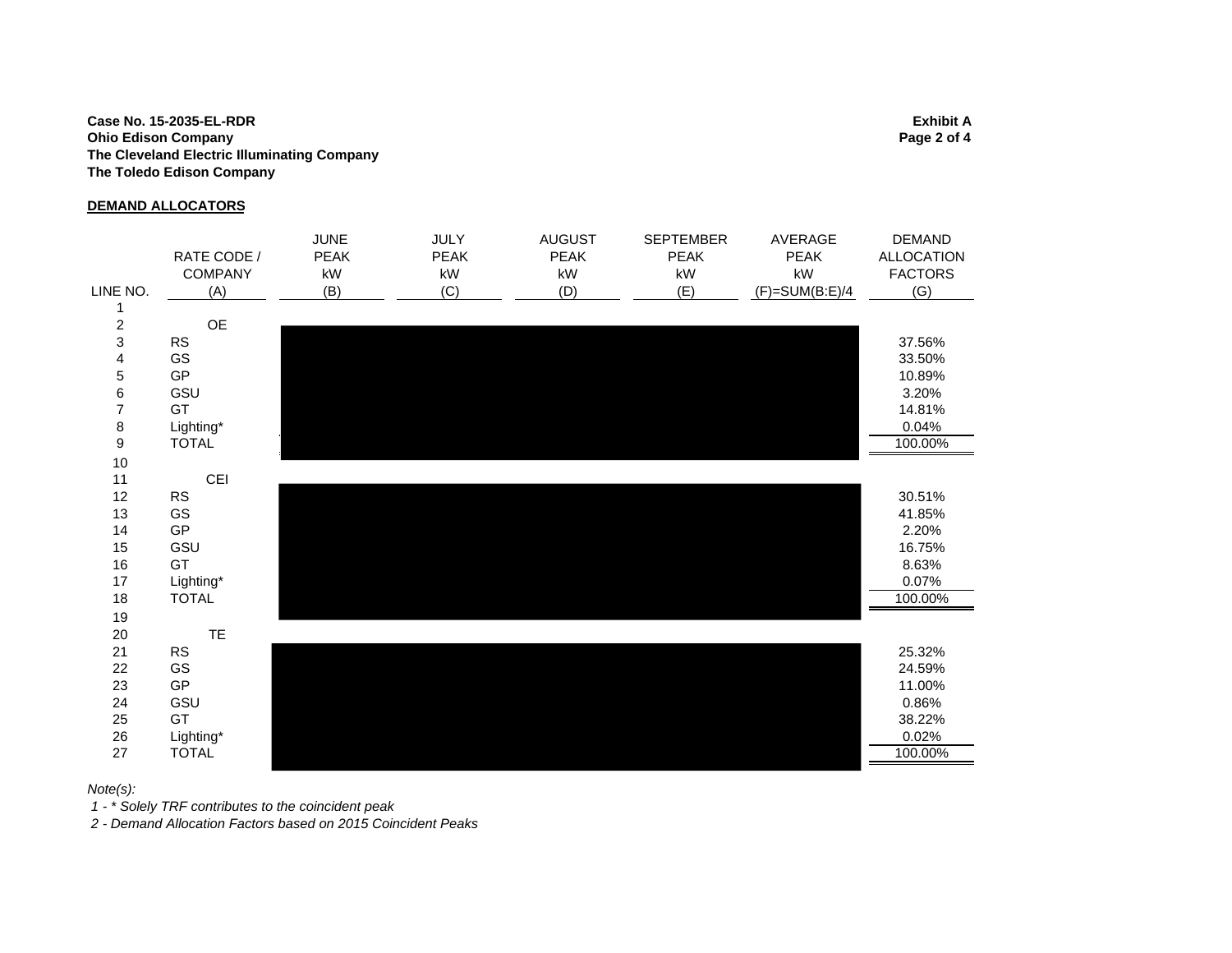**Case No. 15-2035-EL-RDR Exhibit A Ohio Edison Company Page 3 of 4 The Cleveland Electric Illuminating Company The Toledo Edison Company**

**Estimated Rider NMB Expenses (March 2016 - February 2017)**

| Line                                                         |                                                                            |                                    | Company G/L Account        | Mar-16 | Apr-16 | May-16 | $Jun-16$ | $Jul-16$ | Aug-16 | Sep-16 | Oct-16 | Nov-16 | Dec-16 | $Jan-17$ | Feb-17               | Total                                                         |
|--------------------------------------------------------------|----------------------------------------------------------------------------|------------------------------------|----------------------------|--------|--------|--------|----------|----------|--------|--------|--------|--------|--------|----------|----------------------|---------------------------------------------------------------|
| $\overline{1}$<br>$\overline{2}$<br>3<br>$\overline{4}$<br>5 | <b>PJM Network Service</b>                                                 | OE<br>CE<br>TE<br>Total            | 507003<br>507003<br>507003 |        |        |        |          |          |        |        |        |        |        |          |                      |                                                               |
| $\overline{7}$<br>8<br>9                                     | 6 PJM Ancillaries - Sch<br>2 Reactive                                      | OE<br>CE<br><b>TE</b><br>Total     | 507105<br>507105<br>507105 |        |        |        |          |          |        |        |        |        |        |          |                      |                                                               |
| 10<br>14<br>15                                               | 11 Schedule 1A -<br>12 Scheduling and<br>13 Dispatch                       | OE<br>CE<br>TE<br>Total            | 507502<br>507502<br>507502 |        |        |        |          |          |        |        |        |        |        |          |                      |                                                               |
| 18<br>19<br>20                                               | 16 Non-Legacy RTEP<br>17 Expenses                                          | OE<br>CE<br>TE<br>Total            | 507509<br>507509<br>507509 |        |        |        |          |          |        |        |        |        |        |          |                      |                                                               |
| 23<br>24<br>25                                               | 21 Generation<br>22 Deactivation Charges                                   | OE<br>$\mathsf{CE}$<br>TE<br>Total | 507007<br>507007<br>507007 |        |        |        |          |          |        |        |        |        |        |          |                      |                                                               |
| 26<br>27<br>28<br>29<br>30                                   | <b>Total NMB Expense</b>                                                   | OE<br>CE<br><b>TE</b><br>Total     |                            |        |        |        |          |          |        |        |        |        |        |          |                      |                                                               |
| 34<br>35                                                     | 31 Estimated Under /<br>32 (Over) Collection as of<br>33 February 29, 2016 | OE<br>CE<br>TE<br>Total            |                            |        |        |        |          |          |        |        |        |        |        |          | \$<br>\$<br>\$<br>\$ | 8,259,302<br>5,752,082<br>2,040,189<br>16,051,573             |
| 39                                                           | 36 Rider NMB Revenue<br>37 Requirement (Before<br>38 CAT Tax)              | OE<br>$\mathsf{CE}$<br>TE<br>Total |                            |        |        |        |          |          |        |        |        |        |        |          | \$                   | \$231,447,280<br>\$180,967,821<br>91,927,954<br>\$504,343,055 |

\*The above forecast for Rider NMB expenses is based on PJM Billing Line Items that are currently the responsibility of the Companies under ESP III (Case No. 12-1230-EL-SSO). This forecast does not include any changes in ex *Companies' proposal in the pending ESP IV (Case No. 14-1297-EL-SSO) regarding the PJM Billing Line Items.*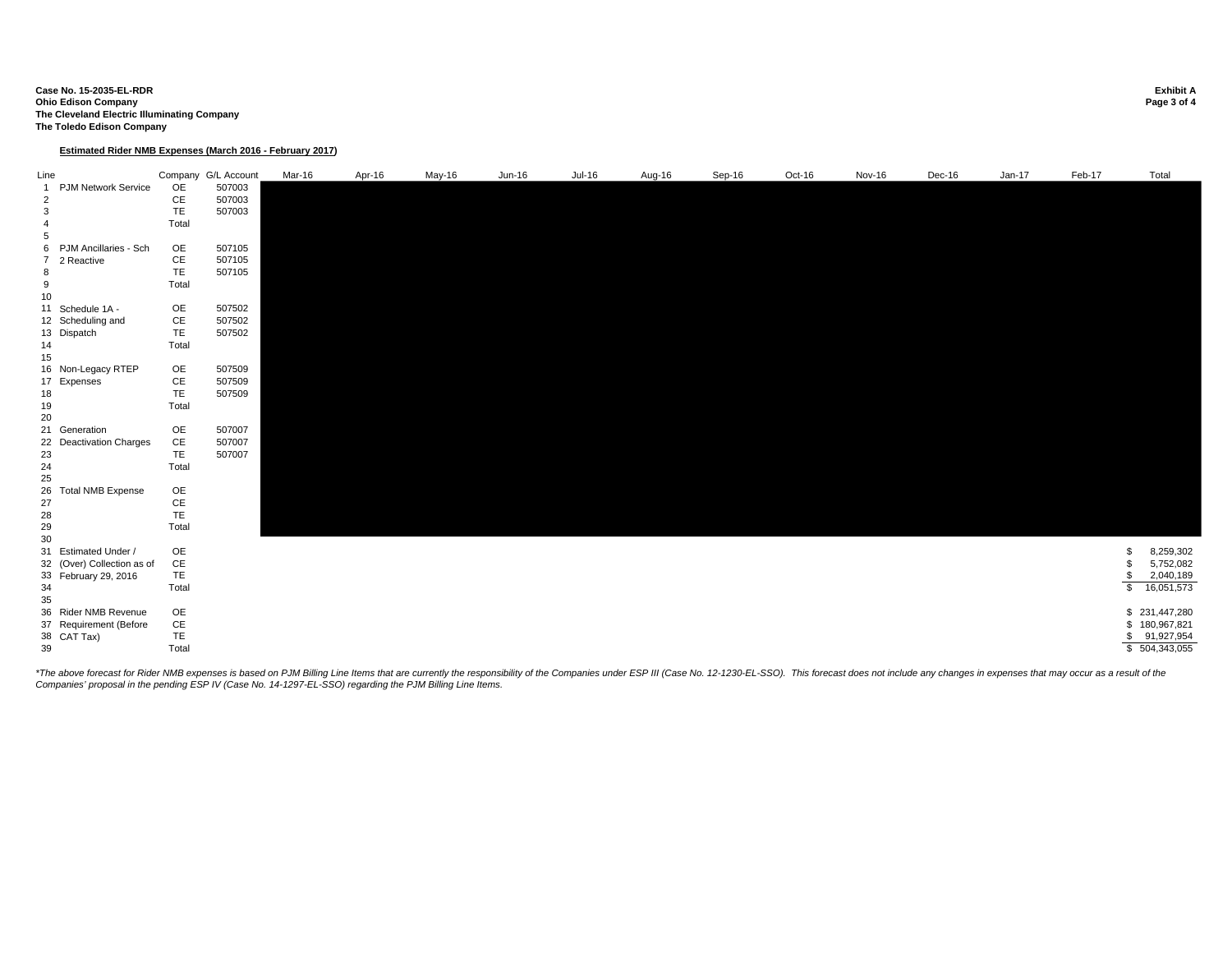## **Case No. 15-2035-EL-RDR Exhibit A Ohio Edison Company Page 4 of 4 The Cleveland Electric Illuminating Company The Toledo Edison Company**

# **Forecasted Billing Units (March 2016 - February 2017)**

|     |                                     | <b>Billing Units</b> |                                      |
|-----|-------------------------------------|----------------------|--------------------------------------|
| ОE  | RS<br>GS<br>GP<br>GSU<br>GТ<br>LTG* |                      | kWh<br>kW<br>kW<br>kVa<br>kVa<br>kWh |
| CEI | RS<br>GS<br>GP<br>GSU<br>GT<br>LTG* |                      | kWh<br>kW<br>kW<br>kW<br>kVa<br>kWh  |
| ТE  | RS<br>GS<br>GP<br>GSU<br>GT<br>LTG* |                      | kWh<br>kW<br>kW<br>kVa<br>kVa<br>kWh |

*Note(s):*

 *1 - Source: Forecast as of December 2015.*

 *2 - \* LTG includes Traffic Lighting only*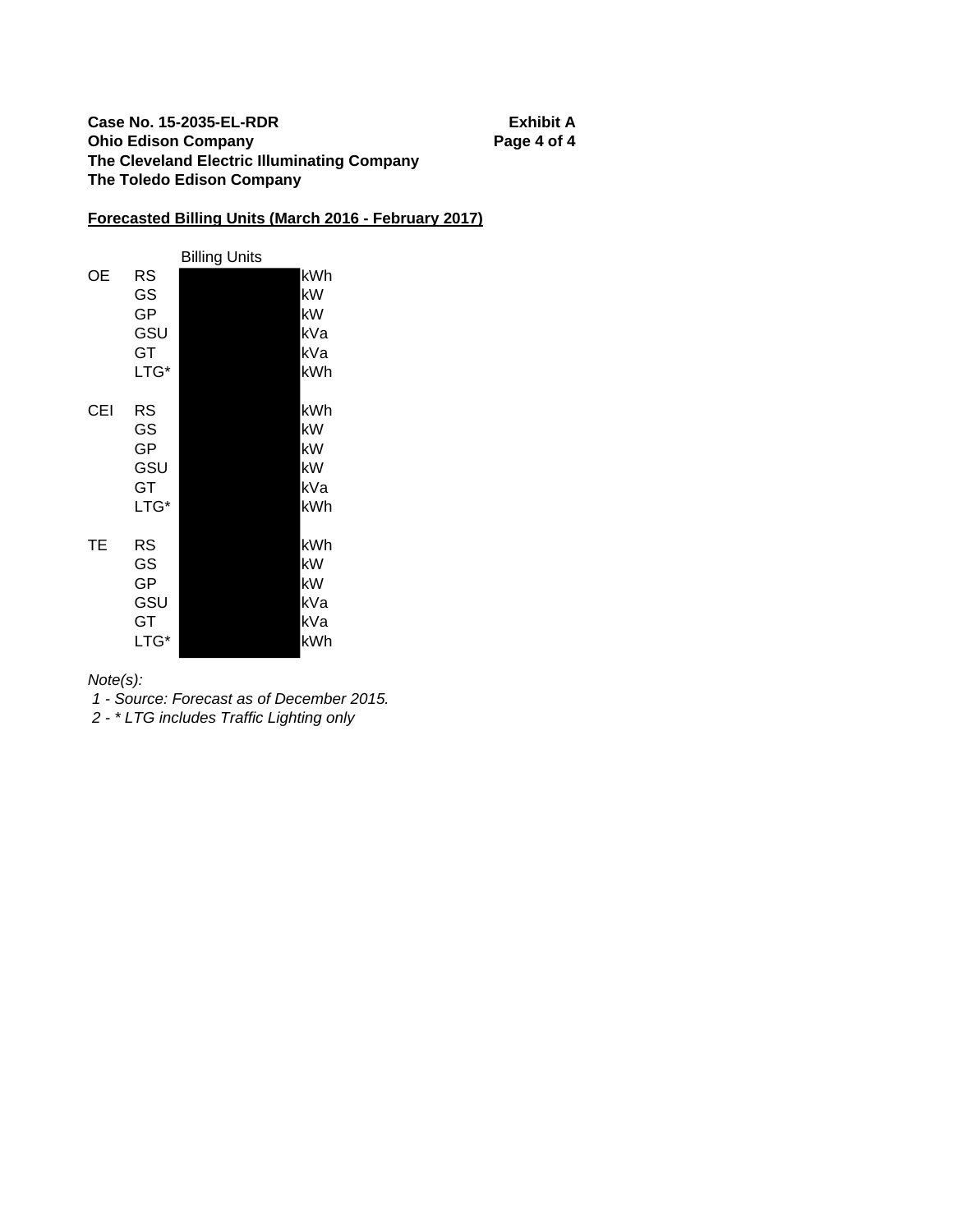|                    | <b>OHIO EDISON COMPANY (OE)</b><br>Compute Deferred Non-Market Based Service Rider (NMB) - Deferring Began 6/1/2011<br>For the Year Ended December 31, 2015                                                        |                            |                         |                                          |                                                                                                                                                                                            |                         |                               |                      |                         |                      |                       |                               |                         |                      |                                                                                                                                                                                                              |
|--------------------|--------------------------------------------------------------------------------------------------------------------------------------------------------------------------------------------------------------------|----------------------------|-------------------------|------------------------------------------|--------------------------------------------------------------------------------------------------------------------------------------------------------------------------------------------|-------------------------|-------------------------------|----------------------|-------------------------|----------------------|-----------------------|-------------------------------|-------------------------|----------------------|--------------------------------------------------------------------------------------------------------------------------------------------------------------------------------------------------------------|
| Line<br>No.        | Description                                                                                                                                                                                                        | Source                     | Prior period<br>Balance | Jan<br>2015                              | Feb<br>2015                                                                                                                                                                                | Mar<br>2015             | Apr<br>2015                   | May<br>2015          | Jun<br>2015             | Jul<br>2015          | Aug<br>2015           | Sep<br>2015                   | Oct<br>2015             | Nov<br>2015          | <b>YTD</b><br>2015                                                                                                                                                                                           |
|                    | Revenues - Started 6/1/2011                                                                                                                                                                                        |                            |                         |                                          |                                                                                                                                                                                            |                         |                               |                      |                         |                      |                       |                               |                         |                      |                                                                                                                                                                                                              |
| $\overline{2}$     | Non-Market Based Rider (NMB) Revenues<br>Prior Period NMB Revenue Adjustment                                                                                                                                       | Sales Report               |                         |                                          |                                                                                                                                                                                            |                         |                               |                      |                         |                      |                       |                               |                         |                      | \$11,889,780.20 \$18,624,863.10 \$16,939,689.44 \$15,203,786.72 \$16,001,510.06 \$17,206,971.45 \$16,057,901.21 \$16,346,743.19 \$15,471,574.25 \$13,966,121.53 \$14,005,452.77 \$171,714,393.92             |
|                    | 3 Total Adjusted NMB Revenues                                                                                                                                                                                      | $L1 + L2$                  |                         |                                          | \$11,889,780.20 \$18,624,863.10 \$                                                                                                                                                         |                         |                               |                      |                         |                      |                       |                               |                         |                      | 16,939,689.44 \$ 15,203,786.72 \$ 16,001,510.06 \$ 17,206,971.45 \$ 16,057,901.21 \$ 16,346,743.19 \$ 15,471,574.25 \$ 13,966,121.53 \$ 14,005,452.77 \$ 171,714,393.92                                      |
| 5                  | 4 CAT Tax<br><b>CAT Amount</b><br>6 Prior Period CAT Adjustment                                                                                                                                                    | Tax<br>L3 x L4             |                         | 0.2600%<br>30,913.43                     | 0.2600%<br>48,424.64                                                                                                                                                                       | 0.2600%<br>44,043.19    | 0.2600%<br>39,529.85          | 0.2600%<br>41,603.93 | 0.2600%<br>44,738.13    | 0.2600%<br>41,750.54 | 0.2600%<br>42,501.53  | 0.2600%<br>40,226.09          | 0.2600%<br>36,311.92    | 0.2600%<br>36,414.18 | 446,457.43                                                                                                                                                                                                   |
|                    | 7 Total Adjusted CAT Amount                                                                                                                                                                                        | $L5+L6$                    |                         | 30,913.43                                | 48,424.64                                                                                                                                                                                  | 44,043.19               | 39,529.85                     | 41,603.93            | 44,738.13               | 41,750.54            | 42,501.53             | 40,226.09                     | 36,311.92               | 36,414.18            | 446,457.43                                                                                                                                                                                                   |
| $\mathbf{\hat{x}}$ | <b>NMB</b> Revenues Excluding CAT                                                                                                                                                                                  | $L3 - L7$                  |                         |                                          |                                                                                                                                                                                            |                         |                               |                      |                         |                      |                       |                               |                         |                      | \$ 11,858,866.77 \$ 18,576,438.46 \$ 16,895,646.25 \$ 15,164,256.87 \$ 15,959,906.13 \$ 17,162,233.32 \$ 16,016,150.67 \$ 16,304,241.66 \$ 15,431,348.16 \$ 13,929,809.61 \$ 13,969,038.59 \$ 171,267,936.49 |
|                    | <b>Network Integration Transmission Service (NITS)</b><br>& Other Non-Market Based FERC/Regional<br><b>Transmission Organization (RTO) Costs</b>                                                                   |                            |                         |                                          |                                                                                                                                                                                            |                         |                               |                      |                         |                      |                       |                               |                         |                      |                                                                                                                                                                                                              |
| $\mathbf{Q}$       | NITS & Other FERC/RTO Expenses:<br><b>NITS Expenses</b>                                                                                                                                                            | 507003                     |                         | \$15,209,070.91                          | 13,752,185.28 \$<br>$\mathbf{s}$                                                                                                                                                           | 15,234,815.85 \$        | 14,744,252.71<br>$\mathbf{s}$ | 15,246,924.30 \$     | 14,751,037.93           | \$15,360,885.01      | 15,939,659.99<br>- \$ | 14,848,311.28<br>$\mathbf{s}$ | 15,346,353.68 \$<br>-S. |                      | 14,861,717.71 \$ 165,295,214.65                                                                                                                                                                              |
|                    | 10 Load Reconciliation for Reactive Services/Sch. 2<br>11 Load Reconciliation for Reactive Services/Sch. 2                                                                                                         | 507101<br>507105           |                         | 482,091.72                               | 481,122.41                                                                                                                                                                                 | 479,184.53              | 494,894.36                    | 490,426.75           | 488,198.50              | 494,095.61           | 520,289.67            | 488,441.39                    | 494,897.44              | 497,083.05           | 5,410,725.43                                                                                                                                                                                                 |
| 12                 | Load Reconciliation for Transmission Owner Scheduling,<br>System Control & Dispatch Service/Sch. 1                                                                                                                 | 507502                     |                         | 62,424.59                                | 70,151.82                                                                                                                                                                                  | 55,228.75               | 56,582.58                     | 43,397.50            | 57,675.71               | 112,763.46           | 99,165.33             | 89,092.19                     | 79,161.20               | 71,802.84            | 797,445.97                                                                                                                                                                                                   |
| 13                 | Midwest Independent Transmission System Operator, Inc.<br>(MISO) Transmission Expansion Plan (MTEP) Expenses                                                                                                       | 507513                     |                         |                                          |                                                                                                                                                                                            |                         |                               |                      |                         |                      |                       |                               |                         |                      |                                                                                                                                                                                                              |
| 16                 | 14 PJM Integration Expenses<br>15 MISO Exit Fee Expenses<br>Legacy Regional Transmission Expansion Plan (RTEP)<br>Expenses                                                                                         | 507514<br>507515<br>507510 |                         |                                          |                                                                                                                                                                                            |                         |                               |                      |                         |                      |                       |                               |                         |                      |                                                                                                                                                                                                              |
|                    | 17 Non-Legacy RTEP Expenses                                                                                                                                                                                        | 507509                     |                         | 296,907.74                               | 300,420.67                                                                                                                                                                                 | 226,580.79              | 226,587.90                    | 226,508.69           | 226,773.36              | 268,166.95           | 854,838.62            | 553,133.43                    | 552,245.51              | 552,437.70           | 4,284,601.36                                                                                                                                                                                                 |
|                    | 18 Generation Deactivation Charges<br>19 Net Metering - Customer Credits                                                                                                                                           | 507007<br>506967           |                         | (458,093.18)<br>$\overline{\phantom{a}}$ | 532,069.83<br>$\sim$                                                                                                                                                                       | (541, 895.28)<br>$\sim$ | 102,728.13<br>$\sim$          | 901,508.19           | (205, 111.03)<br>$\sim$ | 265,794.88<br>$\sim$ | 79,998.77<br>$\sim$   | 52,546.97<br>$\sim$           | (204, 253.23)<br>$\sim$ | 98,308.94            | 623,602.99                                                                                                                                                                                                   |
| 20<br>21           |                                                                                                                                                                                                                    |                            |                         |                                          |                                                                                                                                                                                            |                         |                               |                      |                         |                      |                       |                               |                         |                      |                                                                                                                                                                                                              |
| 22                 | Total NITS & Other FERC/RTO Expenses                                                                                                                                                                               | SUM (L9-L21)               |                         |                                          | \$ 17,008,614.65 \$ 16,614,620.93 \$ 16,975,415.03 \$ 17,146,724.12 \$ 18,431,660.19 \$ 16,863,831.28 \$ 18,325,094.37 \$ 18,817,774.33 \$ 17,568,287.27 \$ 17,806,502.66 \$ 17,620,858.09 |                         |                               |                      |                         |                      |                       |                               |                         |                      | \$193,179,382.92                                                                                                                                                                                             |
|                    | Prior Period NITS & Other FERC/RTO Expense<br><b>Adjustments:</b><br>23 NITS Expenses                                                                                                                              |                            |                         |                                          |                                                                                                                                                                                            |                         |                               |                      |                         |                      |                       |                               |                         |                      | s.                                                                                                                                                                                                           |
|                    | 24 Load Reconciliation for Reactive Services/Sch. 2                                                                                                                                                                |                            |                         |                                          |                                                                                                                                                                                            |                         |                               |                      |                         |                      |                       |                               |                         |                      |                                                                                                                                                                                                              |
| 25                 | Load Reconciliation for Transmission Owner Scheduling,<br>System Control & Dispatch Service/Sch. 1                                                                                                                 |                            |                         |                                          |                                                                                                                                                                                            |                         |                               |                      |                         |                      |                       |                               |                         |                      |                                                                                                                                                                                                              |
|                    | 26 MTEP Expenses<br>27 PJM Integration Expenses<br>28 MISO Exit Fee Expenses<br>29 Legacy RTEP Expenses<br>30 Non-Legacy RTEP Expenses<br>31 Generation Deactivation Charges<br>32 Net Metering - Customer Credits |                            |                         |                                          |                                                                                                                                                                                            |                         |                               |                      |                         |                      |                       |                               |                         |                      |                                                                                                                                                                                                              |
| 33<br>34           |                                                                                                                                                                                                                    |                            |                         |                                          |                                                                                                                                                                                            |                         |                               |                      |                         |                      |                       |                               |                         |                      |                                                                                                                                                                                                              |
| 35                 | Total Prior Period NITS & Other FERC/RTO<br><b>Expense Adjustments</b>                                                                                                                                             | SUM (L23-L34)              |                         |                                          | $\mathcal{S}$<br>$\mathcal{S}$                                                                                                                                                             |                         |                               | s.                   | - 5                     |                      | $\mathbf{\hat{s}}$    | $\mathcal{S}$                 |                         |                      |                                                                                                                                                                                                              |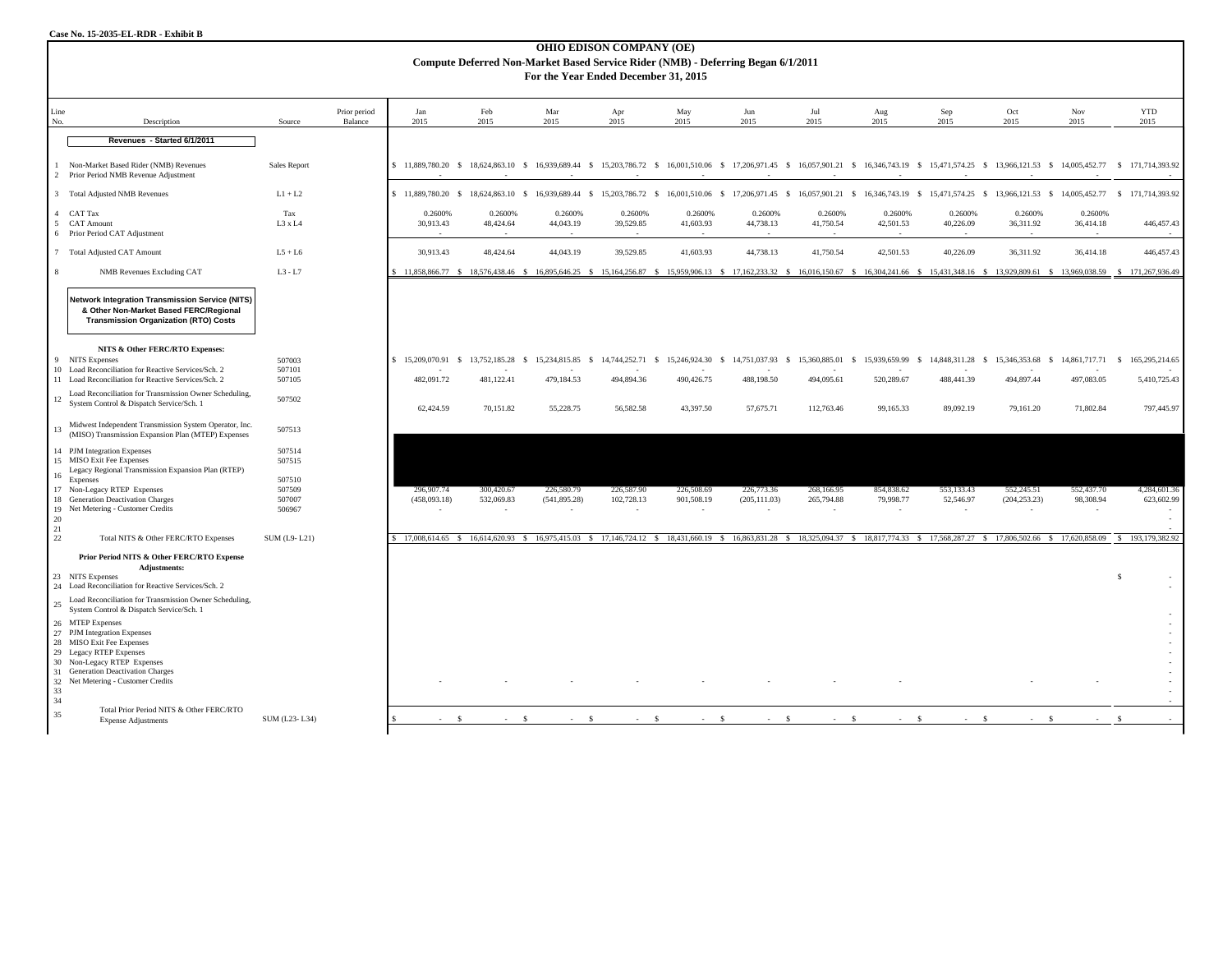| <b>OHIO EDISON COMPANY (OE)</b><br>Compute Deferred Non-Market Based Service Rider (NMB) - Deferring Began 6/1/2011<br>For the Year Ended December 31, 2015 |                                                                                                                                                                               |                                                     |                                                      |                                             |                                                     |                                             |                                                           |                                     |                                                                               |                                     |                                                                                                                                                                                         |                                                                        |                                               |                                                                 |                                       |
|-------------------------------------------------------------------------------------------------------------------------------------------------------------|-------------------------------------------------------------------------------------------------------------------------------------------------------------------------------|-----------------------------------------------------|------------------------------------------------------|---------------------------------------------|-----------------------------------------------------|---------------------------------------------|-----------------------------------------------------------|-------------------------------------|-------------------------------------------------------------------------------|-------------------------------------|-----------------------------------------------------------------------------------------------------------------------------------------------------------------------------------------|------------------------------------------------------------------------|-----------------------------------------------|-----------------------------------------------------------------|---------------------------------------|
| Line<br>No.                                                                                                                                                 | Description                                                                                                                                                                   | Source                                              | Prior period<br>Balance                              | Jan<br>2015                                 | Feb<br>2015                                         | Mar<br>2015                                 | Apr<br>2015                                               | May<br>2015                         | Jun<br>2015                                                                   | Jul<br>2015                         | Aug<br>2015                                                                                                                                                                             | Sep<br>2015                                                            | Oct<br>2015                                   | Nov<br>2015                                                     | <b>YTD</b><br>2015                    |
|                                                                                                                                                             | Adjusted NITS & Other FERC/RTO Expenses:<br>36 NITS Expenses<br>37 Load Reconciliation for Reactive Services/Sch. 2<br>Load Reconciliation for Transmission Owner Scheduling, | $L9 + L23$<br>$L10 + L11 + L24$                     |                                                      | 15,209,070.91 \$<br>482.091.72              | 13,752,185.28 \$<br>481,122.41                      | 15,234,815.85<br>$\mathsf{s}$<br>479,184.53 | 14,744,252.71<br>$\mathbf{s}$<br>494,894.36               | 15,246,924.30<br>- S<br>490,426.75  | 14,751,037.93<br>-S<br>488,198.50                                             | 15,360,885.01 \$<br>494,095.61      | 15,939,659.99 \$<br>520,289.67                                                                                                                                                          | 14,848,311.28<br>-S<br>488,441.39                                      | 15,346,353.68<br>- \$<br>494,897.44           | 14,861,717.71<br>497,083.05                                     | 165,295,214.65<br>- S<br>5,410,725.43 |
| 38                                                                                                                                                          | System Control & Dispatch Service/Sch. 1<br>39 MTEP Expenses<br>40 PJM Integration Expenses                                                                                   | $L12 + L25$<br>$L13 + L26$<br>$L14 + L27$           |                                                      | 62.424.59                                   | 70,151.82                                           | 55.228.75                                   | 56,582.58                                                 | 43,397.50                           | 57,675.71                                                                     | 112,763.46                          | 99,165.33                                                                                                                                                                               | 89,092.19                                                              | 79,161.20                                     | 71,802.84                                                       | 797,445.97                            |
|                                                                                                                                                             | 41 MISO Exit Fee Expenses<br>42 Legacy RTEP Expenses<br>43 Non-Legacy RTEP Expenses                                                                                           | $L15 + L28$<br>$L16 + L29$<br>$L17 + L30$           |                                                      | 296,907.74                                  | 300,420.67                                          | 226,580.79                                  | 226,587.90                                                | 226,508.69                          | 226,773.36                                                                    | 268,166.95                          | 854,838.62                                                                                                                                                                              | 553,133.43                                                             | 552,245.51                                    | 552,437.70                                                      | 4,284,601.36                          |
| 46                                                                                                                                                          | 44 Generation Deactivation Charges<br>45 Net Metering - Customer Credits                                                                                                      | $L18 + L31$<br>$L19 + L32$                          |                                                      | (458,093.18)                                | 532,069.83<br>$\sim$                                | (541, 895.28)<br>$\sim$                     | 102,728.13<br>$\sim$                                      | 901,508.19                          | (205, 111.03)<br>$\sim$                                                       | 265,794.88<br>$\sim$                | 79,998.77<br>$\sim$                                                                                                                                                                     | 52,546.97<br>$\sim$                                                    | (204, 253.23)<br>$\sim$                       | 98,308.94<br>$\sim$                                             | 623,602.99                            |
| 47<br>48                                                                                                                                                    | Total Adjusted NITS & Other FERC/RTO<br>Expenses                                                                                                                              | SUM (L36-L47)                                       |                                                      |                                             |                                                     |                                             |                                                           |                                     |                                                                               |                                     | 17,008,614.65 \$ 16,614,620.93 \$ 16,975,415.03 \$ 17,146,724.12 \$ 18,431,660.19 \$ 16,863,831.28 \$ 18,325,094.37 \$ 18,817,774.33 \$ 17,568,287.27 \$ 17,806,502.66 \$ 17,620,858.09 |                                                                        |                                               |                                                                 | \$193,179,382.92                      |
|                                                                                                                                                             | NITS & Other FERC/RTO Expenses Not Recoverable:                                                                                                                               |                                                     |                                                      |                                             |                                                     |                                             |                                                           |                                     |                                                                               |                                     |                                                                                                                                                                                         |                                                                        |                                               |                                                                 |                                       |
| 52                                                                                                                                                          | 49 PJM Integration Expenses<br>50 MISO Exit Fee Expenses<br>51 Legacy RTEP Expenses<br>Total NITS Expenses Not Recoverable                                                    | L40<br>L41<br>L42<br>SUM (L49-L51)                  |                                                      |                                             |                                                     |                                             |                                                           |                                     |                                                                               |                                     |                                                                                                                                                                                         |                                                                        |                                               |                                                                 |                                       |
|                                                                                                                                                             | Note - Not Recoverable Legacy RTEP Expenses Criteria:<br>Longer of:<br>5 year period (6/1/2011 thru 5/31/20016) or<br>\$360 M of Legacy RTEP Expenses                         |                                                     |                                                      |                                             |                                                     |                                             |                                                           |                                     |                                                                               |                                     |                                                                                                                                                                                         |                                                                        |                                               |                                                                 |                                       |
|                                                                                                                                                             | 53 Cumulative Legacy RTEP Expenses (Only)                                                                                                                                     | $L51 + Prev L53$                                    |                                                      |                                             |                                                     |                                             |                                                           |                                     |                                                                               |                                     |                                                                                                                                                                                         |                                                                        |                                               |                                                                 |                                       |
|                                                                                                                                                             | Recoverable NITS & Other FERC/RTO Expenses:<br>Total Adjusted Rider NMB Monthly Recoverable                                                                                   |                                                     |                                                      |                                             |                                                     |                                             |                                                           |                                     |                                                                               |                                     |                                                                                                                                                                                         |                                                                        |                                               |                                                                 |                                       |
| 54                                                                                                                                                          | Expenses                                                                                                                                                                      | L48 - L52                                           |                                                      |                                             |                                                     |                                             |                                                           |                                     |                                                                               |                                     | 15,592,401.78 \$ 15,135,950.01 \$ 15,453,914.64 \$ 15,625,045.68 \$ 16,908,765.43 \$ 15,318,574.47 \$ 16,501,705.91 \$ 17,493,952.38 \$ 16,031,525.26 \$ 16,268,404.60 \$ 16,081,350.24 |                                                                        |                                               |                                                                 | \$176,411,590.40                      |
|                                                                                                                                                             | 55 Monthly NET NMB Principal Balance                                                                                                                                          | $L54 - L8$                                          |                                                      |                                             | 3,733,535.01 \$ (3,440,488.45) \$ (1,441,731.61) \$ |                                             | 460,788.81 \$                                             |                                     | 948,859.30 \$ (1,843,658.85) \$                                               |                                     | 485,555.24 \$ 1,189,710.72 \$                                                                                                                                                           |                                                                        | 600,177.10 \$ 2,338,594.99 \$ 2,112,311.65 \$ |                                                                 | 5,143,653.91                          |
|                                                                                                                                                             | <b>Calculate Interest</b><br>56 Balance Subject to Interest                                                                                                                   | L55 $/2$ + Prev L66                                 |                                                      | 279.271.10 \$                               | 427.591.95 \$                                       |                                             |                                                           |                                     |                                                                               |                                     | $(3,300,472.04)$ \$ $(3,833,182.30)$ \$ $(3,153,031.16)$ \$ $(3,621,376.40)$ \$ $(4,323,737.79)$ \$ $(3,509,669.18)$ \$ $(2,633,852.97)$ \$ $(1,178,821.43)$ \$ 1,040,207.31            |                                                                        |                                               |                                                                 |                                       |
|                                                                                                                                                             | 57 Prior Period Interest Adjustment                                                                                                                                           |                                                     |                                                      |                                             |                                                     | (3.261.754.23)                              |                                                           | (101.053.86)                        |                                                                               |                                     |                                                                                                                                                                                         |                                                                        |                                               |                                                                 |                                       |
|                                                                                                                                                             | 58 Bal. Subject to Interest after Prior Period Adj.                                                                                                                           | $L56 + L57$                                         |                                                      | 279,271.10 \$<br>\$.                        | 427,591.95 \$                                       | $(6,562,226.27)$ \$                         | $(3,833,182.30)$ \$                                       |                                     |                                                                               |                                     | $(3,254,085.02)$ \$ $(3,621,376.40)$ \$ $(4,323,737.79)$ \$ $(3,509,669.18)$ \$                                                                                                         |                                                                        | $(2,633,852.97)$ \$ $(1,178,821.43)$ \$       | 1,040,207.31                                                    |                                       |
| 60<br>61                                                                                                                                                    | 59 Starting 7/1/15, Cost of long-term debt approved in Case N 07-551-EL-AIR<br>Monthly Embedded Cost to Long-Term Debt<br>Monthly NMB Interest                                | L59 / 12<br>L58 x L60                               |                                                      | 7.724%<br>0.64%<br>1.797.57 \$              | 7.724%<br>0.64%<br>$2.752.27$ \$                    | 7.724%<br>0.64%<br>$(42, 238, 86)$ S        | 7.724%<br>0.64%<br>$(24.672.92)$ \$                       | 7.724%<br>0.64%<br>$(20.945.46)$ \$ | 7.724%<br>0.64%<br>$(23.309.59)$ S                                            | 6.540%<br>0.55%<br>$(23.564.37)$ \$ | 6.540%<br>0.55%<br>$(19.127.70)$ \$                                                                                                                                                     | 6.540%<br>0.55%<br>$(14.354.50)$ S                                     | 6.540%<br>0.55%<br>$(6.424.58)$ \$            | 6.540%<br>0.55%<br>5.669.13                                     | -S<br>(164, 419.01)                   |
|                                                                                                                                                             | 62 Prior Period Principal Balance Adj.                                                                                                                                        | G/A                                                 |                                                      |                                             | $$(1,289,706.23)$ \$                                | $- S$                                       | $\sim$<br>$\mathcal{S}$                                   | $\mathcal{S}$<br>$\sim$             | $-5$                                                                          | $-5$                                | $\sim$<br>$\mathbf{s}$                                                                                                                                                                  | - S<br>$\sim$                                                          | $-5$                                          | ×                                                               |                                       |
|                                                                                                                                                             | 63 Monthly NMB Principal & Interest                                                                                                                                           | $L61 + L62$                                         |                                                      |                                             | 3,735,332.58 \$ (4,727,442.41) \$ (1,483,970.47) \$ |                                             | 436,115.89 \$                                             |                                     | 927,913.84 \$ (1,866,968.44) \$                                               |                                     | 461,990.87 \$ 1,170,583.02 \$                                                                                                                                                           |                                                                        | 585,822.60 \$ 2,332,170.41 \$ 2,117,980.78    |                                                                 |                                       |
| 65<br>66                                                                                                                                                    | 64 Cumulative NMB Principal Balance<br>Cumulative NMB Interest Balance<br>Total Cumulative NMB Principal & Interest                                                           | $L55 + Prev L64$<br>$L61 + Prev L65$<br>$L64 + L65$ | (450, 349.36)<br>(1.137.147.04<br>\$(1.587, 496, 40) | \$<br>3,283,185.65<br>-S.<br>(1.135.349.47) | $(1,447,009.03)$ \$<br>(1.132.597.20)               | (1.174.836.06)                              | $(2,888,740.64)$ \$ $(2,427,951.83)$ \$<br>(1.199.508.98) | (1,220,454.44)                      | $(1,479,092.53)$ \$ $(3,322,751.38)$ \$ $(2,837,196.14)$ \$<br>(1,243,764.03) | (1,267,328.40)                      | (1,286,456.10)<br>2,147,836.18 \$ (2,579,606.23) \$ (4,063,576.70) \$ (3,627,460.81) \$ (2,699,546.97) \$ (4,566,515.41) \$ (4,104,524.54) \$ (2,933,941.52) \$ (2,348,118.92) \$       | $(1,647,485.42)$ \$ $(1,047,308.32)$ \$ 1,291,286.67<br>(1.300.810.60) | s.<br>(1.307.235.18)                          | 3,403,598.32<br>(1.301.566.05)<br>$(15,948.51)$ \$ 2,102,032.27 |                                       |
|                                                                                                                                                             |                                                                                                                                                                               |                                                     |                                                      |                                             |                                                     |                                             |                                                           |                                     |                                                                               |                                     |                                                                                                                                                                                         |                                                                        |                                               |                                                                 |                                       |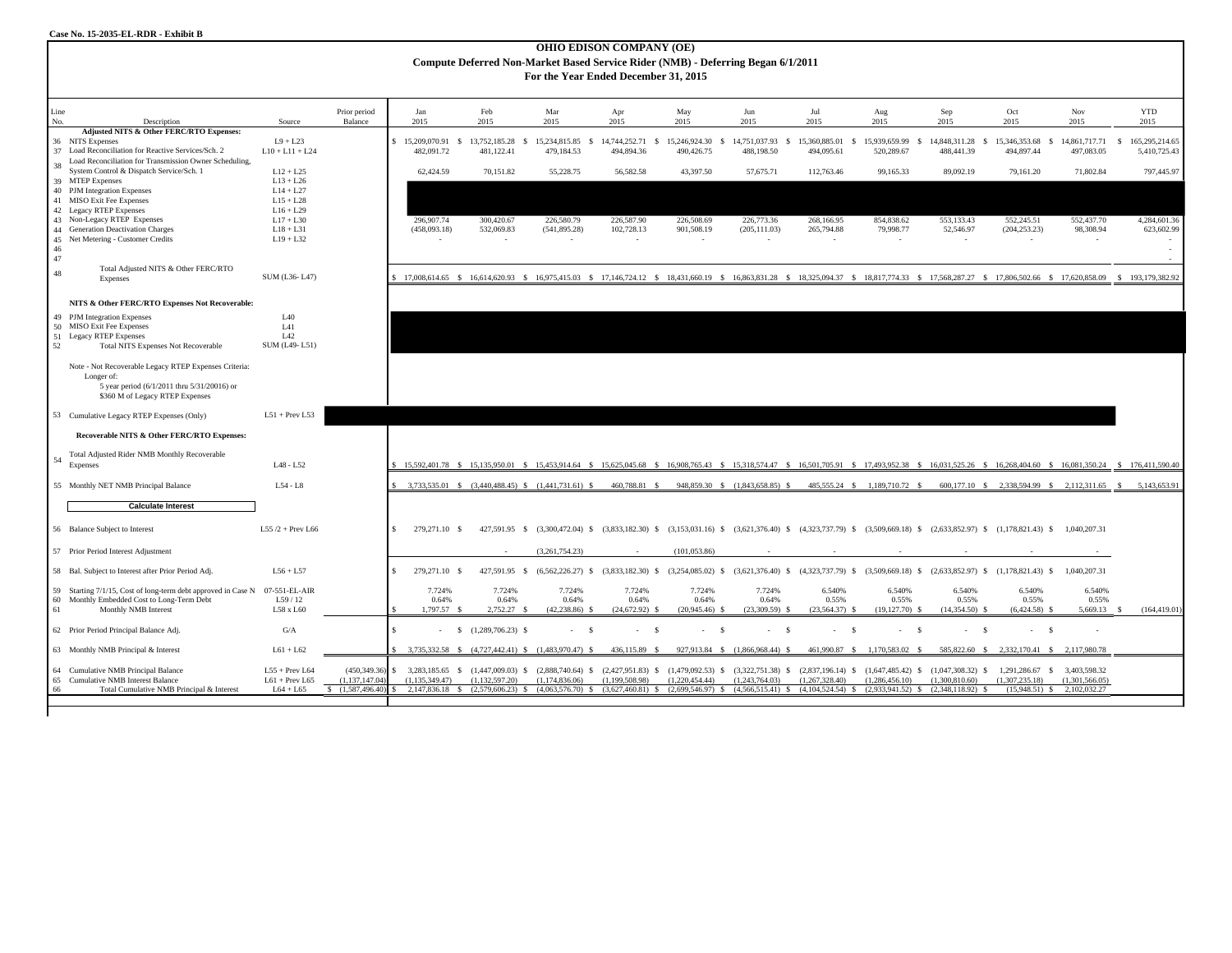| THE CLEVELAND ELECTRIC ILLUMINATING COMPANY (CEI)<br>Compute Deferred Non-Market Based Service Rider (NMB) - Deferring Began 6/1/2011<br>For the Year Ended December 31, 2015 |                                                                                                                                                  |                  |                                 |                                                   |                            |                             |                                                                                                                                                                                                             |                          |                             |                          |                                                 |                         |                             |                                |                              |
|-------------------------------------------------------------------------------------------------------------------------------------------------------------------------------|--------------------------------------------------------------------------------------------------------------------------------------------------|------------------|---------------------------------|---------------------------------------------------|----------------------------|-----------------------------|-------------------------------------------------------------------------------------------------------------------------------------------------------------------------------------------------------------|--------------------------|-----------------------------|--------------------------|-------------------------------------------------|-------------------------|-----------------------------|--------------------------------|------------------------------|
| Line<br>No.                                                                                                                                                                   | Description                                                                                                                                      | Source           | Prior Period<br><b>Balances</b> | Jan<br>2015                                       | Feb<br>2015                | Mar<br>2015                 | Apr<br>2015                                                                                                                                                                                                 | May<br>2015              | Jun<br>2015                 | Jul<br>2015              | Aug<br>2015                                     | Sep<br>2015             | Oct<br>2015                 | Nov<br>2015                    | <b>YTD</b><br>2015           |
|                                                                                                                                                                               | Revenues - Start 6/1/2011                                                                                                                        |                  |                                 |                                                   |                            |                             |                                                                                                                                                                                                             |                          |                             |                          |                                                 |                         |                             |                                |                              |
|                                                                                                                                                                               | Non-Market Based Rider (NMB) Revenues<br>2 Prior Period NMB Revenue Adjustment                                                                   | Sales Report     |                                 | s.                                                |                            |                             | 7,231,939.69 \$ 14,094,347.25 \$ 13,124,638.59 \$ 12,106,044.10 \$ 12,589,956.12 \$ 13,249,375.12 \$ 12,792,260.87 \$ 12,813,153.98 \$ 12,163,214.36 \$ 11,147,643.16 \$ 10,819,873.05                      |                          |                             |                          |                                                 |                         |                             |                                | \$132,132,446.29             |
|                                                                                                                                                                               | 3 Total Adjusted NMB Revenues                                                                                                                    | $L1 + L2$        |                                 | \$ 7,231,939.69 \$ 14,094,347.25 \$ 13,124,638.59 |                            |                             | - S<br>12,106,044.10 \$                                                                                                                                                                                     | 12,589,956.12            |                             |                          | \$13,249,375.12 \$12,792,260.87 \$12,813,153.98 | \$ 12,163,214.36 \$     |                             | 11,147,643.16 \$ 10,819,873.05 | 132, 132, 446.29<br>S.       |
|                                                                                                                                                                               | 4 CAT Tax                                                                                                                                        | Tax              |                                 | 0.2600%                                           | 0.2600%                    | 0.2600%                     | 0.2600%                                                                                                                                                                                                     | 0.2600%                  | 0.2600%                     | 0.2600%                  | 0.2600%                                         | 0.2600%                 | 0.2600%                     | 0.2600%                        |                              |
|                                                                                                                                                                               | 5 CAT Amount                                                                                                                                     | L3xL4            |                                 | 18,803.04                                         | 36,645.30                  | 34,124.06                   | 31,475.71                                                                                                                                                                                                   | 32,733.89                | 34,448.38                   | 33,259.88                | 33,314.20                                       | 31,624.36               | 28,983.87                   | 28,131.67                      | 343,544.36                   |
|                                                                                                                                                                               | 6 Prior Period CAT Adjustment                                                                                                                    |                  |                                 |                                                   |                            |                             |                                                                                                                                                                                                             |                          |                             |                          |                                                 |                         |                             |                                |                              |
|                                                                                                                                                                               | 7 Total Adjusted CAT Amount                                                                                                                      | $L5+L6$          |                                 | 18,803.04                                         | 36,645.30                  | 34,124.06                   | 31,475.71                                                                                                                                                                                                   | 32,733.89                | 34,448.38                   | 33,259.88                | 33,314.20                                       | 31,624.36               | 28,983.87                   | 28,131.67                      | 343,544.36                   |
|                                                                                                                                                                               | <b>NMB</b> Revenues Excluding CAT                                                                                                                | $L3 - L7$        |                                 |                                                   |                            |                             | \$ 7,213,136.65 \$ 14,057,701.95 \$ 13,090,514.53 \$ 12,074,568.39 \$ 12,557,222.23 \$ 13,214,926.74 \$ 12,759,000.99 \$ 12,779,839.78 \$ 12,131,590.00 \$ 11,118,659.29 \$ 10,791,741.38 \$ 131,788,901.93 |                          |                             |                          |                                                 |                         |                             |                                |                              |
|                                                                                                                                                                               | <b>Network Integration Transmission Service (NITS)</b><br>& Other Non-Market Based FERC/Regional<br><b>Transmission Organization (RTO) Costs</b> |                  |                                 |                                                   |                            |                             |                                                                                                                                                                                                             |                          |                             |                          |                                                 |                         |                             |                                |                              |
|                                                                                                                                                                               | NITS & Other FERC/RTO Expenses:                                                                                                                  |                  |                                 |                                                   |                            |                             |                                                                                                                                                                                                             |                          |                             |                          |                                                 |                         |                             |                                |                              |
|                                                                                                                                                                               | 9 NITS Expenses<br>10 Load Reconciliation for Reactive Services/Sch. 2                                                                           | 507003           |                                 |                                                   |                            |                             | \$ 11,722,100.17 \$ 10,572,781.15 \$ 11,704,690.93 \$ 11,331,194.05 \$ 11,695,006.10 \$ 11,307,058.17 \$ 11,669,745.24 \$ 11,735,403.48 \$ 11,301,278.31 \$ 11,677,340.97 \$ 11,291,978.24 \$               |                          |                             |                          |                                                 |                         |                             |                                | 126,008,576.81               |
|                                                                                                                                                                               | 11 Load Reconciliation for Reactive Services/Sch. 2                                                                                              | 507101<br>507105 |                                 | 371,461.14                                        | 369,898.72                 | 368,155.57                  | 380,310.19                                                                                                                                                                                                  | 376,194.90               | 374,229.52                  | 375,245.44               | 379,820.59                                      | 371,681.80              | 376,531.14                  | 377,541.30                     | 4,121,070.31                 |
| 12                                                                                                                                                                            | Load Reconciliation for Transmission Owner Scheduling,<br>System Control & Dispatch Service/Sch. 1                                               | 507502           |                                 | 44,833.76                                         | 48,741.53                  | 39,545.23                   | 41,899.40                                                                                                                                                                                                   | 31,655.82                | 42,107.94                   | 81,756.61                | 73,015.41                                       | 68,524.77               | 59,853.19                   | 52,703.25                      | 584,636.91                   |
| 13                                                                                                                                                                            | Midwest Independent Transmission System Operator, Inc.<br>(MISO) Transmission Expansion Plan (MTEP) Expenses                                     | 507513           |                                 |                                                   |                            |                             |                                                                                                                                                                                                             |                          |                             |                          |                                                 |                         |                             |                                |                              |
|                                                                                                                                                                               | 14 PJM Integration Expenses                                                                                                                      | 507514           |                                 |                                                   |                            |                             |                                                                                                                                                                                                             |                          |                             |                          |                                                 |                         |                             |                                |                              |
|                                                                                                                                                                               | 15 MISO Exit Fee Expenses                                                                                                                        | 507515           |                                 |                                                   |                            |                             |                                                                                                                                                                                                             |                          |                             |                          |                                                 |                         |                             |                                |                              |
| 16                                                                                                                                                                            | Legacy Regional Transmission Expansion Plan (RTEP)                                                                                               |                  |                                 |                                                   |                            |                             |                                                                                                                                                                                                             |                          |                             |                          |                                                 |                         |                             |                                |                              |
|                                                                                                                                                                               | Expenses                                                                                                                                         | 507510           |                                 |                                                   |                            |                             |                                                                                                                                                                                                             |                          |                             |                          |                                                 |                         |                             |                                |                              |
|                                                                                                                                                                               | 17 Non-Legacy RTEP Expenses<br>18 Generation Deactivation Charges                                                                                | 507509<br>507007 |                                 | 264,285.72<br>(338, 158.98)                       | 213,811.98<br>1,172,697.58 | 173,747.38<br>(418, 684.55) | 173,974.30<br>77,604.93                                                                                                                                                                                     | 174,068.24<br>691,307.15 | 173,691.82<br>(157, 566.41) | 205,354.33<br>200,891.10 | 650,455.61<br>39,533.56                         | 420,548.63<br>39,849.83 | 420,296.51<br>(154, 356.45) | 420,210.88<br>74,836.52        | 3,290,445.40<br>1,227,954.28 |
|                                                                                                                                                                               | 19 Net Metering - Customer Credits                                                                                                               | 506967           |                                 |                                                   |                            |                             |                                                                                                                                                                                                             |                          |                             |                          |                                                 |                         |                             |                                |                              |
| 20                                                                                                                                                                            |                                                                                                                                                  |                  |                                 |                                                   |                            |                             |                                                                                                                                                                                                             |                          |                             |                          |                                                 |                         |                             |                                |                              |
| 21                                                                                                                                                                            |                                                                                                                                                  |                  |                                 |                                                   |                            |                             |                                                                                                                                                                                                             |                          |                             |                          |                                                 |                         |                             |                                |                              |
| 22                                                                                                                                                                            | Total NITS & Other FERC/RTO Expenses                                                                                                             | SUM (L9-L21)     |                                 |                                                   |                            |                             | \$ 13,128,334.26 \$ 13,524,005.35 \$ 13,036,767.25 \$ 13,174,492.57 \$ 14,136,110.84 \$ 12,924,193.70 \$ 13,917,163.45 \$ 13,828,391.83 \$ 13,371,881.36 \$ 13,549,986.97 \$ 13,386,164.57                  |                          |                             |                          |                                                 |                         |                             |                                | \$147,977,492.15             |
|                                                                                                                                                                               | Prior Period NITS & Other FERC/RTO Expense<br><b>Adjustments:</b>                                                                                |                  |                                 |                                                   |                            |                             |                                                                                                                                                                                                             |                          |                             |                          |                                                 |                         |                             |                                |                              |
|                                                                                                                                                                               | 23 NITS Expenses<br>24 Load Reconciliation for Reactive Services/Sch. 2                                                                          |                  |                                 |                                                   |                            |                             |                                                                                                                                                                                                             |                          |                             |                          |                                                 |                         |                             |                                | $\mathcal{S}$                |
|                                                                                                                                                                               |                                                                                                                                                  |                  |                                 |                                                   |                            |                             |                                                                                                                                                                                                             |                          |                             |                          |                                                 |                         |                             |                                |                              |
| 25                                                                                                                                                                            | Load Reconciliation for Transmission Owner Scheduling,<br>System Control & Dispatch Service/Sch. 1                                               |                  |                                 |                                                   |                            |                             |                                                                                                                                                                                                             |                          |                             |                          |                                                 |                         |                             |                                |                              |
|                                                                                                                                                                               | 26 MTEP Expenses                                                                                                                                 |                  |                                 |                                                   |                            |                             |                                                                                                                                                                                                             |                          |                             |                          |                                                 |                         |                             |                                |                              |
|                                                                                                                                                                               | 27 PJM Integration Expenses                                                                                                                      |                  |                                 |                                                   |                            |                             |                                                                                                                                                                                                             |                          |                             |                          |                                                 |                         |                             |                                |                              |
|                                                                                                                                                                               | 28 MISO Exit Fee Expenses                                                                                                                        |                  |                                 |                                                   |                            |                             |                                                                                                                                                                                                             |                          |                             |                          |                                                 |                         |                             |                                |                              |
|                                                                                                                                                                               | 29 Legacy RTEP Expenses<br>30 Non-Legacy RTEP Expenses                                                                                           |                  |                                 |                                                   |                            |                             |                                                                                                                                                                                                             |                          |                             |                          |                                                 |                         |                             |                                |                              |
|                                                                                                                                                                               | 31 Generation Deactivation Charges                                                                                                               |                  |                                 |                                                   |                            |                             |                                                                                                                                                                                                             |                          |                             |                          |                                                 |                         |                             |                                |                              |
|                                                                                                                                                                               | 32 Net Metering - Customer Credits                                                                                                               |                  |                                 |                                                   |                            |                             |                                                                                                                                                                                                             |                          |                             |                          |                                                 |                         |                             |                                |                              |
| 33                                                                                                                                                                            |                                                                                                                                                  |                  |                                 |                                                   |                            |                             |                                                                                                                                                                                                             |                          |                             |                          |                                                 |                         |                             |                                |                              |
| 34                                                                                                                                                                            |                                                                                                                                                  |                  |                                 |                                                   |                            |                             |                                                                                                                                                                                                             |                          |                             |                          |                                                 |                         |                             |                                |                              |
| 35                                                                                                                                                                            | Total Prior Period NITS & Other FERC/RTO<br><b>Expense Adjustments</b>                                                                           | SUM (L23-L34)    |                                 |                                                   |                            |                             |                                                                                                                                                                                                             |                          |                             |                          |                                                 |                         |                             |                                |                              |
|                                                                                                                                                                               |                                                                                                                                                  |                  |                                 |                                                   |                            |                             |                                                                                                                                                                                                             |                          |                             |                          |                                                 |                         |                             |                                |                              |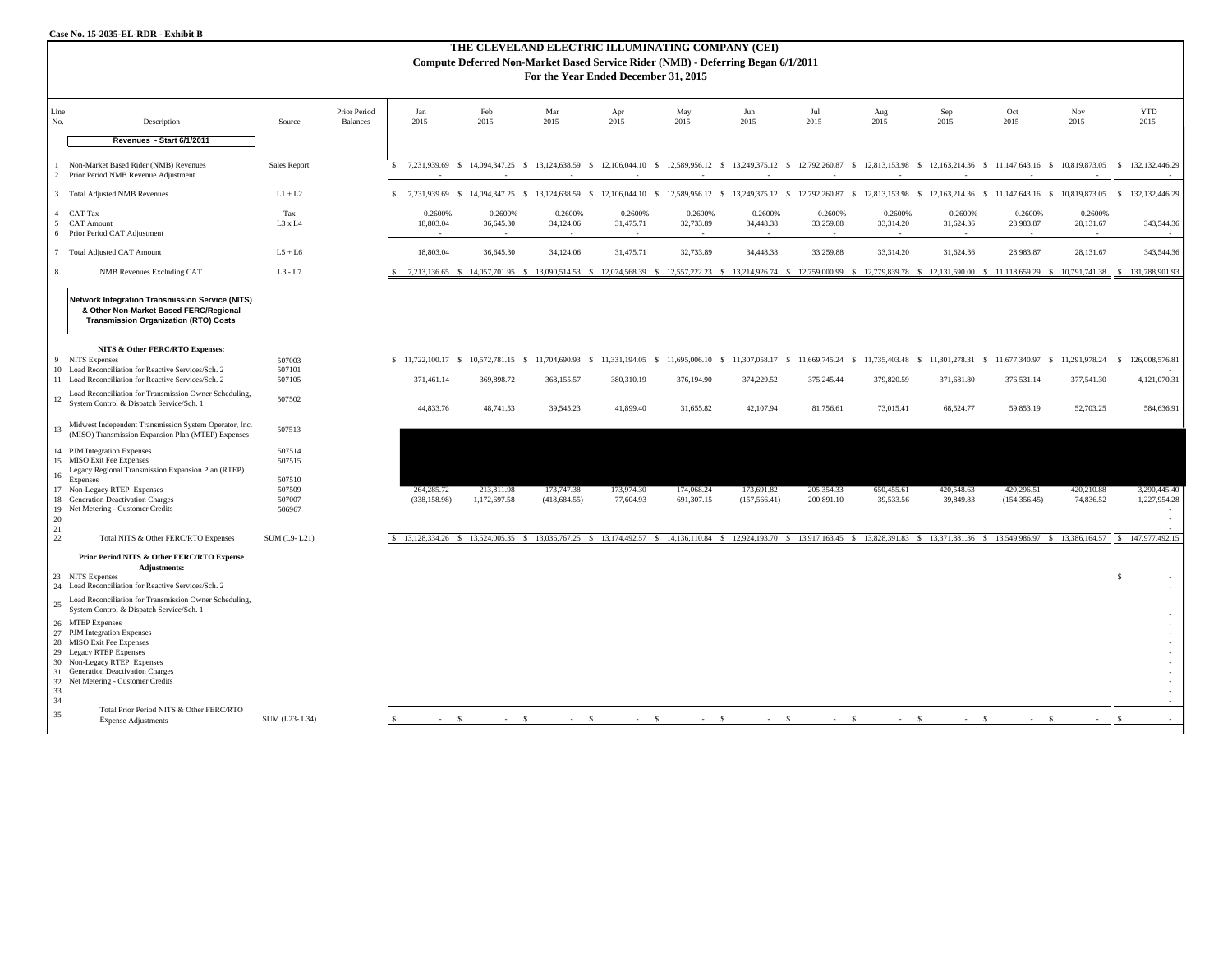| Case No. 15-2035-EL-RDR - Exhibit B                                                                                                   |                                             |                                 |                                 |                                   |                                                     |                                                                                                                                                                                            |                                         |                             |                                                                                                                       |                                |                                     |                                     |                                           |                             |                                                |
|---------------------------------------------------------------------------------------------------------------------------------------|---------------------------------------------|---------------------------------|---------------------------------|-----------------------------------|-----------------------------------------------------|--------------------------------------------------------------------------------------------------------------------------------------------------------------------------------------------|-----------------------------------------|-----------------------------|-----------------------------------------------------------------------------------------------------------------------|--------------------------------|-------------------------------------|-------------------------------------|-------------------------------------------|-----------------------------|------------------------------------------------|
| THE CLEVELAND ELECTRIC ILLUMINATING COMPANY (CEI)<br>Compute Deferred Non-Market Based Service Rider (NMB) - Deferring Began 6/1/2011 |                                             |                                 |                                 |                                   |                                                     |                                                                                                                                                                                            |                                         |                             |                                                                                                                       |                                |                                     |                                     |                                           |                             |                                                |
|                                                                                                                                       | For the Year Ended December 31, 2015        |                                 |                                 |                                   |                                                     |                                                                                                                                                                                            |                                         |                             |                                                                                                                       |                                |                                     |                                     |                                           |                             |                                                |
|                                                                                                                                       |                                             |                                 |                                 |                                   |                                                     |                                                                                                                                                                                            |                                         |                             |                                                                                                                       |                                |                                     |                                     |                                           |                             |                                                |
| Line<br>No.<br>Description                                                                                                            |                                             | Source                          | Prior Period<br><b>Balances</b> | Jan<br>2015                       | Feb<br>2015                                         | Mar<br>2015                                                                                                                                                                                | Apr<br>2015                             | May<br>2015                 | Jun<br>2015                                                                                                           | Jul<br>2015                    | Aug<br>2015                         | Sep<br>2015                         | Oct<br>2015                               | Nov<br>2015                 | <b>YTD</b><br>2015                             |
| Adjusted NITS & Other FERC/RTO Expenses:                                                                                              |                                             |                                 |                                 |                                   |                                                     |                                                                                                                                                                                            |                                         |                             |                                                                                                                       |                                |                                     |                                     |                                           |                             |                                                |
| 36<br><b>NITS</b> Expenses<br>Load Reconciliation for Reactive Services/Sch. 2<br>37                                                  |                                             | $L9 + L23$<br>$L10 + L11 + L24$ |                                 | $$11,722,100.17$ \$<br>371,461.14 | 10,572,781.15 \$<br>369,898.72                      | 11,704,690.93<br>S.<br>368,155.57                                                                                                                                                          | 11,331,194.05<br>- \$<br>380,310.19     | 11,695,006.10<br>376,194.90 | 11,307,058.17 \$<br>- \$<br>374.229.52                                                                                | 11,669,745.24 \$<br>375,245.44 | 11,735,403.48<br>- \$<br>379,820.59 | 11,301,278.31<br>- \$<br>371,681.80 | 11,677,340.97<br>- S<br>376,531.14        | 11,291,978.24<br>377,541.30 | 126,008,576.81<br>$\mathbf{s}$<br>4,121,070.31 |
| Load Reconciliation for Transmission Owner Scheduling,<br>38<br>System Control & Dispatch Service/Sch. 1                              |                                             | $L12 + L25$                     |                                 | 44,833.76                         | 48,741.53                                           | 39,545.23                                                                                                                                                                                  | 41,899.40                               | 31,655.82                   | 42,107.94                                                                                                             |                                |                                     | 68,524.77                           | 59,853.19                                 | 52,703.25                   | 584,636.91                                     |
| 39 MTEP Expenses                                                                                                                      |                                             | $L13 + L26$                     |                                 |                                   |                                                     |                                                                                                                                                                                            |                                         |                             |                                                                                                                       | 81,756.61                      | 73,015.41                           |                                     |                                           |                             |                                                |
| 40 PJM Integration Expenses                                                                                                           |                                             | $L14 + L27$                     |                                 |                                   |                                                     |                                                                                                                                                                                            |                                         |                             |                                                                                                                       |                                |                                     |                                     |                                           |                             |                                                |
| 41 MISO Exit Fee Expenses                                                                                                             |                                             | $L15 + L28$                     |                                 |                                   |                                                     |                                                                                                                                                                                            |                                         |                             |                                                                                                                       |                                |                                     |                                     |                                           |                             |                                                |
| 42 Legacy RTEP Expenses                                                                                                               |                                             | $L16 + L29$                     |                                 |                                   |                                                     |                                                                                                                                                                                            |                                         |                             |                                                                                                                       |                                |                                     |                                     |                                           |                             |                                                |
| 43 Non-Legacy RTEP Expenses                                                                                                           |                                             | $L17 + L30$                     |                                 | 264,285.72                        | 213,811.98                                          | 173,747.38                                                                                                                                                                                 | 173,974.30                              | 174,068.24                  | 173,691.82                                                                                                            | 205,354.33                     | 650,455.61                          | 420,548.63                          | 420,296.51                                | 420,210.88                  | 3,290,445.40                                   |
| 44 Generation Deactivation Charges                                                                                                    |                                             | $L18 + L31$                     |                                 | (338, 158.98)                     | 1,172,697.58                                        | (418, 684.55)                                                                                                                                                                              | 77,604.93                               | 691,307.15                  | (157, 566.41)                                                                                                         | 200,891.10                     | 39,533.56                           | 39,849.83                           | (154, 356.45)                             | 74,836.52                   | 1,227,954.28                                   |
| 45<br>Net Metering - Customer Credits<br>46                                                                                           |                                             | $L19 + L32$                     |                                 |                                   |                                                     | ×.                                                                                                                                                                                         | $\overline{\phantom{a}}$                |                             |                                                                                                                       |                                | $\epsilon$                          |                                     |                                           |                             |                                                |
| 47                                                                                                                                    |                                             |                                 |                                 |                                   |                                                     |                                                                                                                                                                                            |                                         |                             |                                                                                                                       |                                |                                     |                                     |                                           |                             |                                                |
| 48<br>Expenses                                                                                                                        | Total Adjusted NITS & Other FERC/RTO        | SUM (L36-L47)                   |                                 |                                   |                                                     | \$ 13,128,334.26 \$ 13,524,005.35 \$ 13,036,767.25 \$ 13,174,492.57 \$ 14,136,110.84 \$ 12,924,193.70 \$ 13,917,163.45 \$ 13,828,391.83 \$ 13,371,881.36 \$ 13,549,986.97 \$ 13,386,164.57 |                                         |                             |                                                                                                                       |                                |                                     |                                     |                                           |                             | \$147,977,492.15                               |
| NITS & Other FERC/RTO Expenses Not Recoverable:                                                                                       |                                             |                                 |                                 |                                   |                                                     |                                                                                                                                                                                            |                                         |                             |                                                                                                                       |                                |                                     |                                     |                                           |                             |                                                |
| 49 PJM Integration Expenses                                                                                                           |                                             | L40                             |                                 |                                   |                                                     |                                                                                                                                                                                            |                                         |                             |                                                                                                                       |                                |                                     |                                     |                                           |                             |                                                |
| 50 MISO Exit Fee Expenses                                                                                                             |                                             | L41                             |                                 |                                   |                                                     |                                                                                                                                                                                            |                                         |                             |                                                                                                                       |                                |                                     |                                     |                                           |                             |                                                |
| 51 Legacy RTEP Expenses                                                                                                               |                                             | L42                             |                                 |                                   |                                                     |                                                                                                                                                                                            |                                         |                             |                                                                                                                       |                                |                                     |                                     |                                           |                             |                                                |
| 52<br><b>Total NITS Expenses Not Recoverable</b>                                                                                      |                                             | SUM (L49-L51)                   |                                 |                                   |                                                     |                                                                                                                                                                                            |                                         |                             |                                                                                                                       |                                |                                     |                                     |                                           |                             |                                                |
| Note - Not Recoverable Legacy RTEP Expenses Criteria:<br>Longer of:<br>\$360 M of Legacy RTEP Expenses                                | 5 year period (6/1/2011 thru 5/31/20016) or |                                 |                                 |                                   |                                                     |                                                                                                                                                                                            |                                         |                             |                                                                                                                       |                                |                                     |                                     |                                           |                             |                                                |
| 53 Cumulative Legacy RTEP Expenses (Only)                                                                                             |                                             | $L51 + Prev L53$                |                                 |                                   |                                                     |                                                                                                                                                                                            |                                         |                             |                                                                                                                       |                                |                                     |                                     |                                           |                             |                                                |
| Recoverable NITS & Other FERC/RTO Expenses:                                                                                           |                                             |                                 |                                 |                                   |                                                     |                                                                                                                                                                                            |                                         |                             |                                                                                                                       |                                |                                     |                                     |                                           |                             |                                                |
|                                                                                                                                       |                                             |                                 |                                 |                                   |                                                     |                                                                                                                                                                                            |                                         |                             |                                                                                                                       |                                |                                     |                                     |                                           |                             |                                                |
| Total Adjusted Rider NMB Monthly Recoverable<br>54<br>Expenses                                                                        |                                             | L48 - L52                       |                                 |                                   |                                                     | 12,064,521.81 \$ 12,377,930.96 \$ 11,867,454.56 \$ 12,004,982.87 \$ 12,968,232.21 \$ 11,739,521.04 \$ 12,532,992.72 \$ 12,878,228.65 \$ 12,01,883.34 \$ 12,379,665.36 \$ 12,217,270.19     |                                         |                             |                                                                                                                       |                                |                                     |                                     |                                           |                             | \$135,232,683.71                               |
| 55 Monthly NET NMB Principal Balance                                                                                                  |                                             | $L54 - L8$                      |                                 |                                   | 4,851,385.16 \$ (1,679,770.99) \$ (1,223,059.97) \$ |                                                                                                                                                                                            | $(69,585.52)$ \$                        |                             | 411,009.98 \$ (1,475,405.70) \$                                                                                       | $(226,008.27)$ \$              | 98,388.87 \$                        |                                     | 70,293.34 \$ 1,261,006.07 \$ 1,425,528.81 |                             | 3,443,781.78<br>$\mathbf{s}$                   |
| <b>Calculate Interest</b>                                                                                                             |                                             |                                 |                                 |                                   |                                                     |                                                                                                                                                                                            |                                         |                             |                                                                                                                       |                                |                                     |                                     |                                           |                             |                                                |
|                                                                                                                                       |                                             |                                 |                                 |                                   |                                                     |                                                                                                                                                                                            |                                         |                             |                                                                                                                       |                                |                                     |                                     |                                           |                             |                                                |
| 56 Balance Subject to Interest                                                                                                        |                                             | L55 $/2$ + Prev L66             |                                 |                                   | \$1,198,105.42 \$2,790,908.45 \$                    |                                                                                                                                                                                            | $(386,321.31)$ \$ $(1,053,451.64)$ \$   |                             | (888,890.69) \$ (1,426,804.31) \$ (2,285,842.64) \$ (2,362,110.18) \$ (2,290,642.58) \$ (1,637,476.87) \$             |                                |                                     |                                     |                                           | (303, 133.68)               |                                                |
| 57 Prior Period Interest Adjustment                                                                                                   |                                             |                                 |                                 |                                   | (1,199,377.34)                                      | (3,177,128.90)                                                                                                                                                                             |                                         | (89,975.17)                 |                                                                                                                       |                                |                                     |                                     |                                           |                             |                                                |
| 58 Bal. Subject to Interest after Prior Period Adj                                                                                    |                                             | $L56 + L57$                     |                                 | $$1,198,105.42$ \$                | 1,591,531.11 \$                                     |                                                                                                                                                                                            | $(3,563,450.21)$ \$ $(1,053,451.64)$ \$ |                             | (978,865.86) \$ (1,426,804.31) \$ (2,285,842.64) \$ (2,362,110.18) \$ (2,290,642.58) \$ (1,637,476.87) \$             |                                |                                     |                                     |                                           | (303, 133.68)               |                                                |
| 59 Starting 7/1/15, Cost of long-term debt approved in Case N                                                                         |                                             | 07-551-EL-AIR                   |                                 | 7.007%                            | 7.007%                                              | 7.007%                                                                                                                                                                                     | 7.007%                                  | 7.007%                      | 7.007%                                                                                                                | 6.540%                         | 6.540%                              | 6.540%                              | 6.540%                                    | 6.540%                      |                                                |
| 60<br>Monthly Embedded Cost to Long-Term Debt                                                                                         |                                             | L59/12                          |                                 | 0.58%                             | 0.58%                                               | 0.58%                                                                                                                                                                                      | 0.58%                                   | 0.58%                       | 0.58%                                                                                                                 | 0.55%                          | 0.55%                               | 0.55%                               | 0.55%                                     | 0.55%                       |                                                |
| 61<br>Monthly NMB Interest                                                                                                            |                                             | L58 x L60                       |                                 | 6,995.94                          | 9,293.22 \$<br>$\mathbf{\hat{S}}$                   | $(20,807.58)$ \$                                                                                                                                                                           | $(6,151.28)$ \$                         | $(5,715.76)$ \$             | $(8,331.35)$ \$                                                                                                       | $(12, 457.84)$ \$              | $(12,873.50)$ \$                    | $(12,484.00)$ \$                    | $(8,924.25)$ \$                           | (1,652.08)                  | (73, 108.48)                                   |
| 62 Prior Period Principal Balance Adj.                                                                                                |                                             | G/A                             |                                 |                                   | $(1,735,107.50)$ \$<br>S.                           | - 8                                                                                                                                                                                        |                                         |                             | $\mathbf{\hat{S}}$                                                                                                    | $\mathbf{s}$                   | -8                                  | $\mathbf{\hat{S}}$                  | $-5$                                      |                             |                                                |
| 63 Monthly NMB Principal & Interest                                                                                                   |                                             | $L61 + L62$                     |                                 | 4.858.381.10 \$                   | $(3,405,585.27)$ \$                                 | $(1,243,867.55)$ \$                                                                                                                                                                        | $(75,736.80)$ \$                        | 405.294.22 \$               | $(1,483,737.05)$ \$                                                                                                   | $(238, 466.11)$ \$             | 85,515.37 \$                        | 57,809.34 S                         | 1,252,081.82 \$                           | 1.423.876.73                |                                                |
| 64 Cumulative NMB Principal Balance                                                                                                   |                                             | $L55 + Prev L64$                | -S<br>(724.881.72)              | $\mathbf{z}$<br>4.126.503.44 \$   | 711,624.95 \$                                       | $(511.435.02)$ S                                                                                                                                                                           | $(581.020.54)$ \$                       |                             | $(170,010.56)$ \$ $(1,645,416.26)$ \$ $(1,871,424.53)$ \$ $(1,773,035.66)$ \$ $(1,702,742.32)$ \$                     |                                |                                     |                                     | $(441.736.25)$ \$                         | 983,792.56                  |                                                |
| 65<br>Cumulative NMB Interest Balance                                                                                                 |                                             | $L61 + Prev L65$                | (502.705.44                     | (495,709,50)                      | (486, 416, 28)                                      | (507.223.86)                                                                                                                                                                               | (513.375.14)                            | (519.090.90)                | (527.422.25)                                                                                                          | (539.880.09)                   | (552.753.59)                        | (565.237.59)                        | (574.161.84)                              | (575.813.92)                |                                                |
| 66                                                                                                                                    | Total Cumulative NMB Principal & Interest   | $L64 + L65$                     | (1.227.587.16)                  | 3.630.793.94 \$                   |                                                     | 225.208.67 \$ (1.018.658.88) \$ (1.094.395.68) \$                                                                                                                                          |                                         |                             | $(689.101.46)$ \$ $(2.172.838.51)$ \$ $(2.411.304.62)$ \$ $(2.325.789.25)$ \$ $(2.267.979.91)$ \$ $(1.015.898.09)$ \$ |                                |                                     |                                     |                                           | 407,978.64                  |                                                |
|                                                                                                                                       |                                             |                                 |                                 |                                   |                                                     |                                                                                                                                                                                            |                                         |                             |                                                                                                                       |                                |                                     |                                     |                                           |                             |                                                |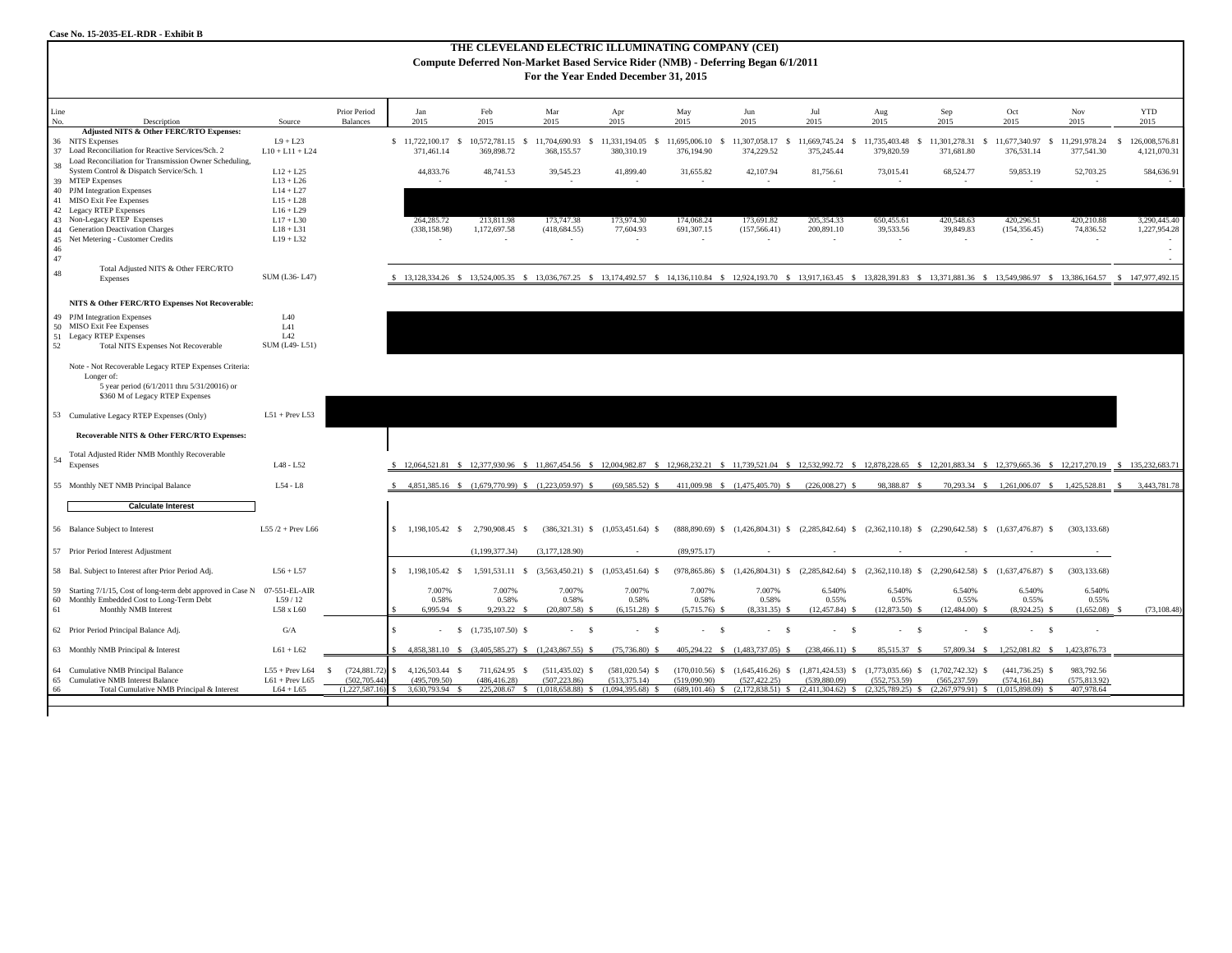#### **THE TOLEDO EDISON COMPANY (TE) Compute Deferred Non-Market Based Service Rider (NMB) - Deferring Began 6/1/2011 For the Year Ended December 31, 2015**

| Line<br>No.           | Description                                                                                                                                                                                                        | Source                     | Prior Period<br>Balances | Jan<br>2015                      | Feb<br>2015                        | Mar<br>2015                        | Apr<br>2015                     | May<br>2015                            | Jun<br>2015                              | Jul<br>2015                   | Aug<br>2015                   | Sep<br>2015                   | Oct<br>2015                        | Nov<br>2015                   | <b>YTD</b><br>2015            |
|-----------------------|--------------------------------------------------------------------------------------------------------------------------------------------------------------------------------------------------------------------|----------------------------|--------------------------|----------------------------------|------------------------------------|------------------------------------|---------------------------------|----------------------------------------|------------------------------------------|-------------------------------|-------------------------------|-------------------------------|------------------------------------|-------------------------------|-------------------------------|
|                       | Revenues - Start 6/1/2011                                                                                                                                                                                          |                            |                          |                                  |                                    |                                    |                                 |                                        |                                          |                               |                               |                               |                                    |                               |                               |
| 2                     | Non-Market Based Rider (NMB) Revenues<br>Prior Period NMB Revenue Adjustment                                                                                                                                       | Sales Report               |                          |                                  | 5,895,187.49 \$                    | 5,427,245.96<br>- S                | 5,174,579.90<br>- S             | 5,338,293.89<br>-S                     | 5,654,808.03 \$                          | 6,623,115.51 \$               | 6,604,138.80<br>$\mathbf{s}$  | 6,504,077.22 \$               | 6,068,770.30 \$                    |                               | 5,978,704.13 \$ 63,491,698.67 |
|                       | 3 Total Adjusted NMB Revenues                                                                                                                                                                                      | $L1 + L2$                  |                          | $$4.222.777.44$ \$               | 5.895.187.49 \$                    | 5.427.245.96 \$                    | 5.174.579.90<br>$\mathbf{s}$    | 5,338,293.89<br>$\mathbf{s}$           | 5.654.808.03 \$                          | 6,623,115.51 \$               | 6,604,138.80<br>- S           | 6.504.077.22<br>$\mathbf{s}$  | 6,068,770.30 \$                    | 5.978.704.13 \$               | 63,491,698.67                 |
|                       | 4 CAT Tax<br>5 CAT Amount<br>6 Prior Period CAT Adjustment - April 2012                                                                                                                                            | Tax<br>L3xL4               |                          | 0.2600%<br>10,979.22             | 0.2600%<br>15,327.49               | 0.2600%<br>14,110.84               | 0.2600%<br>13,453.91            | 0.2600%<br>13,879.56                   | 0.2600%<br>14,702.50                     | 0.2600%<br>17,220.10          | 0.2600%<br>17,170.76          | 0.2600%<br>16,910.60          | 0.2600%<br>15,778.80               | 0.2600%<br>15,544.63          | 165,078.41                    |
|                       | 7 Total Adjusted CAT Amount                                                                                                                                                                                        | $L5+L6$                    |                          | 10,979.22                        | 15,327.49                          | 14,110.84                          | 13,453.91                       | 13,879.56                              | 14,702.50                                | 17,220.10                     | 17,170.76                     | 16,910.60                     | 15,778.80                          | 15,544.63                     | 165,078.41                    |
| $\mathbf{\mathbf{8}}$ | <b>NMB Revenues Excluding CAT</b>                                                                                                                                                                                  | $L3 - L7$                  |                          | 4,211,798.22 \$                  | 5,879,860.00 \$                    |                                    | 5,413,135.12 \$ 5,161,125.99 \$ | 5,324,414.33 \$                        | 5,640,105.53 \$                          | 6,605,895.41 \$               | 6,586,968.04 \$               | 6,487,166.62 \$               | 6,052,991.50 \$                    |                               | 5,963,159.50 \$ 63,326,620.26 |
|                       | <b>Network Integration Transmission Service (NITS)</b><br>& Other Non-Market Based FERC/Regional<br><b>Transmission Organization (RTO) Costs</b>                                                                   |                            |                          |                                  |                                    |                                    |                                 |                                        |                                          |                               |                               |                               |                                    |                               |                               |
|                       | NITS & Other FERC/RTO Expenses:<br>9 NITS Expenses<br>10 Load Reconciliation for Reactive Services/Sch. 2<br>11 Load Reconciliation for Reactive Services/Sch. 2                                                   | 507003<br>507101<br>507105 |                          | $$6,129,950.54$ \$<br>194,366.06 | 5,538,739.87 \$<br>193,782.71      | 6,124,028.48 \$<br>192,591.90      | 5,923,097.31 \$<br>198,778.37   | 6,123,105.20 \$<br>196,968.60          | 5,917,611.02 \$<br>195,860.01            | 6,128,935.51 \$<br>197,093.15 | 6,141,805.42 \$<br>198,588.61 | 5,918,422.15 \$<br>194,687.85 | 6,110,225.83 \$<br>197,001.12      | 5,910,167.78 \$<br>197,664.17 | 65,966,089.11<br>2,157,382.55 |
| 12                    | Load Reconciliation for Transmission Owner Scheduling,<br>System Control & Dispatch Service/Sch. 1                                                                                                                 | 507502                     |                          | 13,289.84                        | 12,911.56                          | 10,663.44                          | 11,209.84                       | 6,161.61                               | 10,421.35                                | 26,827.99                     | 19,433.37                     | 16,258.18                     | 11,519.11                          | 9,933.76                      | 148,630.05                    |
| 13                    | Midwest Independent Transmission System Operator, Inc.<br>(MISO) Transmission Expansion Plan (MTEP) Expenses                                                                                                       | 507513                     |                          |                                  |                                    |                                    |                                 |                                        |                                          |                               |                               |                               |                                    |                               |                               |
| 16                    | 14 PJM Integration Expenses<br>15 MISO Exit Fee Expenses<br>Legacy Regional Transmission Expansion Plan (RTEP)                                                                                                     | 507514<br>507515           |                          |                                  |                                    |                                    |                                 |                                        |                                          |                               |                               |                               |                                    |                               |                               |
|                       | Expenses<br>17 Non-Legacy RTEP Expenses                                                                                                                                                                            | 507510<br>507509           |                          | 132,406.26                       | 114,750.43                         | 91,176.81                          | 90,916.17                       | 90,942.99                              | 91,030.40                                | 107,482.31                    | 341,251.79                    | 220,158.48                    | 219,993.06                         | 219,714.45                    | 1,719,823.15                  |
|                       | 18 Generation Deactivation Charges<br>19 Net Metering - Customer Credits                                                                                                                                           | 507007<br>506967           |                          | (199, 373.49)                    | 626,698.81                         | (214, 372.82)<br>$\sim$            | 42,698.94<br>×.                 | 363,825.62<br>$\overline{\phantom{a}}$ | (82, 498.61)<br>$\overline{\phantom{a}}$ | 108,326.19                    | 20,538.25<br>$\sim$           | 20,930.70<br>×.               | (84,957.76)<br>$\sim$              | 39,190.30                     | 641,006.13                    |
| 20                    |                                                                                                                                                                                                                    |                            |                          |                                  |                                    |                                    |                                 |                                        |                                          |                               |                               |                               |                                    |                               |                               |
| 21<br>22              | Total NITS & Other FERC/RTO Expenses                                                                                                                                                                               | SUM (L9-L21)               |                          | 6,803,728.59<br>$\mathcal{S}$    | 7,113,654.29<br>$\hat{\mathbf{S}}$ | 6,815,520.09<br>$\hat{\mathbf{x}}$ | 6,877,990.19 \$                 | 7,392,670.16 \$                        | 6,752,320.61 \$                          | 7,295,853.37 \$               | 7,217,450.77 \$               | 6,983,433.10 \$               | 7,066,004.30<br>$\hat{\mathbf{S}}$ | 6,988,939.05                  | 77,307,564.52<br>S.           |
|                       | Prior Period NITS & Other FERC/RTO Expense<br>Adjustments:<br>23 NITS Expenses                                                                                                                                     |                            |                          |                                  |                                    |                                    |                                 | $\hat{\mathbf{x}}$                     |                                          |                               |                               |                               | $\hat{\mathbf{x}}$                 |                               |                               |
| $25\,$                | 24 Load Reconciliation for Reactive Services/Sch. 2<br>Load Reconciliation for Transmission Owner Scheduling,<br>System Control & Dispatch Service/Sch. 1                                                          |                            |                          |                                  |                                    |                                    |                                 |                                        |                                          |                               |                               |                               |                                    |                               |                               |
| 33                    | 26 MTEP Expenses<br>27 PJM Integration Expenses<br>28 MISO Exit Fee Expenses<br>29 Legacy RTEP Expenses<br>30 Non-Legacy RTEP Expenses<br>31 Generation Deactivation Charges<br>32 Net Metering - Customer Credits |                            |                          |                                  |                                    |                                    |                                 |                                        |                                          |                               |                               |                               |                                    |                               |                               |
| 34<br>35              | Total Prior Period NITS & Other FERC/RTO<br><b>Expense Adjustments</b>                                                                                                                                             | SUM (L23-L34)              |                          | $\mathbf{\hat{S}}$               |                                    |                                    | $\mathcal{S}$                   | $\hat{\mathbf{S}}$                     | $\hat{\mathbf{x}}$                       | $\mathcal{S}$                 | $\sim$                        | $\mathbf{s}$                  | $\mathbf{s}$                       |                               | -S                            |
|                       |                                                                                                                                                                                                                    |                            |                          |                                  |                                    |                                    |                                 |                                        |                                          |                               |                               |                               |                                    |                               |                               |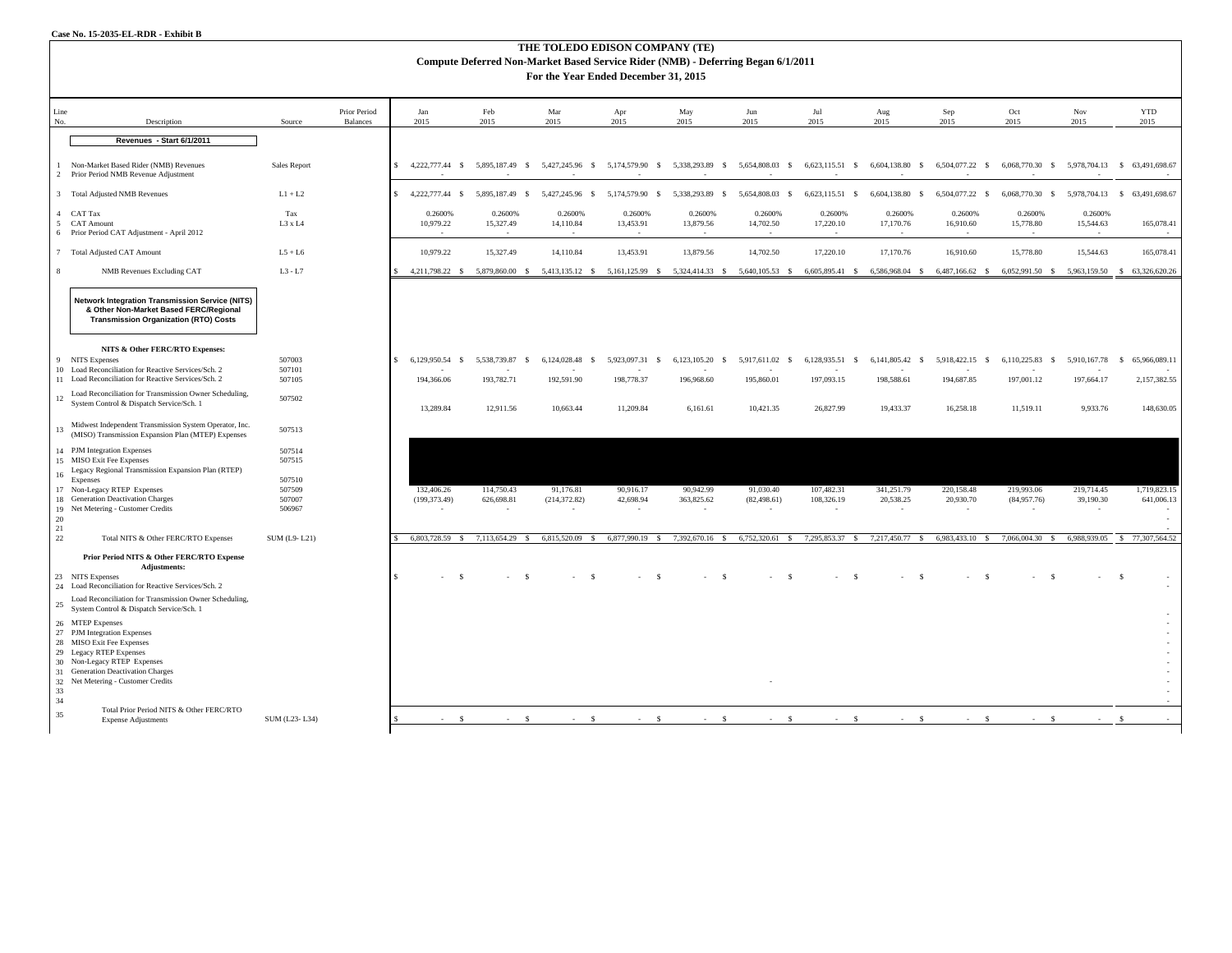#### **THE TOLEDO EDISON COMPANY (TE) Compute Deferred Non-Market Based Service Rider (NMB) - Deferring Began 6/1/2011 For the Year Ended December 31, 2015**

| Line<br>No. | Description                                                                                                   | Source                            | Prior Period<br><b>Balances</b>     | Jan<br>2015                            | Feb<br>2015                             | Mar<br>2015                         | Apr<br>2015                                   | May<br>2015                                                                 | Jun<br>2015                             | Jul<br>2015                                                                                                                  | Aug<br>2015                        | Sep<br>2015                         | Oct<br>2015                        | Nov<br>2015                  | <b>YTD</b><br>2015                  |
|-------------|---------------------------------------------------------------------------------------------------------------|-----------------------------------|-------------------------------------|----------------------------------------|-----------------------------------------|-------------------------------------|-----------------------------------------------|-----------------------------------------------------------------------------|-----------------------------------------|------------------------------------------------------------------------------------------------------------------------------|------------------------------------|-------------------------------------|------------------------------------|------------------------------|-------------------------------------|
|             | Adjusted NITS & Other FERC/RTO Expenses:                                                                      |                                   |                                     |                                        |                                         |                                     |                                               |                                                                             |                                         |                                                                                                                              |                                    |                                     |                                    |                              |                                     |
|             | 36 NITS Expenses                                                                                              | $L9 + L23$                        |                                     | 6,129,950.54 \$                        | 5.538.739.87<br>- S                     | 6.124.028.48                        | 5,923,097.31<br>$\mathcal{S}$                 | 6,123,105.20<br>-S                                                          | 5,917,611.02<br>$\hat{\mathbf{S}}$      | 6,128,935.51<br>$\hat{\mathbf{S}}$                                                                                           | 6.141.805.42<br>$\mathcal{S}$      | 5,918,422.15<br>- 8                 | 6,110,225.83<br>$\hat{\mathbf{S}}$ | 5,910,167.78                 | 65,966,089.11<br>$\mathbf{\hat{S}}$ |
|             | 37 Load Reconciliation for Reactive Services/Sch. 2<br>Load Reconciliation for Transmission Owner Scheduling, | $L10 + L11 + L24$                 |                                     | 194,366,06                             | 193,782.71                              | 192.591.90                          | 198,778.37                                    | 196,968.60                                                                  | 195,860.01                              | 197,093.15                                                                                                                   | 198,588.61                         | 194,687.85                          | 197,001.12                         | 197,664.17                   | 2.157.382.55                        |
| 38          | System Control & Dispatch Service/Sch. 1                                                                      | $L12 + L25$                       |                                     | 13,289.84                              | 12,911.56                               | 10,663.44                           | 11,209.84                                     | 6,161.61                                                                    | 10,421.35                               | 26,827.99                                                                                                                    | 19,433.37                          | 16,258.18                           | 11,519.11                          | 9,933.76                     | 148,630.05                          |
|             | 39 MTEP Expenses                                                                                              | $L13 + L26$                       |                                     |                                        |                                         |                                     |                                               |                                                                             |                                         |                                                                                                                              |                                    |                                     |                                    |                              | $\sim$                              |
|             | 40 PJM Integration Expenses                                                                                   | $L14 + L27$                       |                                     |                                        |                                         |                                     |                                               |                                                                             |                                         |                                                                                                                              |                                    |                                     |                                    |                              |                                     |
|             | 41 MISO Exit Fee Expenses                                                                                     | $L15 + L28$                       |                                     |                                        |                                         |                                     |                                               |                                                                             |                                         |                                                                                                                              |                                    |                                     |                                    |                              |                                     |
|             | 42 Legacy RTEP Expenses<br>43 Non-Legacy RTEP Expenses                                                        | $L16 + L29$<br>$L17 + L30$        |                                     |                                        | 114,750.43                              |                                     |                                               |                                                                             |                                         |                                                                                                                              |                                    | 220,158.48                          |                                    |                              | 1,719,823.15                        |
|             | 44 Generation Deactivation Charges                                                                            | $L18 + L31$                       |                                     | 132,406.26<br>(199, 373.49)            | 626,698.81                              | 91,176.81<br>(214, 372.82)          | 90,916.17<br>42,698.94                        | 90,942.99<br>363,825.62                                                     | 91,030.40<br>(82, 498.61)               | 107,482.31<br>108,326.19                                                                                                     | 341,251.79<br>20,538.25            | 20,930.70                           | 219,993.06<br>(84,957.76)          | 219,714.45<br>39,190.30      | 641,006.13                          |
|             | 45 Net Metering - Customer Credits                                                                            | $L19 + L32$                       |                                     |                                        | $\sim$                                  | $\sim$                              | . .                                           | ÷.                                                                          | $\sim$                                  | $\sim$                                                                                                                       | $\sim$                             | $\sim$                              | $\sim$                             |                              | $\sim$                              |
| 46          |                                                                                                               |                                   |                                     |                                        |                                         |                                     |                                               |                                                                             |                                         |                                                                                                                              |                                    |                                     |                                    |                              | $\sim$                              |
| 47          |                                                                                                               |                                   |                                     |                                        |                                         |                                     |                                               |                                                                             |                                         |                                                                                                                              |                                    |                                     |                                    |                              | $\sim$                              |
| $48\,$      | Total Adjusted NITS & Other FERC/RTO<br>Expenses                                                              | SUM (L36-L47)                     |                                     |                                        | 6.803.728.59 \$ 7.113.654.29 \$         | 6.815.520.09 \$                     |                                               |                                                                             |                                         | 6,877,990.19 \$ 7,392,670.16 \$ 6,752,320.61 \$ 7,295,853.37 \$ 7,217,450.77 \$ 6,983,433.10 \$ 7,066,004.30 \$ 6,988,939.05 |                                    |                                     |                                    |                              | \$ 77,307,564.52                    |
|             |                                                                                                               |                                   |                                     |                                        |                                         |                                     |                                               |                                                                             |                                         |                                                                                                                              |                                    |                                     |                                    |                              |                                     |
|             | NITS & Other FERC/RTO Expenses Not Recoverable:                                                               |                                   |                                     |                                        |                                         |                                     |                                               |                                                                             |                                         |                                                                                                                              |                                    |                                     |                                    |                              |                                     |
|             | 49 PJM Integration Expenses                                                                                   | L40                               |                                     |                                        |                                         |                                     |                                               |                                                                             |                                         |                                                                                                                              |                                    |                                     |                                    |                              |                                     |
|             | 50 MISO Exit Fee Expenses                                                                                     | L41                               |                                     |                                        |                                         |                                     |                                               |                                                                             |                                         |                                                                                                                              |                                    |                                     |                                    |                              |                                     |
|             | 51 Legacy RTEP Expenses                                                                                       | L42                               |                                     |                                        |                                         |                                     |                                               |                                                                             |                                         |                                                                                                                              |                                    |                                     |                                    |                              |                                     |
| 52          | <b>Total NITS Expenses Not Recoverable</b>                                                                    | SUM (L49-L51)                     |                                     |                                        |                                         |                                     |                                               |                                                                             |                                         |                                                                                                                              |                                    |                                     |                                    |                              |                                     |
|             | Note - Not Recoverable Legacy RTEP Expenses Criteria:                                                         |                                   |                                     |                                        |                                         |                                     |                                               |                                                                             |                                         |                                                                                                                              |                                    |                                     |                                    |                              |                                     |
|             | Longer of:                                                                                                    |                                   |                                     |                                        |                                         |                                     |                                               |                                                                             |                                         |                                                                                                                              |                                    |                                     |                                    |                              |                                     |
|             | 5 year period (6/1/2011 thru 5/31/20016) or                                                                   |                                   |                                     |                                        |                                         |                                     |                                               |                                                                             |                                         |                                                                                                                              |                                    |                                     |                                    |                              |                                     |
|             | \$360 M of Legacy RTEP Expenses                                                                               |                                   |                                     |                                        |                                         |                                     |                                               |                                                                             |                                         |                                                                                                                              |                                    |                                     |                                    |                              |                                     |
|             | 53 Cumulative Legacy RTEP Expenses (Only)                                                                     | $L51 + Prev L53$                  |                                     |                                        |                                         |                                     |                                               |                                                                             |                                         |                                                                                                                              |                                    |                                     |                                    |                              |                                     |
|             | Recoverable NITS & Other FERC/RTO Expenses:                                                                   |                                   |                                     |                                        |                                         |                                     |                                               |                                                                             |                                         |                                                                                                                              |                                    |                                     |                                    |                              |                                     |
| 54          |                                                                                                               |                                   |                                     |                                        |                                         |                                     |                                               |                                                                             |                                         |                                                                                                                              |                                    |                                     |                                    |                              |                                     |
|             | Total Adjusted Rider NMB Monthly Recoverable Expenses                                                         | L48 - L52                         |                                     | 6.270.639.21 \$                        | 6.486,883.38 \$                         | 6.204.087.81 \$                     | 6.266.700.63 \$                               | 6.781.004.02 \$                                                             | 6.132.424.17 \$                         | 6.568.665.15 \$                                                                                                              | 6.721.617.44 \$                    | 6.370.457.36 \$                     | 6.453.781.36 \$                    | 6.376.670.46                 | \$ 70,632,930.99                    |
|             | 55 Monthly NET NMB Principal Balance                                                                          | $L54 - L8$                        |                                     | 2,058,840.99 \$                        | 607,023.38 \$                           |                                     | 790,952.69 \$ 1,105,574.64 \$ 1,456,589.69 \$ |                                                                             | 492,318.64 \$                           | $(37,230.26)$ \$                                                                                                             | 134,649.40 \$                      | $(116,709.26)$ \$                   | 400,789.86 \$                      |                              | 413,510.96 \$ 7,306,310.73          |
|             |                                                                                                               |                                   |                                     |                                        |                                         |                                     |                                               |                                                                             |                                         |                                                                                                                              |                                    |                                     |                                    |                              |                                     |
|             | <b>Calculate Interest</b>                                                                                     |                                   |                                     |                                        |                                         |                                     |                                               |                                                                             |                                         |                                                                                                                              |                                    |                                     |                                    |                              |                                     |
|             |                                                                                                               |                                   |                                     |                                        |                                         |                                     |                                               |                                                                             |                                         |                                                                                                                              |                                    |                                     |                                    |                              |                                     |
|             | 56 Balance Subject to Interest                                                                                | $L55/2$ + Prev L66                |                                     | \$ (5,465,232.97) \$ (4,161,394.04) \$ |                                         | $(4,437,416.48)$ \$                 | $(3,525,577.47)$ \$                           |                                                                             |                                         | $(2,263,263,13)$ \$ $(1,301,261,31)$ \$ $(1,080,644,17)$ \$ $(1,037,824,11)$ \$ $(1,034,510,18)$ \$                          |                                    |                                     | $(898, 107.96)$ \$                 | (495, 852, 24)               |                                     |
|             |                                                                                                               |                                   |                                     |                                        |                                         |                                     |                                               |                                                                             |                                         |                                                                                                                              |                                    |                                     |                                    |                              |                                     |
|             | 57 Prior Period Interest Adjustment                                                                           |                                   |                                     |                                        |                                         | (2,405,036.65)                      |                                               | (75.939.26)                                                                 |                                         |                                                                                                                              |                                    |                                     |                                    |                              |                                     |
|             | 58 Bal. Subject to Interest after Prior Period Adj.                                                           | $L56 + L57$                       |                                     | $\mathbf{S}$                           | $(5,465,232.97)$ \$ $(4,161,394.04)$ \$ | $(6,842,453.13)$ \$                 | $(3,525,577.47)$ \$                           |                                                                             | $(2,339,202.39)$ \$ $(1,301,261.31)$ \$ | $(1,080,644.17)$ \$                                                                                                          | $(1,037,824.11)$ \$                | (1,034,510.18)<br>- \$              | $(898, 107.96)$ \$                 | (495, 852.24)                |                                     |
| 59          | Starting 7/1/15, Cost of long-term debt approved in Case No                                                   | 07-551-EL-AIR                     |                                     | 6.388%                                 | 6.388%                                  | 6.388%                              | 6.388%                                        | 6.388%                                                                      | 6.388%                                  | 6.540%                                                                                                                       | 6.540%                             | 6.540%                              | 6.540%                             | 6.540%                       |                                     |
|             | 60 Monthly Embedded Cost to Long-Term Debt                                                                    | L59/12                            |                                     | 0.53%                                  | 0.53%                                   | 0.53%                               | 0.53%                                         | 0.53%                                                                       | 0.53%                                   | 0.55%                                                                                                                        | 0.55%                              | 0.55%                               | 0.55%                              | 0.55%                        |                                     |
| 61          | Monthly NMB Interest                                                                                          | L58 x L60                         |                                     | $(29,093.26)$ \$                       | $(22, 152.49)$ \$                       | $(36,424.66)$ \$                    | $(18,767.82)$ \$                              | $(12, 452.35)$ \$                                                           | $(6.927.05)$ \$                         | $(5,889.51)$ \$                                                                                                              | $(5,656.14)$ \$                    | $(5,638.08)$ \$                     | $(4,894.69)$ \$                    | (2,702.39)                   | (150, 598.44)<br>-S                 |
|             | 62 Prior Period Principal Balance Adj.                                                                        | G/A                               |                                     | - \$                                   | $(952, 857.98)$ \$                      | - S<br>$\sim$                       |                                               | $\mathbf{s}$<br>$\sim$                                                      | $-5$                                    | $\sim$<br>- \$                                                                                                               | - \$<br>٠                          | $\sim$<br>- S                       | $\sim$<br>- S                      |                              |                                     |
|             | 63 Monthly NMB Principal & Interest                                                                           | $L61 + L62$                       |                                     | 2,029,747.73<br>$\mathcal{S}$          | $(367.987.09)$ S                        | 754.528.03 \$                       | 1.086.806.82<br>$\mathcal{L}$                 | 1.444.137.34 \$                                                             | 485,391.59 \$                           | $(43.119.77)$ \$                                                                                                             | 128,993.26 \$                      | $(122.347.34)$ \$                   | 395,895.17 \$                      | 410,808.57                   |                                     |
|             |                                                                                                               |                                   |                                     |                                        |                                         |                                     |                                               |                                                                             |                                         |                                                                                                                              |                                    |                                     |                                    |                              |                                     |
|             | 64 Cumulative NMB Principal Balance                                                                           | $L55 + Prev L64$                  | \$ (5,796,664.98)                   | $(3,737,823.99)$ \$                    | $(4,083,658.59)$ \$                     | (3,292,705.90)<br>-S                | $(2,187,131.26)$ \$                           | $(730,541.57)$ \$                                                           | $(238, 222.93)$ \$                      | $(275, 453.19)$ \$                                                                                                           | $(140,803.79)$ \$                  | $(257,513.05)$ \$                   | 143,276.81 \$                      | 556,787.77                   |                                     |
| 66          | 65 Cumulative NMB Interest Balance<br>Total Cumulative NMB Principal & Interest                               | $L61$ + Prev $L65$<br>$L64 + L65$ | (697, 988, 48)<br>\$ (6,494,653.46) | (727.081.74)<br>$(4,464,905.73)$ \$    | (749.234.23)<br>$(4,832,892.82)$ \$     | (785,658.89)<br>$(4,078,364.79)$ \$ | (804.426.71)                                  | (816,879,06)<br>$(2,991,557.97)$ \$ $(1,547,420.63)$ \$ $(1,062,029.04)$ \$ | (823, 806, 11)                          | (829.695.62)<br>$(1,105,148.81)$ \$                                                                                          | (835.351.76)<br>$(976, 155.55)$ \$ | (840.989.84)<br>$(1,098,502.89)$ \$ | (845.884.53)<br>$(702, 607.72)$ \$ | (848.586.92)<br>(291,799.15) |                                     |
|             |                                                                                                               |                                   |                                     |                                        |                                         |                                     |                                               |                                                                             |                                         |                                                                                                                              |                                    |                                     |                                    |                              |                                     |
|             |                                                                                                               |                                   |                                     |                                        |                                         |                                     |                                               |                                                                             |                                         |                                                                                                                              |                                    |                                     |                                    |                              |                                     |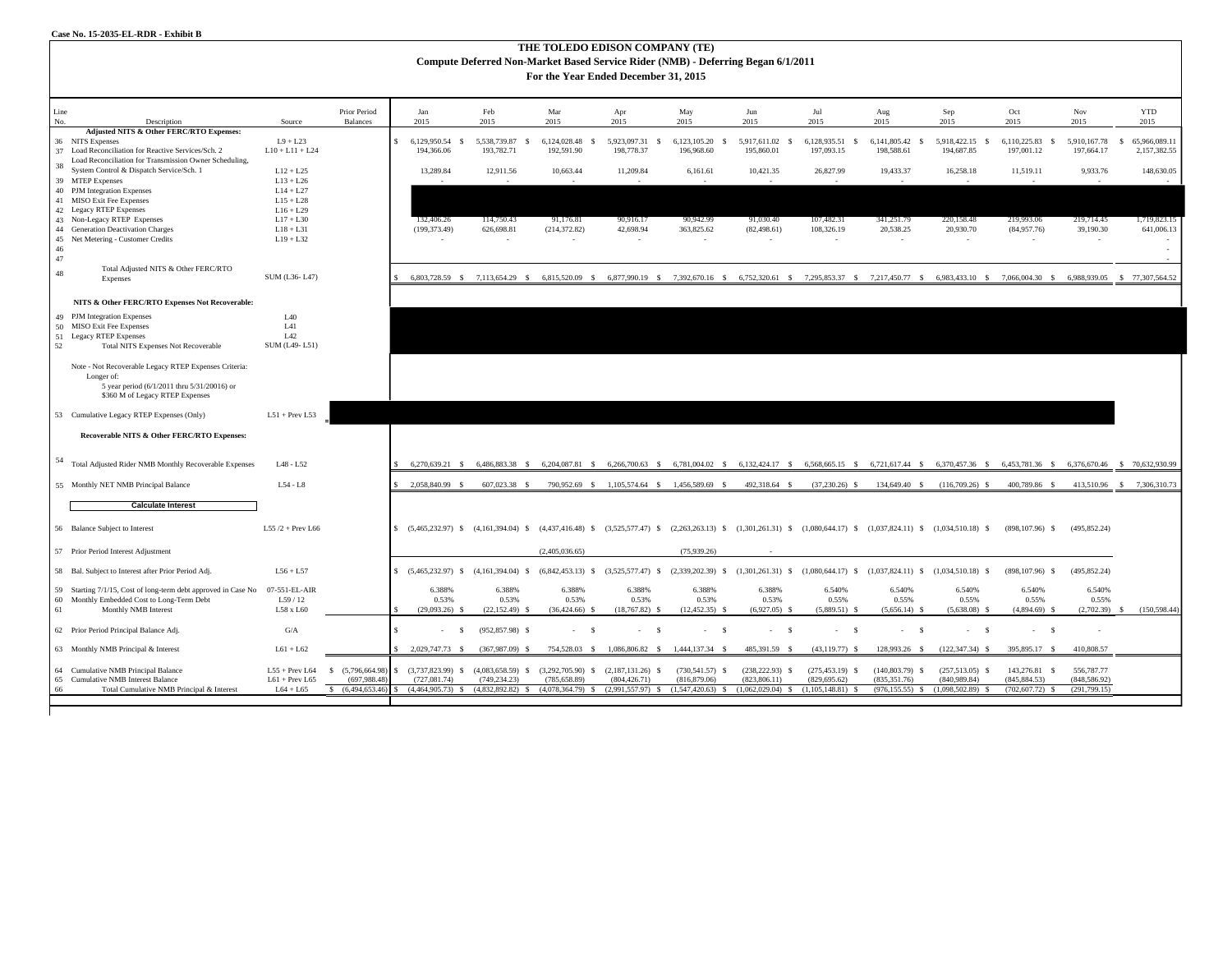| Case No. 15-2035-EL-RDR - Exhibit C | $\pm$ of 5<br>Page. |
|-------------------------------------|---------------------|
|                                     |                     |

# **OHIO EDISON COMPANY (OE)**

| <b>FORECAST</b><br><b>FORECAST</b><br><b>FORECAST</b><br>Actual<br>Prior period<br>Feb<br>Line<br>Dec<br>Jan<br>2016<br><b>Balance</b><br>2015<br>2016<br>No.<br><b>Description</b><br>Source<br>Revenues - Start 6/1/2011<br>Non-Market Based Rider (NMB) Revenues<br>Sales Report<br>s<br>16,125,778.82 \$<br>16,061,871.51 \$ 15,106,522.73<br>1<br>Prior Period NMB Revenue Adjustment<br>2<br>3<br><b>Total Adjusted NMB Revenues</b><br>$L1 + L2$<br>16,125,778.82 \$<br>16,061,871.51 \$<br>s<br>$\overline{4}$<br>CAT Tax<br>Taxes<br>0.2600%<br>0.2600%<br><b>CAT Amount</b><br>41,927.02<br>41,760.87<br>5<br>L3 x L4<br>Prior Period CAT Adjustment<br>6<br>7<br>Total Adjusted CAT Amount<br>$L5+L6$<br>41,927.02<br>41,760.87<br>8<br><b>NMB Revenues Excluding CAT</b><br>$L3 - L7$<br>16,083,851.80 \$<br>16,020,110.64 \$<br>Network Integration Transmission Service (NITS) & Other Non-Market<br><b>Based FERC/Regional Transmission Organization (RTO) Costs</b><br>NITS & Other FERC/RTO Expenses:<br>507003<br>9<br><b>NITS</b> Expenses<br>Load Reconciliation for Reactive Services/Sch. 2 Effective Oct 2012 this G/L will<br>507101<br>10<br>Load Reconciliation for Reactive Services/Sch. 2<br>507105<br>11<br>Load Reconciliation for Transmission Owner Scheduling, System Control &<br>12<br>507502<br>Dispatch Service/Sch. 1<br>Midwest Independent Transmission System Operator, Inc. (MISO) Transmission<br>13<br>507513<br>Expansion Plan (MTEP) Expenses<br>PJM Integration Expenses<br>14<br>507514<br>MISO Exit Fee Expenses<br>507515<br>15<br>Legacy Regional Transmission Expansion Plan (RTEP) Expenses<br>507510<br>16<br>Non-Legacy RTEP Expenses<br>507509<br>17<br>Generation Deactivation Charges<br>18<br>507007<br>19<br>20<br>21<br>22<br>Total NITS & Other FERC/RTO Expenses<br>SUM (L9-L21)<br>16,517,219.88 \$<br>18,941,526.00 \$ 17,797,879.00<br>Prior Period NITS & Other FERC/RTO Expense Adjustments:<br><b>NITS</b> Expenses<br>23<br>Load Reconciliation for Reactive Services/Sch. 2<br>24<br>Load Reconciliation for Transmission Owner Scheduling, System Control &<br>25<br>Dispatch Service/Sch. 1<br>26 MTEP Expenses<br>27 PJM Integration Expenses<br>28 MISO Exit Fee Expenses<br>Legacy RTEP Expenses<br>29<br>30<br>Non-Legacy RTEP Expenses<br>31<br>Generation Deactivation Charges<br>32<br>33<br>34<br>35<br>Total Prior Period NITS & Other FERC/RTO Expense Adjustments<br>\$<br>\$<br>SUM (L23-L34)<br>Adjusted NITS & Other FERC/RTO Expenses:<br><b>NITS</b> Expenses<br>36<br>$L9 + L23$<br>37 Load Reconciliation for Reactive Services/Sch. 2<br>$L10 + L11 + L24$<br>Load Reconciliation for Transmission Owner Scheduling, System Control &<br>38<br>Dispatch Service/Sch. 1<br>$L12 + L25$<br>39 MTEP Expenses<br>$L13 + L26$<br>40<br>PJM Integration Expenses<br>$L14 + L27$<br>MISO Exit Fee Expenses<br>41<br>$L15 + L28$<br>42 Legacy RTEP Expenses<br>$L16 + L29$<br>43<br>Non-Legacy RTEP Expenses<br>$L17 + L30$<br>Generation Deactivation Charges<br>44<br>$L18 + L31$<br>45<br>46<br>47<br>SUM (L36-L47)<br>48<br>Total Adjusted NITS & Other FERC/RTO Expenses<br>16,517,219.88<br>17,797,879.00<br>S<br>18,941,526.00<br>s<br>NITS & Other FERC/RTO Expenses Not Recoverable:<br><b>PJM</b> Integration Expenses<br>49<br>L40<br>MISO Exit Fee Expenses<br>L41<br>50<br><b>Legacy RTEP Expenses</b><br>L42<br>51<br>SUM (L49-L51)<br>52<br><b>Total NITS Expenses Not Recoverable</b><br>Note - Not Recoverable Legacy RTEP Expenses Criteria:<br>Longer of:<br>5 year period (6/1/2011 thru 5/31/20016) or<br>\$360 M of Legacy RTEP Expenses<br>$L51 + Prev L53$<br>53<br>Cumulative Legacy RTEP Expenses (Only)<br>Recoverable NITS & Other FERC/RTO Expenses:<br>54 Total Adjusted Rider NMB Monthly Recoverable Expenses<br>L48 - L52<br>16,517,219.88<br>18,941,526.00<br>- S<br>-S<br>$L54 - L8$<br>55 Monthly NET NMB Principal Balance<br>433,368.08<br>\$<br>2,921,415.36 \$<br><b>Calculate Interest</b><br>56 Balance Subject to Interest<br>$L55/2$ + Prev L66<br>\$<br>2,318,716.31 \$<br>4,008,745.03 \$<br>57<br>Prior Period Interest Adjustment<br>58<br>Bal. Subject to Interest after Prior Period Adj.<br>$L56 + L57$<br>\$<br>2,318,716.31<br>-S<br>4,008,745.03 \$<br>59<br>Starting 7/1/15, Cost of long-term debt approved in Case No. 07-551-EL-AIR<br>Treasury<br>6.540%<br>6.540%<br>60<br>Monthly Embedded Cost to Long-Term Debt<br>L59/12<br>0.55%<br>0.55%<br>61<br>Monthly NMB Interest<br>L58 x L60<br>12,637.00<br>21,847.66<br>Prior Period Principal Balance Adj.<br>62<br>63<br>Monthly NMB Principal & Interest<br>$L55 + L61$<br>446,005.08<br>2,943,263.02<br>64<br>Cumulative NMB Principal Balance<br>$L55 + Prev L64$<br>3,403,598.32<br>\$<br>3,836,966.40<br>-S<br>6,758,381.75 \$<br>9,489,014.99 | Estimated (Over) / Under Collection as of February 29, 2016 |  |  |                                |
|-------------------------------------------------------------------------------------------------------------------------------------------------------------------------------------------------------------------------------------------------------------------------------------------------------------------------------------------------------------------------------------------------------------------------------------------------------------------------------------------------------------------------------------------------------------------------------------------------------------------------------------------------------------------------------------------------------------------------------------------------------------------------------------------------------------------------------------------------------------------------------------------------------------------------------------------------------------------------------------------------------------------------------------------------------------------------------------------------------------------------------------------------------------------------------------------------------------------------------------------------------------------------------------------------------------------------------------------------------------------------------------------------------------------------------------------------------------------------------------------------------------------------------------------------------------------------------------------------------------------------------------------------------------------------------------------------------------------------------------------------------------------------------------------------------------------------------------------------------------------------------------------------------------------------------------------------------------------------------------------------------------------------------------------------------------------------------------------------------------------------------------------------------------------------------------------------------------------------------------------------------------------------------------------------------------------------------------------------------------------------------------------------------------------------------------------------------------------------------------------------------------------------------------------------------------------------------------------------------------------------------------------------------------------------------------------------------------------------------------------------------------------------------------------------------------------------------------------------------------------------------------------------------------------------------------------------------------------------------------------------------------------------------------------------------------------------------------------------------------------------------------------------------------------------------------------------------------------------------------------------------------------------------------------------------------------------------------------------------------------------------------------------------------------------------------------------------------------------------------------------------------------------------------------------------------------------------------------------------------------------------------------------------------------------------------------------------------------------------------------------------------------------------------------------------------------------------------------------------------------------------------------------------------------------------------------------------------------------------------------------------------------------------------------------------------------------------------------------------------------------------------------------------------------------------------------------------------------------------------------------------------------------------------------------------------------------------------------------------------------------------------------------------------------------------------------------------------------------------------------------------------------------------------------------------------------------------------------------------------------------------------------------------------------------------------------------------------------------------------------------------------------------------------------------------------------------------------------------------|-------------------------------------------------------------|--|--|--------------------------------|
|                                                                                                                                                                                                                                                                                                                                                                                                                                                                                                                                                                                                                                                                                                                                                                                                                                                                                                                                                                                                                                                                                                                                                                                                                                                                                                                                                                                                                                                                                                                                                                                                                                                                                                                                                                                                                                                                                                                                                                                                                                                                                                                                                                                                                                                                                                                                                                                                                                                                                                                                                                                                                                                                                                                                                                                                                                                                                                                                                                                                                                                                                                                                                                                                                                                                                                                                                                                                                                                                                                                                                                                                                                                                                                                                                                                                                                                                                                                                                                                                                                                                                                                                                                                                                                                                                                                                                                                                                                                                                                                                                                                                                                                                                                                                                                                                                                                       |                                                             |  |  |                                |
|                                                                                                                                                                                                                                                                                                                                                                                                                                                                                                                                                                                                                                                                                                                                                                                                                                                                                                                                                                                                                                                                                                                                                                                                                                                                                                                                                                                                                                                                                                                                                                                                                                                                                                                                                                                                                                                                                                                                                                                                                                                                                                                                                                                                                                                                                                                                                                                                                                                                                                                                                                                                                                                                                                                                                                                                                                                                                                                                                                                                                                                                                                                                                                                                                                                                                                                                                                                                                                                                                                                                                                                                                                                                                                                                                                                                                                                                                                                                                                                                                                                                                                                                                                                                                                                                                                                                                                                                                                                                                                                                                                                                                                                                                                                                                                                                                                                       |                                                             |  |  |                                |
|                                                                                                                                                                                                                                                                                                                                                                                                                                                                                                                                                                                                                                                                                                                                                                                                                                                                                                                                                                                                                                                                                                                                                                                                                                                                                                                                                                                                                                                                                                                                                                                                                                                                                                                                                                                                                                                                                                                                                                                                                                                                                                                                                                                                                                                                                                                                                                                                                                                                                                                                                                                                                                                                                                                                                                                                                                                                                                                                                                                                                                                                                                                                                                                                                                                                                                                                                                                                                                                                                                                                                                                                                                                                                                                                                                                                                                                                                                                                                                                                                                                                                                                                                                                                                                                                                                                                                                                                                                                                                                                                                                                                                                                                                                                                                                                                                                                       |                                                             |  |  |                                |
|                                                                                                                                                                                                                                                                                                                                                                                                                                                                                                                                                                                                                                                                                                                                                                                                                                                                                                                                                                                                                                                                                                                                                                                                                                                                                                                                                                                                                                                                                                                                                                                                                                                                                                                                                                                                                                                                                                                                                                                                                                                                                                                                                                                                                                                                                                                                                                                                                                                                                                                                                                                                                                                                                                                                                                                                                                                                                                                                                                                                                                                                                                                                                                                                                                                                                                                                                                                                                                                                                                                                                                                                                                                                                                                                                                                                                                                                                                                                                                                                                                                                                                                                                                                                                                                                                                                                                                                                                                                                                                                                                                                                                                                                                                                                                                                                                                                       |                                                             |  |  |                                |
|                                                                                                                                                                                                                                                                                                                                                                                                                                                                                                                                                                                                                                                                                                                                                                                                                                                                                                                                                                                                                                                                                                                                                                                                                                                                                                                                                                                                                                                                                                                                                                                                                                                                                                                                                                                                                                                                                                                                                                                                                                                                                                                                                                                                                                                                                                                                                                                                                                                                                                                                                                                                                                                                                                                                                                                                                                                                                                                                                                                                                                                                                                                                                                                                                                                                                                                                                                                                                                                                                                                                                                                                                                                                                                                                                                                                                                                                                                                                                                                                                                                                                                                                                                                                                                                                                                                                                                                                                                                                                                                                                                                                                                                                                                                                                                                                                                                       |                                                             |  |  | 15,106,522.73                  |
|                                                                                                                                                                                                                                                                                                                                                                                                                                                                                                                                                                                                                                                                                                                                                                                                                                                                                                                                                                                                                                                                                                                                                                                                                                                                                                                                                                                                                                                                                                                                                                                                                                                                                                                                                                                                                                                                                                                                                                                                                                                                                                                                                                                                                                                                                                                                                                                                                                                                                                                                                                                                                                                                                                                                                                                                                                                                                                                                                                                                                                                                                                                                                                                                                                                                                                                                                                                                                                                                                                                                                                                                                                                                                                                                                                                                                                                                                                                                                                                                                                                                                                                                                                                                                                                                                                                                                                                                                                                                                                                                                                                                                                                                                                                                                                                                                                                       |                                                             |  |  | 0.2600%                        |
|                                                                                                                                                                                                                                                                                                                                                                                                                                                                                                                                                                                                                                                                                                                                                                                                                                                                                                                                                                                                                                                                                                                                                                                                                                                                                                                                                                                                                                                                                                                                                                                                                                                                                                                                                                                                                                                                                                                                                                                                                                                                                                                                                                                                                                                                                                                                                                                                                                                                                                                                                                                                                                                                                                                                                                                                                                                                                                                                                                                                                                                                                                                                                                                                                                                                                                                                                                                                                                                                                                                                                                                                                                                                                                                                                                                                                                                                                                                                                                                                                                                                                                                                                                                                                                                                                                                                                                                                                                                                                                                                                                                                                                                                                                                                                                                                                                                       |                                                             |  |  | 39,276.96                      |
|                                                                                                                                                                                                                                                                                                                                                                                                                                                                                                                                                                                                                                                                                                                                                                                                                                                                                                                                                                                                                                                                                                                                                                                                                                                                                                                                                                                                                                                                                                                                                                                                                                                                                                                                                                                                                                                                                                                                                                                                                                                                                                                                                                                                                                                                                                                                                                                                                                                                                                                                                                                                                                                                                                                                                                                                                                                                                                                                                                                                                                                                                                                                                                                                                                                                                                                                                                                                                                                                                                                                                                                                                                                                                                                                                                                                                                                                                                                                                                                                                                                                                                                                                                                                                                                                                                                                                                                                                                                                                                                                                                                                                                                                                                                                                                                                                                                       |                                                             |  |  | 39,276.96                      |
|                                                                                                                                                                                                                                                                                                                                                                                                                                                                                                                                                                                                                                                                                                                                                                                                                                                                                                                                                                                                                                                                                                                                                                                                                                                                                                                                                                                                                                                                                                                                                                                                                                                                                                                                                                                                                                                                                                                                                                                                                                                                                                                                                                                                                                                                                                                                                                                                                                                                                                                                                                                                                                                                                                                                                                                                                                                                                                                                                                                                                                                                                                                                                                                                                                                                                                                                                                                                                                                                                                                                                                                                                                                                                                                                                                                                                                                                                                                                                                                                                                                                                                                                                                                                                                                                                                                                                                                                                                                                                                                                                                                                                                                                                                                                                                                                                                                       |                                                             |  |  | 15,067,245.77                  |
|                                                                                                                                                                                                                                                                                                                                                                                                                                                                                                                                                                                                                                                                                                                                                                                                                                                                                                                                                                                                                                                                                                                                                                                                                                                                                                                                                                                                                                                                                                                                                                                                                                                                                                                                                                                                                                                                                                                                                                                                                                                                                                                                                                                                                                                                                                                                                                                                                                                                                                                                                                                                                                                                                                                                                                                                                                                                                                                                                                                                                                                                                                                                                                                                                                                                                                                                                                                                                                                                                                                                                                                                                                                                                                                                                                                                                                                                                                                                                                                                                                                                                                                                                                                                                                                                                                                                                                                                                                                                                                                                                                                                                                                                                                                                                                                                                                                       |                                                             |  |  |                                |
|                                                                                                                                                                                                                                                                                                                                                                                                                                                                                                                                                                                                                                                                                                                                                                                                                                                                                                                                                                                                                                                                                                                                                                                                                                                                                                                                                                                                                                                                                                                                                                                                                                                                                                                                                                                                                                                                                                                                                                                                                                                                                                                                                                                                                                                                                                                                                                                                                                                                                                                                                                                                                                                                                                                                                                                                                                                                                                                                                                                                                                                                                                                                                                                                                                                                                                                                                                                                                                                                                                                                                                                                                                                                                                                                                                                                                                                                                                                                                                                                                                                                                                                                                                                                                                                                                                                                                                                                                                                                                                                                                                                                                                                                                                                                                                                                                                                       |                                                             |  |  |                                |
|                                                                                                                                                                                                                                                                                                                                                                                                                                                                                                                                                                                                                                                                                                                                                                                                                                                                                                                                                                                                                                                                                                                                                                                                                                                                                                                                                                                                                                                                                                                                                                                                                                                                                                                                                                                                                                                                                                                                                                                                                                                                                                                                                                                                                                                                                                                                                                                                                                                                                                                                                                                                                                                                                                                                                                                                                                                                                                                                                                                                                                                                                                                                                                                                                                                                                                                                                                                                                                                                                                                                                                                                                                                                                                                                                                                                                                                                                                                                                                                                                                                                                                                                                                                                                                                                                                                                                                                                                                                                                                                                                                                                                                                                                                                                                                                                                                                       |                                                             |  |  |                                |
|                                                                                                                                                                                                                                                                                                                                                                                                                                                                                                                                                                                                                                                                                                                                                                                                                                                                                                                                                                                                                                                                                                                                                                                                                                                                                                                                                                                                                                                                                                                                                                                                                                                                                                                                                                                                                                                                                                                                                                                                                                                                                                                                                                                                                                                                                                                                                                                                                                                                                                                                                                                                                                                                                                                                                                                                                                                                                                                                                                                                                                                                                                                                                                                                                                                                                                                                                                                                                                                                                                                                                                                                                                                                                                                                                                                                                                                                                                                                                                                                                                                                                                                                                                                                                                                                                                                                                                                                                                                                                                                                                                                                                                                                                                                                                                                                                                                       |                                                             |  |  |                                |
|                                                                                                                                                                                                                                                                                                                                                                                                                                                                                                                                                                                                                                                                                                                                                                                                                                                                                                                                                                                                                                                                                                                                                                                                                                                                                                                                                                                                                                                                                                                                                                                                                                                                                                                                                                                                                                                                                                                                                                                                                                                                                                                                                                                                                                                                                                                                                                                                                                                                                                                                                                                                                                                                                                                                                                                                                                                                                                                                                                                                                                                                                                                                                                                                                                                                                                                                                                                                                                                                                                                                                                                                                                                                                                                                                                                                                                                                                                                                                                                                                                                                                                                                                                                                                                                                                                                                                                                                                                                                                                                                                                                                                                                                                                                                                                                                                                                       |                                                             |  |  |                                |
|                                                                                                                                                                                                                                                                                                                                                                                                                                                                                                                                                                                                                                                                                                                                                                                                                                                                                                                                                                                                                                                                                                                                                                                                                                                                                                                                                                                                                                                                                                                                                                                                                                                                                                                                                                                                                                                                                                                                                                                                                                                                                                                                                                                                                                                                                                                                                                                                                                                                                                                                                                                                                                                                                                                                                                                                                                                                                                                                                                                                                                                                                                                                                                                                                                                                                                                                                                                                                                                                                                                                                                                                                                                                                                                                                                                                                                                                                                                                                                                                                                                                                                                                                                                                                                                                                                                                                                                                                                                                                                                                                                                                                                                                                                                                                                                                                                                       |                                                             |  |  |                                |
|                                                                                                                                                                                                                                                                                                                                                                                                                                                                                                                                                                                                                                                                                                                                                                                                                                                                                                                                                                                                                                                                                                                                                                                                                                                                                                                                                                                                                                                                                                                                                                                                                                                                                                                                                                                                                                                                                                                                                                                                                                                                                                                                                                                                                                                                                                                                                                                                                                                                                                                                                                                                                                                                                                                                                                                                                                                                                                                                                                                                                                                                                                                                                                                                                                                                                                                                                                                                                                                                                                                                                                                                                                                                                                                                                                                                                                                                                                                                                                                                                                                                                                                                                                                                                                                                                                                                                                                                                                                                                                                                                                                                                                                                                                                                                                                                                                                       |                                                             |  |  |                                |
|                                                                                                                                                                                                                                                                                                                                                                                                                                                                                                                                                                                                                                                                                                                                                                                                                                                                                                                                                                                                                                                                                                                                                                                                                                                                                                                                                                                                                                                                                                                                                                                                                                                                                                                                                                                                                                                                                                                                                                                                                                                                                                                                                                                                                                                                                                                                                                                                                                                                                                                                                                                                                                                                                                                                                                                                                                                                                                                                                                                                                                                                                                                                                                                                                                                                                                                                                                                                                                                                                                                                                                                                                                                                                                                                                                                                                                                                                                                                                                                                                                                                                                                                                                                                                                                                                                                                                                                                                                                                                                                                                                                                                                                                                                                                                                                                                                                       |                                                             |  |  |                                |
|                                                                                                                                                                                                                                                                                                                                                                                                                                                                                                                                                                                                                                                                                                                                                                                                                                                                                                                                                                                                                                                                                                                                                                                                                                                                                                                                                                                                                                                                                                                                                                                                                                                                                                                                                                                                                                                                                                                                                                                                                                                                                                                                                                                                                                                                                                                                                                                                                                                                                                                                                                                                                                                                                                                                                                                                                                                                                                                                                                                                                                                                                                                                                                                                                                                                                                                                                                                                                                                                                                                                                                                                                                                                                                                                                                                                                                                                                                                                                                                                                                                                                                                                                                                                                                                                                                                                                                                                                                                                                                                                                                                                                                                                                                                                                                                                                                                       |                                                             |  |  |                                |
|                                                                                                                                                                                                                                                                                                                                                                                                                                                                                                                                                                                                                                                                                                                                                                                                                                                                                                                                                                                                                                                                                                                                                                                                                                                                                                                                                                                                                                                                                                                                                                                                                                                                                                                                                                                                                                                                                                                                                                                                                                                                                                                                                                                                                                                                                                                                                                                                                                                                                                                                                                                                                                                                                                                                                                                                                                                                                                                                                                                                                                                                                                                                                                                                                                                                                                                                                                                                                                                                                                                                                                                                                                                                                                                                                                                                                                                                                                                                                                                                                                                                                                                                                                                                                                                                                                                                                                                                                                                                                                                                                                                                                                                                                                                                                                                                                                                       |                                                             |  |  |                                |
|                                                                                                                                                                                                                                                                                                                                                                                                                                                                                                                                                                                                                                                                                                                                                                                                                                                                                                                                                                                                                                                                                                                                                                                                                                                                                                                                                                                                                                                                                                                                                                                                                                                                                                                                                                                                                                                                                                                                                                                                                                                                                                                                                                                                                                                                                                                                                                                                                                                                                                                                                                                                                                                                                                                                                                                                                                                                                                                                                                                                                                                                                                                                                                                                                                                                                                                                                                                                                                                                                                                                                                                                                                                                                                                                                                                                                                                                                                                                                                                                                                                                                                                                                                                                                                                                                                                                                                                                                                                                                                                                                                                                                                                                                                                                                                                                                                                       |                                                             |  |  |                                |
|                                                                                                                                                                                                                                                                                                                                                                                                                                                                                                                                                                                                                                                                                                                                                                                                                                                                                                                                                                                                                                                                                                                                                                                                                                                                                                                                                                                                                                                                                                                                                                                                                                                                                                                                                                                                                                                                                                                                                                                                                                                                                                                                                                                                                                                                                                                                                                                                                                                                                                                                                                                                                                                                                                                                                                                                                                                                                                                                                                                                                                                                                                                                                                                                                                                                                                                                                                                                                                                                                                                                                                                                                                                                                                                                                                                                                                                                                                                                                                                                                                                                                                                                                                                                                                                                                                                                                                                                                                                                                                                                                                                                                                                                                                                                                                                                                                                       |                                                             |  |  |                                |
|                                                                                                                                                                                                                                                                                                                                                                                                                                                                                                                                                                                                                                                                                                                                                                                                                                                                                                                                                                                                                                                                                                                                                                                                                                                                                                                                                                                                                                                                                                                                                                                                                                                                                                                                                                                                                                                                                                                                                                                                                                                                                                                                                                                                                                                                                                                                                                                                                                                                                                                                                                                                                                                                                                                                                                                                                                                                                                                                                                                                                                                                                                                                                                                                                                                                                                                                                                                                                                                                                                                                                                                                                                                                                                                                                                                                                                                                                                                                                                                                                                                                                                                                                                                                                                                                                                                                                                                                                                                                                                                                                                                                                                                                                                                                                                                                                                                       |                                                             |  |  |                                |
|                                                                                                                                                                                                                                                                                                                                                                                                                                                                                                                                                                                                                                                                                                                                                                                                                                                                                                                                                                                                                                                                                                                                                                                                                                                                                                                                                                                                                                                                                                                                                                                                                                                                                                                                                                                                                                                                                                                                                                                                                                                                                                                                                                                                                                                                                                                                                                                                                                                                                                                                                                                                                                                                                                                                                                                                                                                                                                                                                                                                                                                                                                                                                                                                                                                                                                                                                                                                                                                                                                                                                                                                                                                                                                                                                                                                                                                                                                                                                                                                                                                                                                                                                                                                                                                                                                                                                                                                                                                                                                                                                                                                                                                                                                                                                                                                                                                       |                                                             |  |  |                                |
|                                                                                                                                                                                                                                                                                                                                                                                                                                                                                                                                                                                                                                                                                                                                                                                                                                                                                                                                                                                                                                                                                                                                                                                                                                                                                                                                                                                                                                                                                                                                                                                                                                                                                                                                                                                                                                                                                                                                                                                                                                                                                                                                                                                                                                                                                                                                                                                                                                                                                                                                                                                                                                                                                                                                                                                                                                                                                                                                                                                                                                                                                                                                                                                                                                                                                                                                                                                                                                                                                                                                                                                                                                                                                                                                                                                                                                                                                                                                                                                                                                                                                                                                                                                                                                                                                                                                                                                                                                                                                                                                                                                                                                                                                                                                                                                                                                                       |                                                             |  |  |                                |
|                                                                                                                                                                                                                                                                                                                                                                                                                                                                                                                                                                                                                                                                                                                                                                                                                                                                                                                                                                                                                                                                                                                                                                                                                                                                                                                                                                                                                                                                                                                                                                                                                                                                                                                                                                                                                                                                                                                                                                                                                                                                                                                                                                                                                                                                                                                                                                                                                                                                                                                                                                                                                                                                                                                                                                                                                                                                                                                                                                                                                                                                                                                                                                                                                                                                                                                                                                                                                                                                                                                                                                                                                                                                                                                                                                                                                                                                                                                                                                                                                                                                                                                                                                                                                                                                                                                                                                                                                                                                                                                                                                                                                                                                                                                                                                                                                                                       |                                                             |  |  |                                |
|                                                                                                                                                                                                                                                                                                                                                                                                                                                                                                                                                                                                                                                                                                                                                                                                                                                                                                                                                                                                                                                                                                                                                                                                                                                                                                                                                                                                                                                                                                                                                                                                                                                                                                                                                                                                                                                                                                                                                                                                                                                                                                                                                                                                                                                                                                                                                                                                                                                                                                                                                                                                                                                                                                                                                                                                                                                                                                                                                                                                                                                                                                                                                                                                                                                                                                                                                                                                                                                                                                                                                                                                                                                                                                                                                                                                                                                                                                                                                                                                                                                                                                                                                                                                                                                                                                                                                                                                                                                                                                                                                                                                                                                                                                                                                                                                                                                       |                                                             |  |  |                                |
|                                                                                                                                                                                                                                                                                                                                                                                                                                                                                                                                                                                                                                                                                                                                                                                                                                                                                                                                                                                                                                                                                                                                                                                                                                                                                                                                                                                                                                                                                                                                                                                                                                                                                                                                                                                                                                                                                                                                                                                                                                                                                                                                                                                                                                                                                                                                                                                                                                                                                                                                                                                                                                                                                                                                                                                                                                                                                                                                                                                                                                                                                                                                                                                                                                                                                                                                                                                                                                                                                                                                                                                                                                                                                                                                                                                                                                                                                                                                                                                                                                                                                                                                                                                                                                                                                                                                                                                                                                                                                                                                                                                                                                                                                                                                                                                                                                                       |                                                             |  |  |                                |
|                                                                                                                                                                                                                                                                                                                                                                                                                                                                                                                                                                                                                                                                                                                                                                                                                                                                                                                                                                                                                                                                                                                                                                                                                                                                                                                                                                                                                                                                                                                                                                                                                                                                                                                                                                                                                                                                                                                                                                                                                                                                                                                                                                                                                                                                                                                                                                                                                                                                                                                                                                                                                                                                                                                                                                                                                                                                                                                                                                                                                                                                                                                                                                                                                                                                                                                                                                                                                                                                                                                                                                                                                                                                                                                                                                                                                                                                                                                                                                                                                                                                                                                                                                                                                                                                                                                                                                                                                                                                                                                                                                                                                                                                                                                                                                                                                                                       |                                                             |  |  |                                |
|                                                                                                                                                                                                                                                                                                                                                                                                                                                                                                                                                                                                                                                                                                                                                                                                                                                                                                                                                                                                                                                                                                                                                                                                                                                                                                                                                                                                                                                                                                                                                                                                                                                                                                                                                                                                                                                                                                                                                                                                                                                                                                                                                                                                                                                                                                                                                                                                                                                                                                                                                                                                                                                                                                                                                                                                                                                                                                                                                                                                                                                                                                                                                                                                                                                                                                                                                                                                                                                                                                                                                                                                                                                                                                                                                                                                                                                                                                                                                                                                                                                                                                                                                                                                                                                                                                                                                                                                                                                                                                                                                                                                                                                                                                                                                                                                                                                       |                                                             |  |  |                                |
|                                                                                                                                                                                                                                                                                                                                                                                                                                                                                                                                                                                                                                                                                                                                                                                                                                                                                                                                                                                                                                                                                                                                                                                                                                                                                                                                                                                                                                                                                                                                                                                                                                                                                                                                                                                                                                                                                                                                                                                                                                                                                                                                                                                                                                                                                                                                                                                                                                                                                                                                                                                                                                                                                                                                                                                                                                                                                                                                                                                                                                                                                                                                                                                                                                                                                                                                                                                                                                                                                                                                                                                                                                                                                                                                                                                                                                                                                                                                                                                                                                                                                                                                                                                                                                                                                                                                                                                                                                                                                                                                                                                                                                                                                                                                                                                                                                                       |                                                             |  |  |                                |
|                                                                                                                                                                                                                                                                                                                                                                                                                                                                                                                                                                                                                                                                                                                                                                                                                                                                                                                                                                                                                                                                                                                                                                                                                                                                                                                                                                                                                                                                                                                                                                                                                                                                                                                                                                                                                                                                                                                                                                                                                                                                                                                                                                                                                                                                                                                                                                                                                                                                                                                                                                                                                                                                                                                                                                                                                                                                                                                                                                                                                                                                                                                                                                                                                                                                                                                                                                                                                                                                                                                                                                                                                                                                                                                                                                                                                                                                                                                                                                                                                                                                                                                                                                                                                                                                                                                                                                                                                                                                                                                                                                                                                                                                                                                                                                                                                                                       |                                                             |  |  |                                |
|                                                                                                                                                                                                                                                                                                                                                                                                                                                                                                                                                                                                                                                                                                                                                                                                                                                                                                                                                                                                                                                                                                                                                                                                                                                                                                                                                                                                                                                                                                                                                                                                                                                                                                                                                                                                                                                                                                                                                                                                                                                                                                                                                                                                                                                                                                                                                                                                                                                                                                                                                                                                                                                                                                                                                                                                                                                                                                                                                                                                                                                                                                                                                                                                                                                                                                                                                                                                                                                                                                                                                                                                                                                                                                                                                                                                                                                                                                                                                                                                                                                                                                                                                                                                                                                                                                                                                                                                                                                                                                                                                                                                                                                                                                                                                                                                                                                       |                                                             |  |  |                                |
|                                                                                                                                                                                                                                                                                                                                                                                                                                                                                                                                                                                                                                                                                                                                                                                                                                                                                                                                                                                                                                                                                                                                                                                                                                                                                                                                                                                                                                                                                                                                                                                                                                                                                                                                                                                                                                                                                                                                                                                                                                                                                                                                                                                                                                                                                                                                                                                                                                                                                                                                                                                                                                                                                                                                                                                                                                                                                                                                                                                                                                                                                                                                                                                                                                                                                                                                                                                                                                                                                                                                                                                                                                                                                                                                                                                                                                                                                                                                                                                                                                                                                                                                                                                                                                                                                                                                                                                                                                                                                                                                                                                                                                                                                                                                                                                                                                                       |                                                             |  |  |                                |
|                                                                                                                                                                                                                                                                                                                                                                                                                                                                                                                                                                                                                                                                                                                                                                                                                                                                                                                                                                                                                                                                                                                                                                                                                                                                                                                                                                                                                                                                                                                                                                                                                                                                                                                                                                                                                                                                                                                                                                                                                                                                                                                                                                                                                                                                                                                                                                                                                                                                                                                                                                                                                                                                                                                                                                                                                                                                                                                                                                                                                                                                                                                                                                                                                                                                                                                                                                                                                                                                                                                                                                                                                                                                                                                                                                                                                                                                                                                                                                                                                                                                                                                                                                                                                                                                                                                                                                                                                                                                                                                                                                                                                                                                                                                                                                                                                                                       |                                                             |  |  |                                |
|                                                                                                                                                                                                                                                                                                                                                                                                                                                                                                                                                                                                                                                                                                                                                                                                                                                                                                                                                                                                                                                                                                                                                                                                                                                                                                                                                                                                                                                                                                                                                                                                                                                                                                                                                                                                                                                                                                                                                                                                                                                                                                                                                                                                                                                                                                                                                                                                                                                                                                                                                                                                                                                                                                                                                                                                                                                                                                                                                                                                                                                                                                                                                                                                                                                                                                                                                                                                                                                                                                                                                                                                                                                                                                                                                                                                                                                                                                                                                                                                                                                                                                                                                                                                                                                                                                                                                                                                                                                                                                                                                                                                                                                                                                                                                                                                                                                       |                                                             |  |  |                                |
|                                                                                                                                                                                                                                                                                                                                                                                                                                                                                                                                                                                                                                                                                                                                                                                                                                                                                                                                                                                                                                                                                                                                                                                                                                                                                                                                                                                                                                                                                                                                                                                                                                                                                                                                                                                                                                                                                                                                                                                                                                                                                                                                                                                                                                                                                                                                                                                                                                                                                                                                                                                                                                                                                                                                                                                                                                                                                                                                                                                                                                                                                                                                                                                                                                                                                                                                                                                                                                                                                                                                                                                                                                                                                                                                                                                                                                                                                                                                                                                                                                                                                                                                                                                                                                                                                                                                                                                                                                                                                                                                                                                                                                                                                                                                                                                                                                                       |                                                             |  |  |                                |
|                                                                                                                                                                                                                                                                                                                                                                                                                                                                                                                                                                                                                                                                                                                                                                                                                                                                                                                                                                                                                                                                                                                                                                                                                                                                                                                                                                                                                                                                                                                                                                                                                                                                                                                                                                                                                                                                                                                                                                                                                                                                                                                                                                                                                                                                                                                                                                                                                                                                                                                                                                                                                                                                                                                                                                                                                                                                                                                                                                                                                                                                                                                                                                                                                                                                                                                                                                                                                                                                                                                                                                                                                                                                                                                                                                                                                                                                                                                                                                                                                                                                                                                                                                                                                                                                                                                                                                                                                                                                                                                                                                                                                                                                                                                                                                                                                                                       |                                                             |  |  |                                |
|                                                                                                                                                                                                                                                                                                                                                                                                                                                                                                                                                                                                                                                                                                                                                                                                                                                                                                                                                                                                                                                                                                                                                                                                                                                                                                                                                                                                                                                                                                                                                                                                                                                                                                                                                                                                                                                                                                                                                                                                                                                                                                                                                                                                                                                                                                                                                                                                                                                                                                                                                                                                                                                                                                                                                                                                                                                                                                                                                                                                                                                                                                                                                                                                                                                                                                                                                                                                                                                                                                                                                                                                                                                                                                                                                                                                                                                                                                                                                                                                                                                                                                                                                                                                                                                                                                                                                                                                                                                                                                                                                                                                                                                                                                                                                                                                                                                       |                                                             |  |  |                                |
|                                                                                                                                                                                                                                                                                                                                                                                                                                                                                                                                                                                                                                                                                                                                                                                                                                                                                                                                                                                                                                                                                                                                                                                                                                                                                                                                                                                                                                                                                                                                                                                                                                                                                                                                                                                                                                                                                                                                                                                                                                                                                                                                                                                                                                                                                                                                                                                                                                                                                                                                                                                                                                                                                                                                                                                                                                                                                                                                                                                                                                                                                                                                                                                                                                                                                                                                                                                                                                                                                                                                                                                                                                                                                                                                                                                                                                                                                                                                                                                                                                                                                                                                                                                                                                                                                                                                                                                                                                                                                                                                                                                                                                                                                                                                                                                                                                                       |                                                             |  |  |                                |
|                                                                                                                                                                                                                                                                                                                                                                                                                                                                                                                                                                                                                                                                                                                                                                                                                                                                                                                                                                                                                                                                                                                                                                                                                                                                                                                                                                                                                                                                                                                                                                                                                                                                                                                                                                                                                                                                                                                                                                                                                                                                                                                                                                                                                                                                                                                                                                                                                                                                                                                                                                                                                                                                                                                                                                                                                                                                                                                                                                                                                                                                                                                                                                                                                                                                                                                                                                                                                                                                                                                                                                                                                                                                                                                                                                                                                                                                                                                                                                                                                                                                                                                                                                                                                                                                                                                                                                                                                                                                                                                                                                                                                                                                                                                                                                                                                                                       |                                                             |  |  |                                |
|                                                                                                                                                                                                                                                                                                                                                                                                                                                                                                                                                                                                                                                                                                                                                                                                                                                                                                                                                                                                                                                                                                                                                                                                                                                                                                                                                                                                                                                                                                                                                                                                                                                                                                                                                                                                                                                                                                                                                                                                                                                                                                                                                                                                                                                                                                                                                                                                                                                                                                                                                                                                                                                                                                                                                                                                                                                                                                                                                                                                                                                                                                                                                                                                                                                                                                                                                                                                                                                                                                                                                                                                                                                                                                                                                                                                                                                                                                                                                                                                                                                                                                                                                                                                                                                                                                                                                                                                                                                                                                                                                                                                                                                                                                                                                                                                                                                       |                                                             |  |  |                                |
|                                                                                                                                                                                                                                                                                                                                                                                                                                                                                                                                                                                                                                                                                                                                                                                                                                                                                                                                                                                                                                                                                                                                                                                                                                                                                                                                                                                                                                                                                                                                                                                                                                                                                                                                                                                                                                                                                                                                                                                                                                                                                                                                                                                                                                                                                                                                                                                                                                                                                                                                                                                                                                                                                                                                                                                                                                                                                                                                                                                                                                                                                                                                                                                                                                                                                                                                                                                                                                                                                                                                                                                                                                                                                                                                                                                                                                                                                                                                                                                                                                                                                                                                                                                                                                                                                                                                                                                                                                                                                                                                                                                                                                                                                                                                                                                                                                                       |                                                             |  |  |                                |
|                                                                                                                                                                                                                                                                                                                                                                                                                                                                                                                                                                                                                                                                                                                                                                                                                                                                                                                                                                                                                                                                                                                                                                                                                                                                                                                                                                                                                                                                                                                                                                                                                                                                                                                                                                                                                                                                                                                                                                                                                                                                                                                                                                                                                                                                                                                                                                                                                                                                                                                                                                                                                                                                                                                                                                                                                                                                                                                                                                                                                                                                                                                                                                                                                                                                                                                                                                                                                                                                                                                                                                                                                                                                                                                                                                                                                                                                                                                                                                                                                                                                                                                                                                                                                                                                                                                                                                                                                                                                                                                                                                                                                                                                                                                                                                                                                                                       |                                                             |  |  |                                |
|                                                                                                                                                                                                                                                                                                                                                                                                                                                                                                                                                                                                                                                                                                                                                                                                                                                                                                                                                                                                                                                                                                                                                                                                                                                                                                                                                                                                                                                                                                                                                                                                                                                                                                                                                                                                                                                                                                                                                                                                                                                                                                                                                                                                                                                                                                                                                                                                                                                                                                                                                                                                                                                                                                                                                                                                                                                                                                                                                                                                                                                                                                                                                                                                                                                                                                                                                                                                                                                                                                                                                                                                                                                                                                                                                                                                                                                                                                                                                                                                                                                                                                                                                                                                                                                                                                                                                                                                                                                                                                                                                                                                                                                                                                                                                                                                                                                       |                                                             |  |  |                                |
|                                                                                                                                                                                                                                                                                                                                                                                                                                                                                                                                                                                                                                                                                                                                                                                                                                                                                                                                                                                                                                                                                                                                                                                                                                                                                                                                                                                                                                                                                                                                                                                                                                                                                                                                                                                                                                                                                                                                                                                                                                                                                                                                                                                                                                                                                                                                                                                                                                                                                                                                                                                                                                                                                                                                                                                                                                                                                                                                                                                                                                                                                                                                                                                                                                                                                                                                                                                                                                                                                                                                                                                                                                                                                                                                                                                                                                                                                                                                                                                                                                                                                                                                                                                                                                                                                                                                                                                                                                                                                                                                                                                                                                                                                                                                                                                                                                                       |                                                             |  |  |                                |
|                                                                                                                                                                                                                                                                                                                                                                                                                                                                                                                                                                                                                                                                                                                                                                                                                                                                                                                                                                                                                                                                                                                                                                                                                                                                                                                                                                                                                                                                                                                                                                                                                                                                                                                                                                                                                                                                                                                                                                                                                                                                                                                                                                                                                                                                                                                                                                                                                                                                                                                                                                                                                                                                                                                                                                                                                                                                                                                                                                                                                                                                                                                                                                                                                                                                                                                                                                                                                                                                                                                                                                                                                                                                                                                                                                                                                                                                                                                                                                                                                                                                                                                                                                                                                                                                                                                                                                                                                                                                                                                                                                                                                                                                                                                                                                                                                                                       |                                                             |  |  | 17,797,879.00                  |
|                                                                                                                                                                                                                                                                                                                                                                                                                                                                                                                                                                                                                                                                                                                                                                                                                                                                                                                                                                                                                                                                                                                                                                                                                                                                                                                                                                                                                                                                                                                                                                                                                                                                                                                                                                                                                                                                                                                                                                                                                                                                                                                                                                                                                                                                                                                                                                                                                                                                                                                                                                                                                                                                                                                                                                                                                                                                                                                                                                                                                                                                                                                                                                                                                                                                                                                                                                                                                                                                                                                                                                                                                                                                                                                                                                                                                                                                                                                                                                                                                                                                                                                                                                                                                                                                                                                                                                                                                                                                                                                                                                                                                                                                                                                                                                                                                                                       |                                                             |  |  | 2,730,633.23                   |
|                                                                                                                                                                                                                                                                                                                                                                                                                                                                                                                                                                                                                                                                                                                                                                                                                                                                                                                                                                                                                                                                                                                                                                                                                                                                                                                                                                                                                                                                                                                                                                                                                                                                                                                                                                                                                                                                                                                                                                                                                                                                                                                                                                                                                                                                                                                                                                                                                                                                                                                                                                                                                                                                                                                                                                                                                                                                                                                                                                                                                                                                                                                                                                                                                                                                                                                                                                                                                                                                                                                                                                                                                                                                                                                                                                                                                                                                                                                                                                                                                                                                                                                                                                                                                                                                                                                                                                                                                                                                                                                                                                                                                                                                                                                                                                                                                                                       |                                                             |  |  |                                |
|                                                                                                                                                                                                                                                                                                                                                                                                                                                                                                                                                                                                                                                                                                                                                                                                                                                                                                                                                                                                                                                                                                                                                                                                                                                                                                                                                                                                                                                                                                                                                                                                                                                                                                                                                                                                                                                                                                                                                                                                                                                                                                                                                                                                                                                                                                                                                                                                                                                                                                                                                                                                                                                                                                                                                                                                                                                                                                                                                                                                                                                                                                                                                                                                                                                                                                                                                                                                                                                                                                                                                                                                                                                                                                                                                                                                                                                                                                                                                                                                                                                                                                                                                                                                                                                                                                                                                                                                                                                                                                                                                                                                                                                                                                                                                                                                                                                       |                                                             |  |  | 6,856,616.98                   |
|                                                                                                                                                                                                                                                                                                                                                                                                                                                                                                                                                                                                                                                                                                                                                                                                                                                                                                                                                                                                                                                                                                                                                                                                                                                                                                                                                                                                                                                                                                                                                                                                                                                                                                                                                                                                                                                                                                                                                                                                                                                                                                                                                                                                                                                                                                                                                                                                                                                                                                                                                                                                                                                                                                                                                                                                                                                                                                                                                                                                                                                                                                                                                                                                                                                                                                                                                                                                                                                                                                                                                                                                                                                                                                                                                                                                                                                                                                                                                                                                                                                                                                                                                                                                                                                                                                                                                                                                                                                                                                                                                                                                                                                                                                                                                                                                                                                       |                                                             |  |  |                                |
|                                                                                                                                                                                                                                                                                                                                                                                                                                                                                                                                                                                                                                                                                                                                                                                                                                                                                                                                                                                                                                                                                                                                                                                                                                                                                                                                                                                                                                                                                                                                                                                                                                                                                                                                                                                                                                                                                                                                                                                                                                                                                                                                                                                                                                                                                                                                                                                                                                                                                                                                                                                                                                                                                                                                                                                                                                                                                                                                                                                                                                                                                                                                                                                                                                                                                                                                                                                                                                                                                                                                                                                                                                                                                                                                                                                                                                                                                                                                                                                                                                                                                                                                                                                                                                                                                                                                                                                                                                                                                                                                                                                                                                                                                                                                                                                                                                                       |                                                             |  |  | 6,856,616.98                   |
|                                                                                                                                                                                                                                                                                                                                                                                                                                                                                                                                                                                                                                                                                                                                                                                                                                                                                                                                                                                                                                                                                                                                                                                                                                                                                                                                                                                                                                                                                                                                                                                                                                                                                                                                                                                                                                                                                                                                                                                                                                                                                                                                                                                                                                                                                                                                                                                                                                                                                                                                                                                                                                                                                                                                                                                                                                                                                                                                                                                                                                                                                                                                                                                                                                                                                                                                                                                                                                                                                                                                                                                                                                                                                                                                                                                                                                                                                                                                                                                                                                                                                                                                                                                                                                                                                                                                                                                                                                                                                                                                                                                                                                                                                                                                                                                                                                                       |                                                             |  |  | 6.540%                         |
|                                                                                                                                                                                                                                                                                                                                                                                                                                                                                                                                                                                                                                                                                                                                                                                                                                                                                                                                                                                                                                                                                                                                                                                                                                                                                                                                                                                                                                                                                                                                                                                                                                                                                                                                                                                                                                                                                                                                                                                                                                                                                                                                                                                                                                                                                                                                                                                                                                                                                                                                                                                                                                                                                                                                                                                                                                                                                                                                                                                                                                                                                                                                                                                                                                                                                                                                                                                                                                                                                                                                                                                                                                                                                                                                                                                                                                                                                                                                                                                                                                                                                                                                                                                                                                                                                                                                                                                                                                                                                                                                                                                                                                                                                                                                                                                                                                                       |                                                             |  |  | 0.55%<br>37,368.56             |
|                                                                                                                                                                                                                                                                                                                                                                                                                                                                                                                                                                                                                                                                                                                                                                                                                                                                                                                                                                                                                                                                                                                                                                                                                                                                                                                                                                                                                                                                                                                                                                                                                                                                                                                                                                                                                                                                                                                                                                                                                                                                                                                                                                                                                                                                                                                                                                                                                                                                                                                                                                                                                                                                                                                                                                                                                                                                                                                                                                                                                                                                                                                                                                                                                                                                                                                                                                                                                                                                                                                                                                                                                                                                                                                                                                                                                                                                                                                                                                                                                                                                                                                                                                                                                                                                                                                                                                                                                                                                                                                                                                                                                                                                                                                                                                                                                                                       |                                                             |  |  |                                |
|                                                                                                                                                                                                                                                                                                                                                                                                                                                                                                                                                                                                                                                                                                                                                                                                                                                                                                                                                                                                                                                                                                                                                                                                                                                                                                                                                                                                                                                                                                                                                                                                                                                                                                                                                                                                                                                                                                                                                                                                                                                                                                                                                                                                                                                                                                                                                                                                                                                                                                                                                                                                                                                                                                                                                                                                                                                                                                                                                                                                                                                                                                                                                                                                                                                                                                                                                                                                                                                                                                                                                                                                                                                                                                                                                                                                                                                                                                                                                                                                                                                                                                                                                                                                                                                                                                                                                                                                                                                                                                                                                                                                                                                                                                                                                                                                                                                       |                                                             |  |  | 2,768,001.79                   |
|                                                                                                                                                                                                                                                                                                                                                                                                                                                                                                                                                                                                                                                                                                                                                                                                                                                                                                                                                                                                                                                                                                                                                                                                                                                                                                                                                                                                                                                                                                                                                                                                                                                                                                                                                                                                                                                                                                                                                                                                                                                                                                                                                                                                                                                                                                                                                                                                                                                                                                                                                                                                                                                                                                                                                                                                                                                                                                                                                                                                                                                                                                                                                                                                                                                                                                                                                                                                                                                                                                                                                                                                                                                                                                                                                                                                                                                                                                                                                                                                                                                                                                                                                                                                                                                                                                                                                                                                                                                                                                                                                                                                                                                                                                                                                                                                                                                       |                                                             |  |  |                                |
| <b>Cumulative NMB Interest Balance</b><br>65<br>$L61 + Prev L65$<br>(1,301,566.05)<br>(1,288,929.05)<br>(1,267,081.39)<br>66<br>Total Cumulative NMB Principal & Interest<br>$L64 + L65$<br>2,102,032.27<br>2,548,037.35<br>5,491,300.36<br>S<br>s                                                                                                                                                                                                                                                                                                                                                                                                                                                                                                                                                                                                                                                                                                                                                                                                                                                                                                                                                                                                                                                                                                                                                                                                                                                                                                                                                                                                                                                                                                                                                                                                                                                                                                                                                                                                                                                                                                                                                                                                                                                                                                                                                                                                                                                                                                                                                                                                                                                                                                                                                                                                                                                                                                                                                                                                                                                                                                                                                                                                                                                                                                                                                                                                                                                                                                                                                                                                                                                                                                                                                                                                                                                                                                                                                                                                                                                                                                                                                                                                                                                                                                                                                                                                                                                                                                                                                                                                                                                                                                                                                                                                    |                                                             |  |  | (1,229,712.83)<br>8,259,302.16 |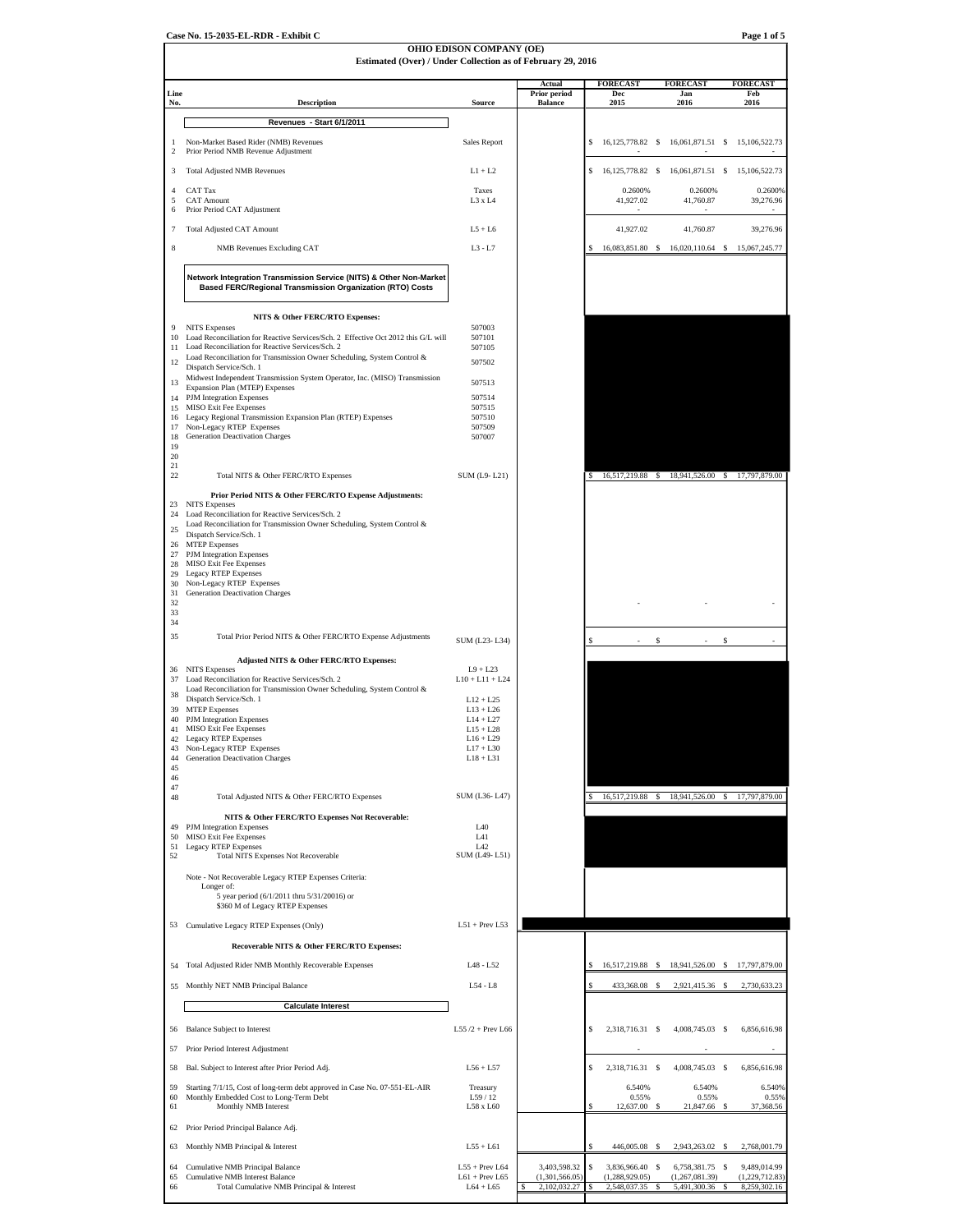**THE CLEVELAND ELECTRIC ILLUMINATING COMPANY (CEI) Estimated (Over) / Under Collection as of February 29, 2016 Actual FORECAST FORECAST FORECAST Prior Parior Prior Line Prior Period Dec Jan Feb Description No. Source Balances 2015 2016 2016 Revenues - Start 6/1/2011** ٦ 12,089.195.28 \$ 12,396.933.20 \$ 11,835.849.18 <a>>
Sales Report \$ 12,089.195.28 \$ 12,396.933.20 \$ 11,835.849.18 Prior Period NMB Revenue Adjustment 3 Total Adjusted NMB Revenues L1 + L2 12,089,195.28 \$ 12,396,933.20 \$ 11,835,849.18 \$ 4 CAT Tax 6 2600% 0.2600% 0.2600% 0.2600% 0.2600% 0.2600% 0.2600% 0.2600% 0.2600% 0.2600% 0.2600% 0.2600% 0.2600 0.2600 0.2600 0.2600 0.2600 0.2600 0.2600 0.2600 0.2600 0.2600 0.2600 0.2600 0.2600 0.2600 0.2600 0.2600 0.26 5 CAT Amount L3 x L4 31,431.91 32,232.03 30,773.21 Prior Period CAT Adjustment 7 Total Adjusted CAT Amount L5 + L6 31,431.91 32,232.03 30,773.21 8 NMB Revenues Excluding CAT L3 - L7 \$ 12,057,763.37 \$ 11,805,075.97 12,364,701.17 \$ **Network Integration Transmission Service (NITS) & Other Non-Market Based FERC/Regional Transmission Organization (RTO) Costs NITS & Other FERC/RTO Expenses:** 9 NITS Expenses 507003 10 507101 Load Reconciliation for Reactive Services/Sch. 2 Effective Oct 2012 this G/L will 11 507105 Load Reconciliation for Reactive Services/Sch. 2 12 507502 Load Reconciliation for Transmission Owner Scheduling, System Control & Dispatch Service/Sch. 1 13 Midwest Independent Transmission System Operator, Inc. (MISO) Transmission 507513 Expansion Plan (MTEP) Expenses 14 507514 PJM Integration Expenses MISO Exit Fee Expenses 15 507515 16 507510 17 507509 Legacy Regional Transmission Expansion Plan (RTEP) Expenses Non-Legacy RTEP Expenses 18 507007 Generation Deactivation Charges 19 20  $\frac{21}{22}$ 22 Total NITS & Other FERC/RTO Expenses SUM (L9- L21) \$ 12,688,029.78 \$ 14,871,291.00 \$ 13,970,562.00 **Prior Period NITS & Other FERC/RTO Expense Adjustments:** 23 NITS Expenses Load Reconciliation for Reactive Services/Sch. 2 24 Load Reconciliation for Transmission Owner Scheduling, System Control & 25 Dispatch Service/Sch. 1 26 MTEP Expenses 27 PJM Integration Expenses 28 MISO Exit Fee Expenses  $29$ Legacy RTEP Expenses Non-Legacy RTEP Expenses 30 31 Generation Deactivation Charges  $\frac{1}{32}$ 33 34 35 Total Prior Period NITS & Other FERC/RTO Expense Adjustments SUM (L23- L34) **Adjusted NITS & Other FERC/RTO Expenses:** 36 NITS Expenses L9 + L23 37 L10 + L11 + L24 Load Reconciliation for Reactive Services/Sch. 2 Load Reconciliation for Transmission Owner Scheduling, System Control & 38 Dispatch Service/Sch. 1 L12 + L25 39 L13 + L26 40 L14 + L27 MTEP Expenses PJM Integration Expenses 41 L15 + L28 MISO Exit Fee Expenses 42 L16 + L29 Legacy RTEP Expenses 43 L17 + L30 44 L18 + L31 Generation Deactivation Charges Non-Legacy RTEP Expenses 45 46  $\frac{17}{48}$ 48 Total Adjusted NITS & Other FERC/RTO Expenses SUM (L36- L47) \$ 12,688,029.78 \$ 14,871, **NITS & Other FERC/RTO Expenses Not Recoverable:** 49 L40 PJM Integration Expenses 50 L41 MISO Exit Fee Expenses51 L42 Legacy RTEP Expenses 52 SUM (L49- L51)<br>52 Total NITS Expenses Not Recoverable SUM (L49- L51) Note - Not Recoverable Legacy RTEP Expenses Criteria: Longer of: 5 year period (6/1/2011 thru 5/31/20016) or \$360 M of Legacy RTEP Expenses 53 L51 + Prev L53 Cumulative Legacy RTEP Expenses (Only) **Recoverable NITS & Other FERC/RTO Expenses:** 54 Total Adjusted Rider NMB Monthly Recoverable Expenses L48 - L52 \$ 12,688,029.78 \$ 14,871,291.00 \$ 13,970,562.00 55 Monthly NET NMB Principal Balance 55 L54 - L8 630,266.41 \$ 2,506,589.83 \$ 2,165,486.03 \$ **Calculate Interest** 56 Balance Subject to Interest L55 /2 + Prev L66 5 723,111.84 \$ 2,295,480.92 \$ 4,644,029.23 57 Prior Period Interest Adjustment 58 Bal. Subject to Interest after Prior Period Adj. L56 + L57 723,111.84 \$ 2,295,480.92 \$ 4,644,029.23 \$ 59 Starting 7/1/15, Cost of long-term debt approved in Case No. 07-551-EL-AIR Treasury 19 12 12 12 0.55% 6.540% 6.540% 6.540% 6.55% 6.540% 6.55% 6.55% 6.55% 6.55% 6.55% 6.55% 6.55% 6.55% 6.55% 6.55% 6.55% 6.55% 6.55% 6.55% 61 Monthly NMB Interest 25,309.96 L58 x L60 S 3,940.96 \$ 12,510.37 \$ 25,309.96 62 Prior Period Principal Balance Adj. 63 Monthly NMB Principal & Interest L55 + L61 \$ 634,207.37 \$ 2,519,100.20 \$ 2,190,795.99 64 Cumulative NMB Principal Balance 26 1.65 1.614,058.97 \$ 1,614,058.97 \$ 4,120,648.80 \$ 6,286,134.84<br>1.61 + Prev L65 1.61 + Prev L65 1.675.813.92) 675.813.92 (571.872.96) (579.962.59) (574.052.63 65 Cumulative NMB Interest Balance L61 + Prev L64 + L65<br>66 Total Cumulative NMB Principal & Interest L64 + L65 Fotal Cumulative NMB Principal & Interest L64 + L65 \$ 407,978.64 \$ 1,042,186.01 \$ 3,561,286.21 \$ 5,561,286.21

**Case No. 15-2035-EL-RDR - Exhibit C Page 2 of 5**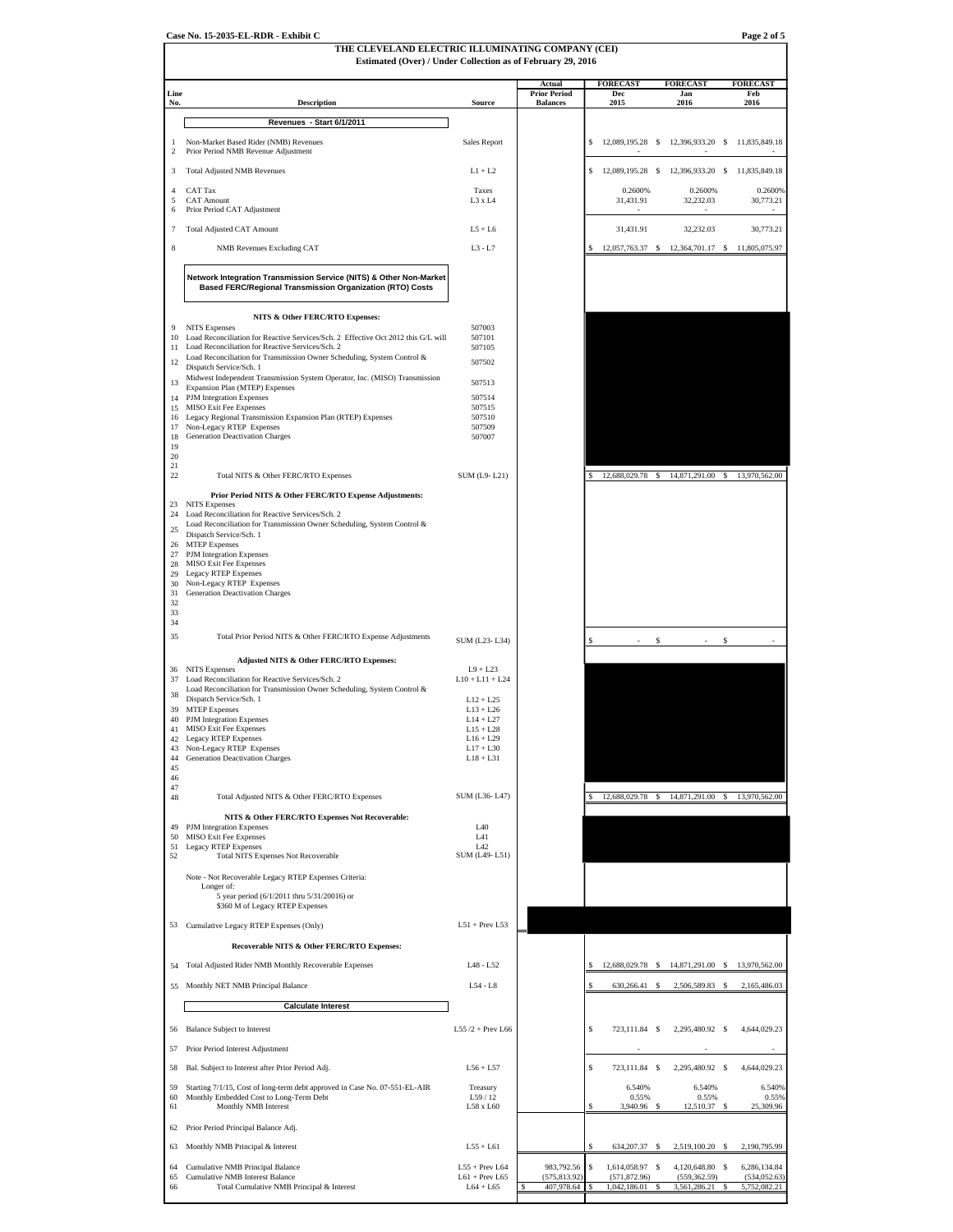**Case No. 15-2035-EL-RDR - Exhibit C Page 3 of 5**

## **THE TOLEDO EDISON COMPANY (TE)**

|                          | Estimated (Over) / Under Collection as of February 29, 2016                                                                                                                    | THE TOLEDO EDISON COMPANY (TE)       |                               |    |                                |    |                                  |    |                               |
|--------------------------|--------------------------------------------------------------------------------------------------------------------------------------------------------------------------------|--------------------------------------|-------------------------------|----|--------------------------------|----|----------------------------------|----|-------------------------------|
| Line                     |                                                                                                                                                                                |                                      | Actual<br><b>Prior Period</b> |    | <b>FORECAST</b><br>Dec         |    | <b>FORECAST</b><br>Jan           |    | <b>FORECAST</b><br>Feb        |
| No.                      | <b>Description</b>                                                                                                                                                             | Source                               | <b>Balances</b>               |    | 2015                           |    | 2016                             |    | 2016                          |
|                          | Revenues - Start 6/1/2011                                                                                                                                                      |                                      |                               |    |                                |    |                                  |    |                               |
| 1<br>2                   | Non-Market Based Rider (NMB) Revenues<br>Prior Period NMB Revenue Adjustment                                                                                                   | Sales Report                         |                               | s  | 6,335,527.00 \$                |    | 6,519,177.87 \$                  |    | 6,292,931.50                  |
| 3                        | <b>Total Adjusted NMB Revenues</b>                                                                                                                                             | $L1 + L2$                            |                               | Ś  | 6,335,527.00 \$                |    | 6,519,177.87 \$                  |    | 6,292,931.50                  |
| $\overline{4}$<br>5<br>6 | CAT Tax<br><b>CAT Amount</b><br>Prior Period CAT Adjustment                                                                                                                    | Taxes<br>L3 x L4                     |                               |    | 0.2600%<br>16,472.37           |    | 0.2600%<br>16,949.86             |    | 0.2600%<br>16,361.62          |
| 7                        | <b>Total Adjusted CAT Amount</b>                                                                                                                                               | $L5+L6$                              |                               |    | 16,472.37                      |    | 16,949.86                        |    | 16,361.62                     |
| 8                        | <b>NMB Revenues Excluding CAT</b>                                                                                                                                              | $L3 - L7$                            |                               | S  | 6,319,054.63 \$                |    | 6,502,228.01 \$                  |    | 6,276,569.88                  |
|                          | Network Integration Transmission Service (NITS) & Other Non-Market<br>Based FERC/Regional Transmission Organization (RTO) Costs                                                |                                      |                               |    |                                |    |                                  |    |                               |
|                          | NITS & Other FERC/RTO Expenses:                                                                                                                                                |                                      |                               |    |                                |    |                                  |    |                               |
| 9<br>10                  | <b>NITS</b> Expenses<br>Load Reconciliation for Reactive Services/Sch. 2 Effective Oct 2012 this G/L will                                                                      | 507003<br>507101                     |                               |    |                                |    |                                  |    |                               |
| 11                       | Load Reconciliation for Reactive Services/Sch. 2<br>Load Reconciliation for Transmission Owner Scheduling, System Control &                                                    | 507105                               |                               |    |                                |    |                                  |    |                               |
| 12                       | Dispatch Service/Sch. 1<br>Midwest Independent Transmission System Operator, Inc. (MISO) Transmission                                                                          | 507502                               |                               |    |                                |    |                                  |    |                               |
| 13                       | Expansion Plan (MTEP) Expenses                                                                                                                                                 | 507513                               |                               |    |                                |    |                                  |    |                               |
| 15                       | 14 PJM Integration Expenses<br>MISO Exit Fee Expenses                                                                                                                          | 507514<br>507515                     |                               |    |                                |    |                                  |    |                               |
| 16                       | Legacy Regional Transmission Expansion Plan (RTEP) Expenses                                                                                                                    | 507510                               |                               |    |                                |    |                                  |    |                               |
| 17<br>18                 | Non-Legacy RTEP Expenses<br><b>Generation Deactivation Charges</b>                                                                                                             | 507509<br>507007                     |                               |    |                                |    |                                  |    |                               |
| 19<br>20                 |                                                                                                                                                                                |                                      |                               |    |                                |    |                                  |    |                               |
| 21<br>22                 | Total NITS & Other FERC/RTO Expenses                                                                                                                                           | SUM (L9-L21)                         |                               | s  | 6,623,141.88                   | \$ | 7,629,101.00                     | s  | 7,166,579.00                  |
|                          | Prior Period NITS & Other FERC/RTO Expense Adjustments:                                                                                                                        |                                      |                               |    |                                |    |                                  |    |                               |
| 23<br>24<br>25           | <b>NITS</b> Expenses<br>Load Reconciliation for Reactive Services/Sch. 2<br>Load Reconciliation for Transmission Owner Scheduling, System Control &<br>Dispatch Service/Sch. 1 |                                      |                               | S  |                                | \$ |                                  | S  |                               |
|                          | 26 MTEP Expenses<br>27 PJM Integration Expenses                                                                                                                                |                                      |                               |    |                                |    |                                  |    |                               |
| 29                       | 28 MISO Exit Fee Expenses<br>Legacy RTEP Expenses                                                                                                                              |                                      |                               |    |                                |    |                                  |    |                               |
| 30                       | Non-Legacy RTEP Expenses                                                                                                                                                       |                                      |                               |    |                                |    |                                  |    |                               |
| 31<br>32                 | Generation Deactivation Charges                                                                                                                                                |                                      |                               |    |                                |    |                                  |    |                               |
| 33<br>34                 |                                                                                                                                                                                |                                      |                               |    |                                |    |                                  |    |                               |
| 35                       | Total Prior Period NITS & Other FERC/RTO Expense Adjustments                                                                                                                   | SUM (L23-L34)                        |                               | S  |                                | \$ |                                  | \$ |                               |
|                          | Adjusted NITS & Other FERC/RTO Expenses:                                                                                                                                       |                                      |                               |    |                                |    |                                  |    |                               |
| 36<br>37                 | <b>NITS</b> Expenses<br>Load Reconciliation for Reactive Services/Sch. 2                                                                                                       | $L9 + L23$<br>$L10 + L11 + L24$      |                               |    |                                |    |                                  |    |                               |
| 38                       | Load Reconciliation for Transmission Owner Scheduling, System Control &<br>Dispatch Service/Sch. 1                                                                             | $L12 + L25$                          |                               |    |                                |    |                                  |    |                               |
| 39                       | <b>MTEP</b> Expenses                                                                                                                                                           | $L13 + L26$                          |                               |    |                                |    |                                  |    |                               |
| 41                       | 40 PJM Integration Expenses<br>MISO Exit Fee Expenses                                                                                                                          | $L14 + L27$<br>$L15 + L28$           |                               |    |                                |    |                                  |    |                               |
| 42                       | Legacy RTEP Expenses                                                                                                                                                           | $L16 + L29$                          |                               |    |                                |    |                                  |    |                               |
| 43<br>44                 | Non-Legacy RTEP Expenses<br>Generation Deactivation Charges                                                                                                                    | $L17 + L30$<br>$L18 + L31$           |                               |    |                                |    |                                  |    |                               |
| 45<br>46                 |                                                                                                                                                                                |                                      |                               |    |                                |    |                                  |    |                               |
| 47<br>48                 | Total Adjusted NITS & Other FERC/RTO Expenses                                                                                                                                  | SUM (L36-L47)                        |                               |    | 6,623,141.88                   | -S | 7,629,101.00 \$                  |    | 7,166,579.00                  |
|                          | NITS & Other FERC/RTO Expenses Not Recoverable:                                                                                                                                | <b>I</b> 40                          |                               |    |                                |    |                                  |    |                               |
| 49<br>50                 | PJM Integration Expenses<br>MISO Exit Fee Expenses                                                                                                                             | L <sub>4</sub> 1                     |                               |    |                                |    |                                  |    |                               |
| 51<br>52                 | Legacy RTEP Expenses<br><b>Total NITS Expenses Not Recoverable</b>                                                                                                             | L <sub>42</sub><br>SUM (L49-L51)     |                               |    |                                |    |                                  |    |                               |
|                          | Note - Not Recoverable Legacy RTEP Expenses Criteria:                                                                                                                          |                                      |                               |    |                                |    |                                  |    |                               |
|                          | Longer of:<br>5 year period (6/1/2011 thru 5/31/20016) or                                                                                                                      |                                      |                               |    |                                |    |                                  |    |                               |
|                          | \$360 M of Legacy RTEP Expenses<br>53 Cumulative Legacy RTEP Expenses (Only)                                                                                                   | $L51 + Prev L53$                     |                               |    |                                |    |                                  |    |                               |
|                          | Recoverable NITS & Other FERC/RTO Expenses:                                                                                                                                    |                                      |                               |    |                                |    |                                  |    |                               |
| 54                       | Total Adjusted Rider NMB Monthly Recoverable Expenses                                                                                                                          | L48 - L52                            |                               |    | 6,623,141.88                   | \$ | 7,629,101.00 \$                  |    | 7,166,579.00                  |
| 55                       | Monthly NET NMB Principal Balance                                                                                                                                              | $L54 - L8$                           |                               | S  | 304,087.25 \$                  |    | 1,126,872.99 \$                  |    | 890,009.12                    |
|                          | <b>Calculate Interest</b>                                                                                                                                                      |                                      |                               |    |                                |    |                                  |    |                               |
| 56                       | <b>Balance Subject to Interest</b>                                                                                                                                             | $L55/2$ + Prev L66                   |                               | \$ | $(139,755.52)$ \$              |    | 574,962.93 \$                    |    | 1,586,537.53                  |
| 57                       | Prior Period Interest Adjustment                                                                                                                                               |                                      |                               |    |                                |    |                                  |    |                               |
| 58                       | Bal. Subject to Interest after Prior Period Adj.                                                                                                                               | $L56 + L57$                          |                               | \$ | $(139,755.52)$ \$              |    | 574,962.93 \$                    |    | 1,586,537.53                  |
| 59                       | Starting 7/1/15, Cost of long-term debt approved in Case No. 07-551-EL-AIR                                                                                                     | Treasury                             |                               |    | 6.540%                         |    | 6.540%                           |    | 6.540%                        |
| 60<br>61                 | Monthly Embedded Cost to Long-Term Debt<br>Monthly NMB Interest                                                                                                                | L59/12<br>L58 x L60                  |                               | S  | 0.55%<br>$(761.67)$ \$         |    | 0.55%<br>3,133.55                | S  | 0.55%<br>8,646.63             |
| 62                       | Prior Period Principal Balance Adj.                                                                                                                                            |                                      |                               |    |                                |    |                                  |    |                               |
| 63                       | Monthly NMB Principal & Interest                                                                                                                                               | $L55 + L61$                          |                               |    | 303,325.58                     | \$ | 1,130,006.54                     | s  | 898,655.75                    |
| 64<br>65                 | Cumulative NMB Principal Balance<br>Cumulative NMB Interest Balance                                                                                                            | $L55 + Prev L64$<br>$L61 + Prev L65$ | 556,787.77<br>(848,586.92     | S  | 860,875.02 \$<br>(849, 348.59) |    | 1,987,748.01 \$<br>(846, 215.04) |    | 2,877,757.13<br>(837, 568.41) |
| 66                       | Total Cumulative NMB Principal & Interest                                                                                                                                      | $L64 + L65$                          | (291, 799.15)                 | S  | 11,526.43                      | \$ | 1,141,532.97                     | S  | 2,040,188.72                  |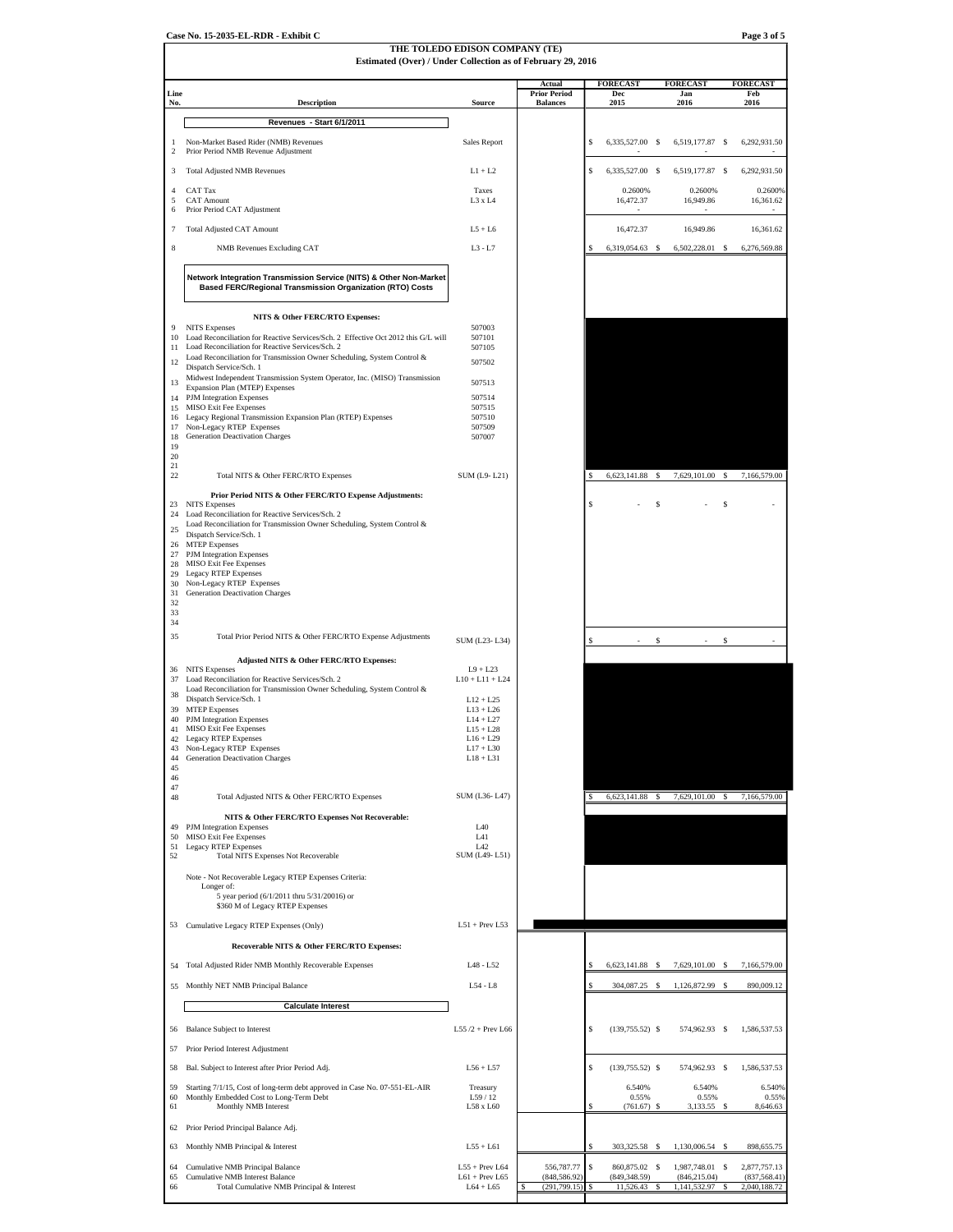#### **Case No. 15-2035-EL-RDR Exhibit C Ohio Edison Company Page 4 of 5 The Cleveland Electric Illuminating Company The Toledo Edison Company Dec-15 Jan-16 Feb-16 Rate Unit Dec-15 Jan-16 Feb-16**Feb-16 **OE RS** \$ 0.008066 \$/kWh **GS\$** 2.3886 \$/kW 2.3886 **GPP** \$2.6995 \$/kW 2.6995 \$/kW **GSUU** Service States of the Service States of the Service States of the Service States of the Service States of the Service States of the Service States of the Service States of the Service States of the Service States of t **GT** \$ 2.2543 \$/kVa **LTG\*** \$ 0.007327 \$/kWh **\$ 16,125,779 \$ 15,106,523 16,061,872 \$ CEI RS** \$ 0.008317 \$/kWh **GS** $\texttt{S} \hspace{1.5mm} \texttt{S} \hspace{1.5mm} \texttt{2.6115} \hspace{1.5mm} \texttt{S}/\texttt{k} \texttt{W}$ 2.6115 \$/kW **GPP** \$ 3.7937 \$/kW 3.7937 **GSUU** Secondary State of the Secondary State of the Secondary State of the Secondary State of the Secondary State o 2.7434 \$/kW **GT** \$ 2.2433 \$/kVa **LTG\*** \$ 0.005445 \$/kWh **\$ 12,089,195 \$ 11,835,849 12,396,933 \$ TE RS** \$ 0.008334 \$/kWh **GS** $\texttt{S}$  and the state of the state of the state  $\texttt{S}$  and the state of the state  $\texttt{S}$  and the state  $\texttt{S}$  and the state  $\texttt{S}$  2.3539 **GPP** \$2.9303 \$/kW 2.9303 \$/kW **GSUU** Service States of the Service States of the Service States of the Service States of the Service States of the Service States of the Service States of the Service States of the Service States of the Service States of t **GT** \$ 3.0646 \$/kVa **LTG\*** \$ 0.003805 \$/kWh **\$ 6,335,527 \$ 6,519,178 \$ 6,292,931** *Note(s): 1 - \* LTG includes Traffic Lighting only 2 - Source: Forecast as of December 2015. 3 - Source: Rates - Rider NMB, Sheet 119, Effective July 1, 2015 Forecasted Rider NMB Revenue (December 2015 - February 2016)* **Billing Units Dec 2015 - Feb 2016 Revenue**

 *4 - Calculation: Billing Units x Rate*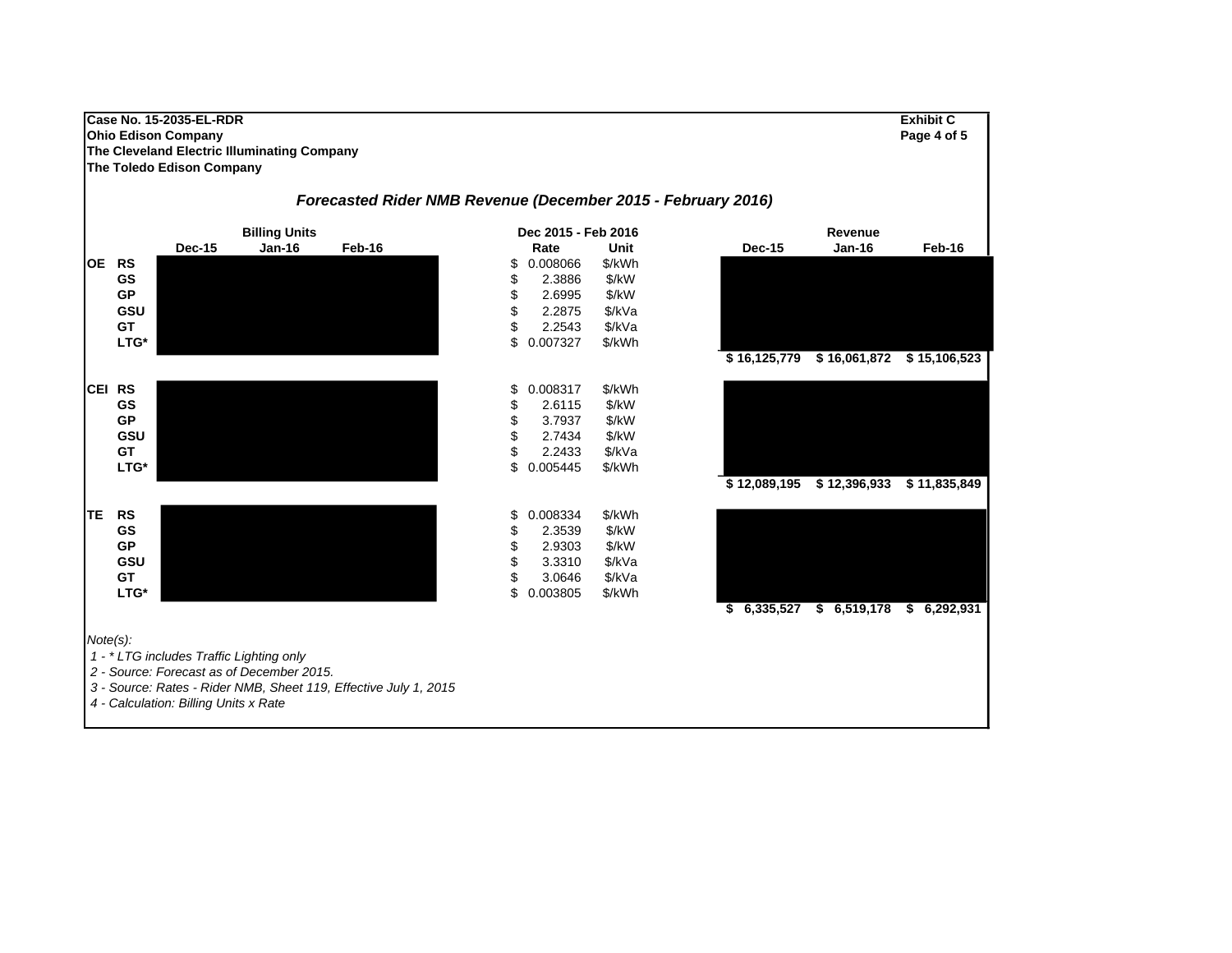| <b>Case No. 15-2035-EL-RDR</b><br><b>Ohio Edison Company</b><br>The Cleveland Electric Illuminating Company<br>The Toledo Edison Company |                                                     |                            |               |                                                                                                                | <b>Exhibit C</b><br>Page 5 of 5                             |  |  |
|------------------------------------------------------------------------------------------------------------------------------------------|-----------------------------------------------------|----------------------------|---------------|----------------------------------------------------------------------------------------------------------------|-------------------------------------------------------------|--|--|
| <b>Forecasted Rider NMB Expenses (December 2015 - February 2016)</b>                                                                     |                                                     |                            |               |                                                                                                                |                                                             |  |  |
|                                                                                                                                          | Company                                             | <b>G/L Account</b>         | <b>Dec-15</b> | <b>Jan-16</b>                                                                                                  | Feb-16                                                      |  |  |
| <b>Expenses</b>                                                                                                                          |                                                     |                            |               |                                                                                                                |                                                             |  |  |
| <b>PJM Network Service</b>                                                                                                               | <b>OE</b><br><b>CE</b><br><b>TE</b><br>Total        | 507003<br>507003<br>507003 |               |                                                                                                                |                                                             |  |  |
| <b>PJM Ancillaries</b><br><b>Schedule 2 Reactive Power</b>                                                                               | <b>OE</b><br><b>CE</b><br><b>TE</b><br>Total        | 507105<br>507105<br>507105 |               |                                                                                                                |                                                             |  |  |
| Schedule 1A                                                                                                                              | <b>OE</b><br><b>CE</b><br><b>TE</b><br>Total        | 507502<br>507502<br>507502 |               |                                                                                                                |                                                             |  |  |
| Non-Legacy RTEP Expenses                                                                                                                 | OE.<br><b>CE</b><br><b>TE</b><br>Total              | 507509<br>507509<br>507509 |               |                                                                                                                |                                                             |  |  |
| <b>Generation Deactivation</b>                                                                                                           | <b>OE</b><br>CE<br>TE<br>Total                      | 507007<br>507007<br>507007 |               |                                                                                                                |                                                             |  |  |
| <b>Total Expenses</b>                                                                                                                    | <b>OE</b><br><b>CE</b><br><b>TE</b><br><b>Total</b> |                            |               | \$16,517,220 \$18,941,526<br>\$12,688,030 \$14,871,291<br>\$6,623,142 \$7,629,101<br>\$35,828,392 \$41,441,918 | \$17,797,879<br>\$13,970,562<br>\$7,166,579<br>\$38,935,020 |  |  |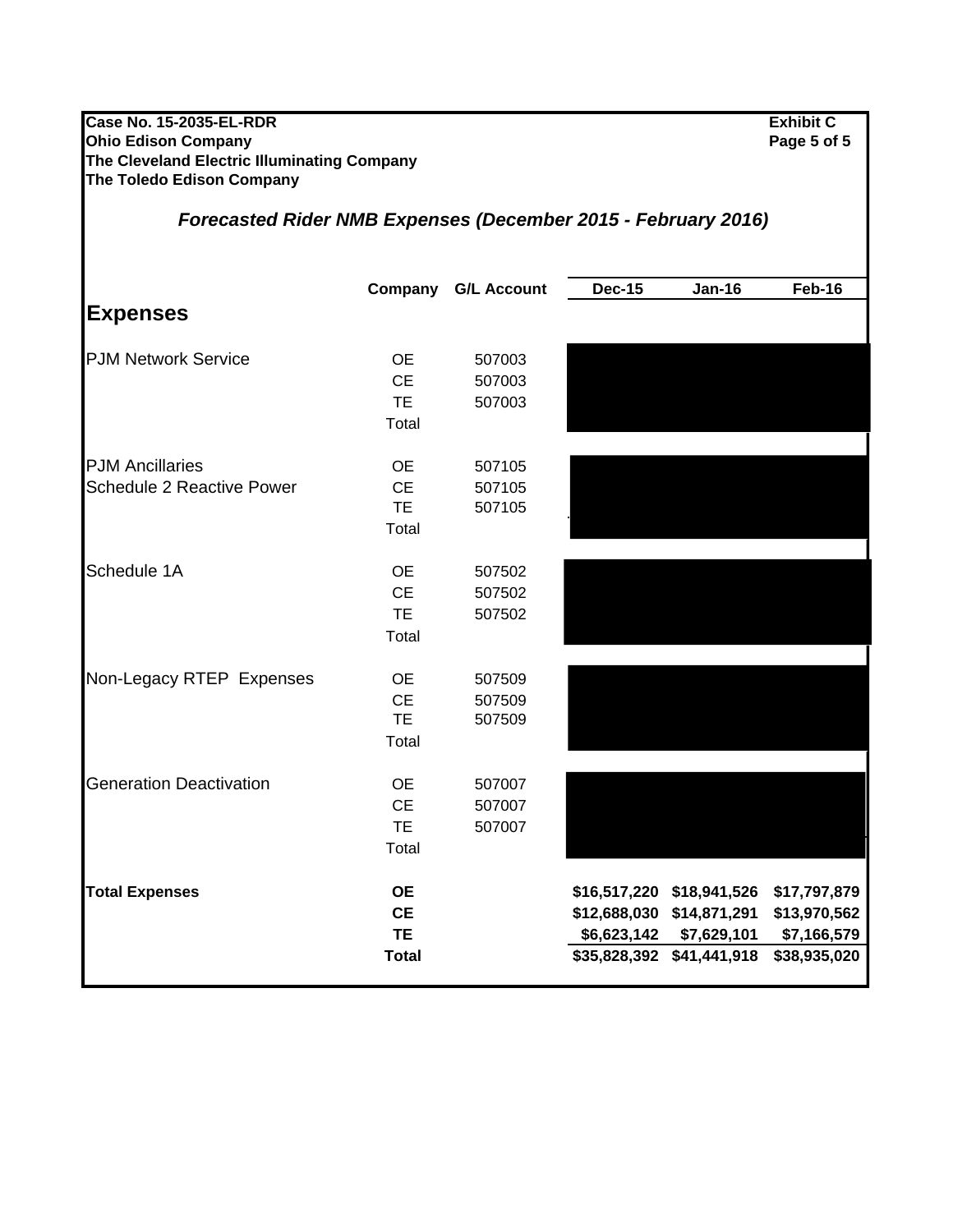#### **TABLE OF CONTENTS**

The following rates, rules and regulations for electric service are applicable throughout the Company's service territory except as noted.

|                                                      | <b>Sheet</b>   | <b>Effective</b><br><u>Date</u> |
|------------------------------------------------------|----------------|---------------------------------|
| <b>TABLE OF CONTENTS</b>                             | 1              | 03-01-16                        |
| <b>DEFINITION OF TERRITORY</b>                       | 3              | 01-23-09                        |
| <b>ELECTRIC SERVICE REGULATIONS</b>                  | $\overline{4}$ | 12-04-09                        |
| <b>ELECTRIC SERVICE SCHEDULES</b>                    |                |                                 |
| Residential Service (Rate "RS")                      | 10             | 01-23-09                        |
| General Service - Secondary (Rate "GS")              | 20             | $01 - 23 - 09$                  |
| General Service - Primary (Rate "GP")                | 21             | 01-23-09                        |
| General Service - Subtransmission (Rate "GSU")       | 22             | 01-23-09                        |
| General Service - Transmission (Rate "GT")           | 23             | 01-23-09                        |
| <b>Street Lighting Provisions</b>                    | 30             | 01-23-09                        |
| Street Lighting (Rate "STL")                         | 31             | 06-01-09                        |
| Traffic Lighting (Rate "TRF")                        | 32             | 01-23-09                        |
| Private Outdoor Lighting (Rate "POL")                | 33             | 06-01-09                        |
| Experimental Company Owned LED Lighting Program      | 34             | $05 - 01 - 15$                  |
| <b>MISCELLANEOUS CHARGES</b>                         | 75             | 07-05-12                        |
| <b>OTHER SERVICE</b>                                 |                |                                 |
| <b>Partial Service</b>                               | 52             | $01 - 01 - 06$                  |
| Residential Renewable Energy Credit Purchase Program | 60             | 10-01-09                        |
| <b>Cogeneration and Small Power Producer</b>         | 70             | $01 - 01 - 03$                  |
| <b>Interconnection Tariff</b>                        | 76             | 01-01-09                        |
| <b>PIPP Customer Discount</b>                        | 80             | 06-01-14                        |
|                                                      |                |                                 |

Filed pursuant to Orders of August 25, 2010, July 18, 2012, and July 1, 2015 in Case Nos. 10-388-EL-SSO, 12-1230- EL-SSO, and 15-0648-EL-RDR respectively, and 15-2035-EL-RDR before

The Public Utilities Commission of Ohio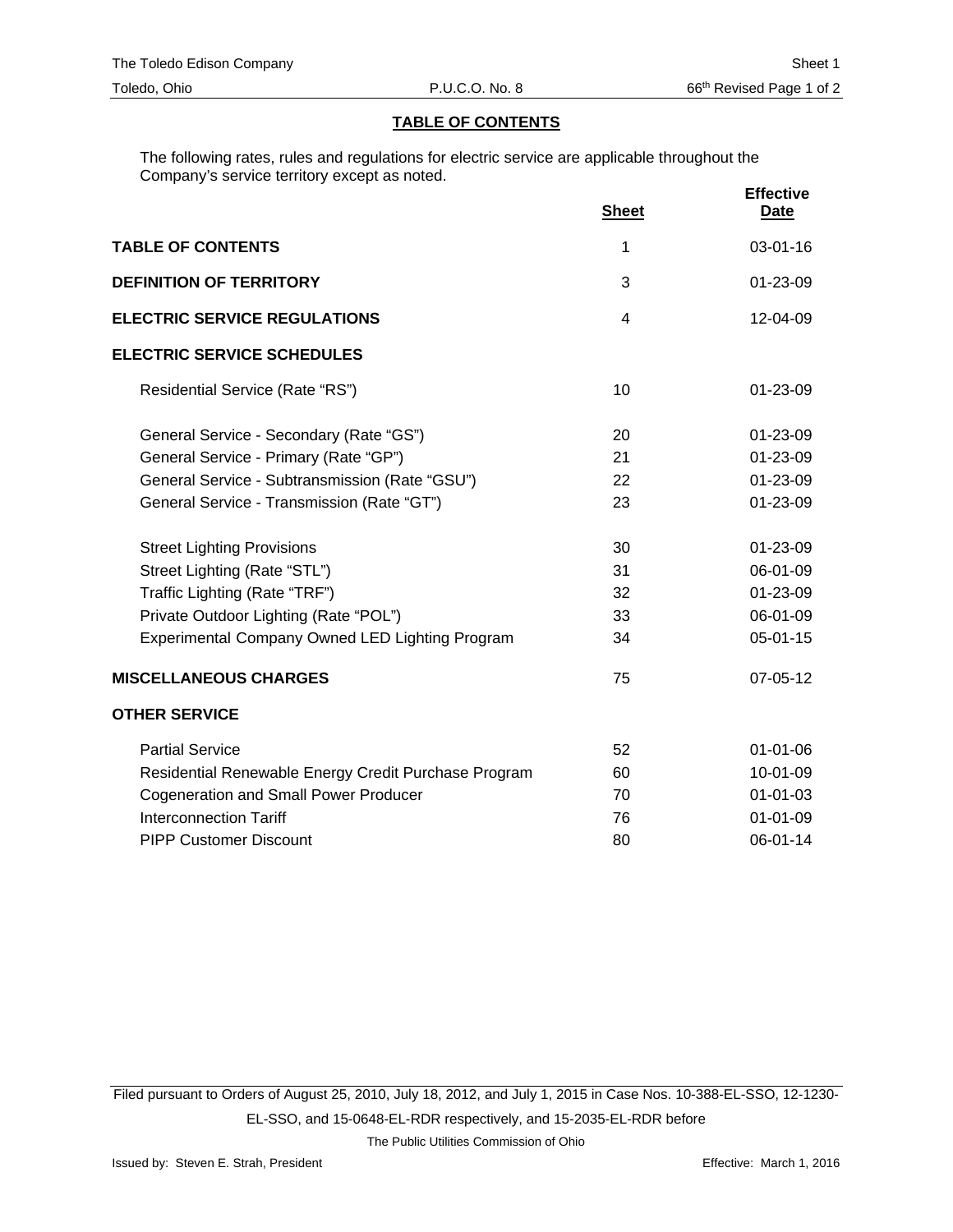| Toledo, Ohio |  |
|--------------|--|
|--------------|--|

## **TABLE OF CONTENTS**

| <b>RIDERS</b>                                          | <b>Sheet</b> | <b>Effective</b><br><u>Date</u> |
|--------------------------------------------------------|--------------|---------------------------------|
| Summary                                                | 80           | 06-01-14                        |
| <b>Residential Distribution Credit</b>                 | 81           | $05 - 21 - 10$                  |
| <b>Transmission and Ancillary Services</b>             | 83           | 09-10-10                        |
| <b>Alternative Energy Resource</b>                     | 84           | $10-01-15$                      |
| <b>School Distribution Credit</b>                      | 85           | 06-01-09                        |
| <b>Business Distribution Credit</b>                    | 86           | 01-23-09                        |
| <b>Hospital Net Energy Metering</b>                    | 87           | 10-27-09                        |
| Economic Development (4a)                              | 88           | 01-23-09                        |
| <b>Universal Service</b>                               | 90           | $01 - 01 - 15$                  |
| State kWh Tax                                          | 92           | 01-23-09                        |
| Net Energy Metering                                    | 93           | 10-27-09                        |
| Delta Revenue Recovery                                 | 96           | $10 - 01 - 15$                  |
| Demand Side Management                                 | 97           | $01 - 01 - 15$                  |
| Reasonable Arrangement                                 | 98           | 06-01-09                        |
| <b>Distribution Uncollectible</b>                      | 99           | $10-01-15$                      |
| Economic Load Response Program                         | 101          | 06-01-15                        |
| Optional Load Response Program                         | 102          | 06-01-14                        |
| <b>Generation Cost Reconciliation</b>                  | 103          | $10-01-15$                      |
| Fuel                                                   | 105          | 12-14-09                        |
| Advanced Metering Infrastructure / Modern Grid         | 106          | $10-01-15$                      |
| Line Extension Cost Recovery                           | 107          | $01 - 01 - 15$                  |
| Delivery Service Improvement                           | 108          | $01 - 01 - 12$                  |
| <b>PIPP Uncollectible</b>                              | 109          | $10-01-15$                      |
| Non-Distribution Uncollectible                         | 110          | $10-01-15$                      |
| <b>Experimental Real Time Pricing</b>                  | 111          | 06-01-15                        |
| <b>Experimental Critical Peak Pricing</b>              | 113          | 06-01-15                        |
| <b>Generation Service</b>                              | 114          | $06 - 01 - 15$                  |
| Demand Side Management and Energy Efficiency           | 115          | 07-01-15                        |
| <b>Economic Development</b>                            | 116          | $10-01-15$                      |
| <b>Deferred Generation Cost Recovery</b>               | 117          | 06-01-09                        |
| Deferred Fuel Cost Recovery                            | 118          | 06-21-13                        |
| Non-Market-Based Services                              | 119          | 03-01-16                        |
| <b>Residential Deferred Distribution Cost Recovery</b> | 120          | $01 - 01 - 12$                  |
| Non-Residential Deferred Distribution Cost Recovery    | 121          | $01 - 01 - 12$                  |
| <b>Residential Electric Heating Recovery</b>           | 122          | 07-01-15                        |
| <b>Residential Generation Credit</b>                   | 123          | $10-31-15$                      |
| <b>Delivery Capital Recovery</b>                       | 124          | 12-01-15                        |
| Phase-In Recovery                                      | 125          | 07-01-15                        |
| Automated Meter Opt Out                                | 128          | $01 - 01 - 15$                  |

Filed pursuant to Orders of August 25, 2010, July 18, 2012, and July 1, 2015 in Case Nos. 10-388-EL-SSO, 12-1230- EL-SSO, and 15-0648-EL-RDR respectively, and 15-2035-EL-RDR before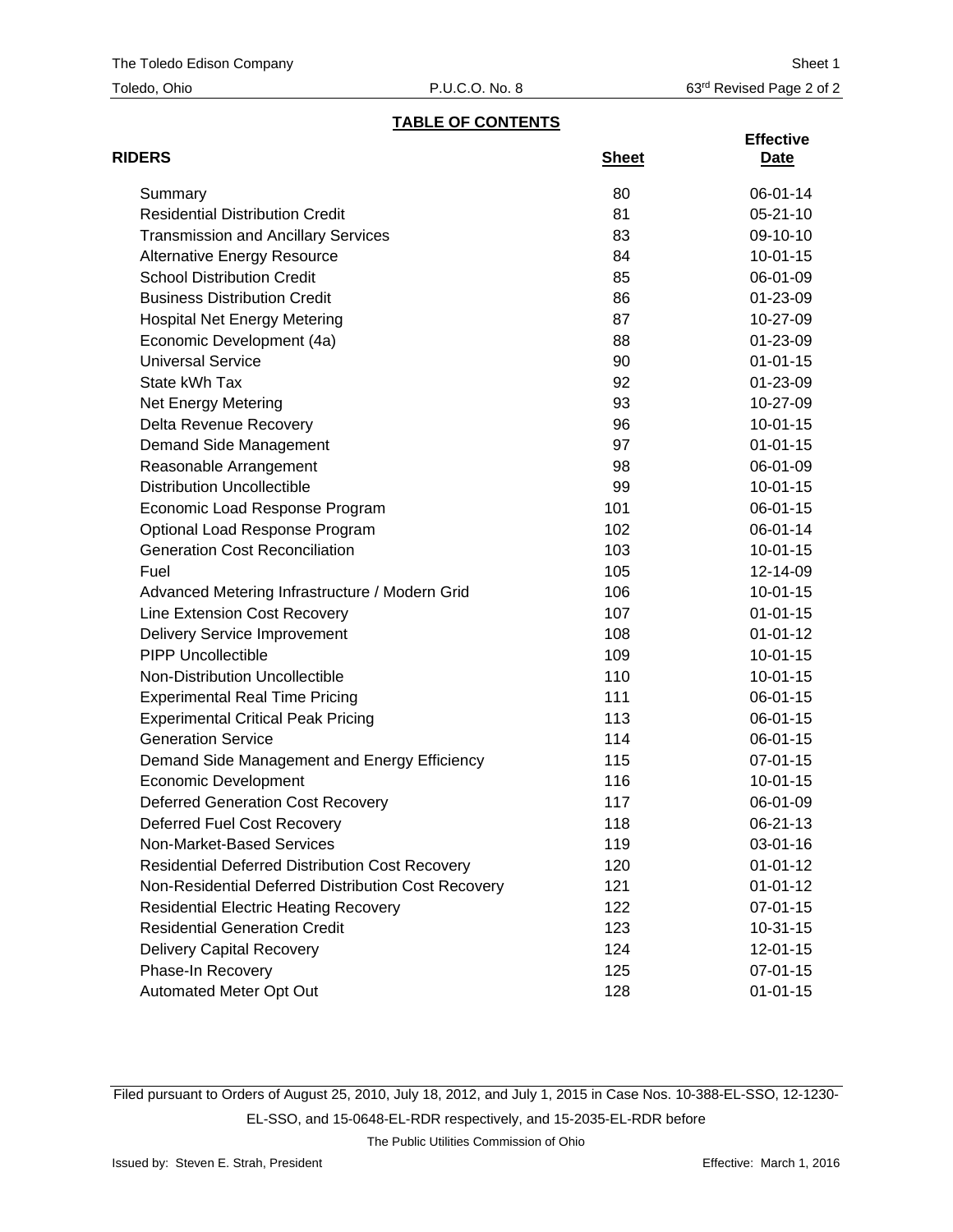#### **RIDER NMB Non-Market-Based Services Rider**

#### **APPLICABILITY:**

Applicable to any customer who receives electric service under the Company's rate schedules. The Non-Market-Based Services Rider (NMB) charge will apply, by rate schedule, effective for service rendered as described below. This Rider is not avoidable for customers who take electric generation service from a certified supplier.

#### **PURPOSE:**

The Non-Market-Based Services Rider (NMB) will recover non-market-based costs, fees or charges imposed on or charged to the Company by FERC or a regional transmission organization, independent transmission operator, or similar organization approved by FERC including, but not limited to: (i) PJM Interconnection, L.L.C. ("PJM") charges assessed under Schedule 1 (Scheduling, System Control and Dispatch Service), Schedule 1A (Transmission Owner Scheduling, System Control and Dispatch Services), Schedule 2 (Reactive Supply and Voltage Control from Generation or Other Sources Services), "Network Integration Transmission Service (NITS)" under the PJM Agreements, Schedule 11 (Transitional Market Expansion Charge) and Schedule 12 (Transmission Enhancement Charge) of the PJM Tariff, and (ii) Midwest Independent Transmission System Operator, Inc. ("MISO") Transmission Expansion Plan (MTEP) charges assessed under Schedule 26 of the MISO Tariff, whether assessed directly by MISO, PJM or American Transmission Systems, Incorporated.

Rider NMB may be updated: 1) to account for changes in existing non-market-based costs, fees or charges and 2) to include any non-market-based costs, fees or charges that were not yet in effect on the effective date of this Rider and/or otherwise imposed on or charged to the Company by FERC or a regional transmission organization, independent transmission operator, or similar organization approved by FERC.

## **RATE:**

The NMB charge for each rate schedule shall be calculated as follows:

$$
NMB = \begin{bmatrix} \text{NMBC} - \text{E} \\ \text{BU} \end{bmatrix} \times \begin{bmatrix} 1 \\ 1 - \text{CAT} \end{bmatrix}
$$

Where:

**NMBC** = The amount of the Company's total projected Non-Market-Based Services-related costs for the Computation Period, allocated to each rate schedule.

> The Computation Period over which NMB will apply shall be for a 12 month period no later than 75 days after filing, which will be no later than January 15th of each year.

**E** = Starting June 1, 2012, any net over- or under-collection of the Non-Market-Based Services-related costs, including applicable interest, invoiced during the period from June 1, 2011 to March 31, 2012, allocated to rate schedules. Thereafter, E

Filed pursuant to Orders of August 25, 2010, July 18, 2012, and July 1, 2015 in Case Nos. 10-388-EL-SSO, 12-1230- EL-SSO, and 15-0648-EL-RDR respectively, and 15-2035-EL-RDR before

The Public Utilities Commission of Ohio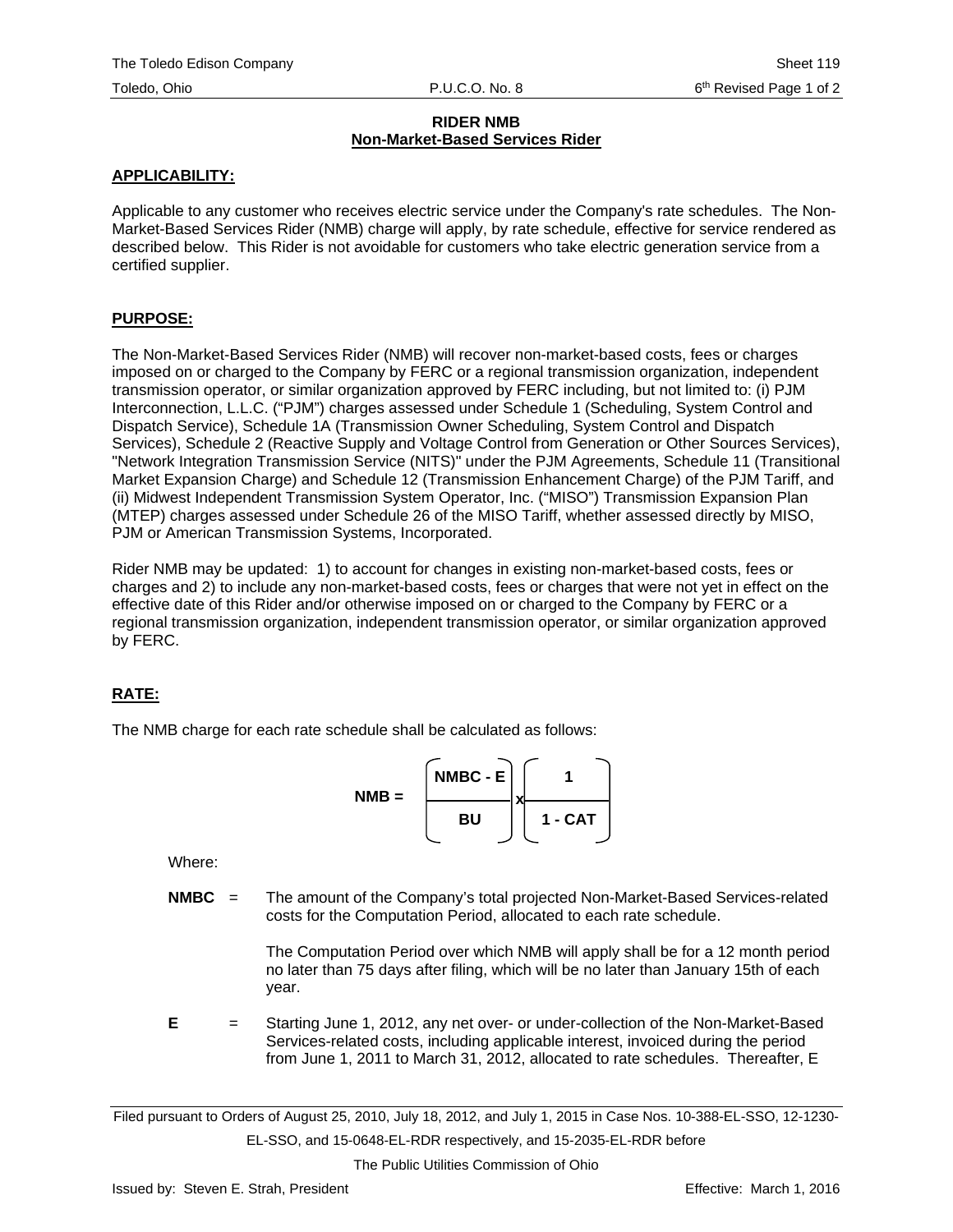## **RIDER NMB Non-Market-Based Services Rider**

will be calculated for the 12-month period immediately preceding the Computation Period.

- **BU** = Forecasted billing units for the Computation Period for each rate schedule.
- **CAT** = The Commercial Activity Tax rate as established in Section 5751.03 of the Ohio Revised Code.

#### **NMB charges:**

| RS (all kWhs, per kWh)          | 0.9613¢  |
|---------------------------------|----------|
| GS* (per kW of Billing Demand)  | \$2.9968 |
| GP* (per kW of Billing Demand)  | \$3.6955 |
| GSU (per kVa of Billing Demand) | \$3.5615 |
| GT (per kVa of Billing Demand)  | \$3.7252 |
| STL (all kWhs, per kWh)         | 0.0000c  |
| TRF (all kWhs, per kWh)         | 0.7690c  |
| POL (all kWhs, per kWh)         | 0.0000c  |

Separately metered outdoor recreation facilities owned by non-profit, governmental and educational institutions, such as athletic fields, served under Rate GS or GP, primarily for lighting purposes, will be charged per the NMB charge applicable to Rate Schedule POL.

## **RIDER UPDATES:**

The charges contained in this Rider shall be updated and reconciled on an annual basis. The Company will file with the PUCO a request for approval of the Rider NMB charges no later than January 15th of each year which, shall become effective on a service rendered basis no later than 75 days after filing, unless otherwise ordered by the Commission.